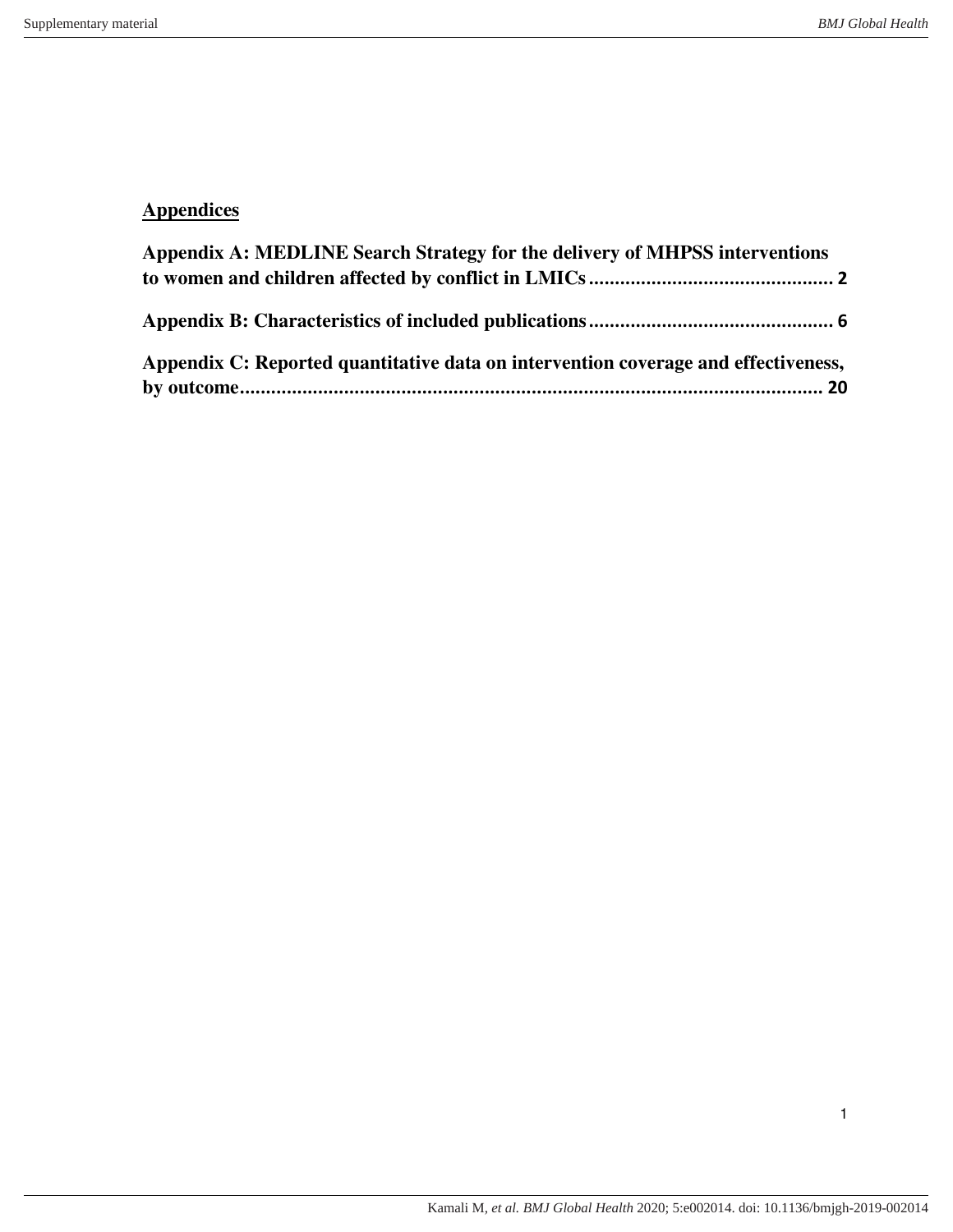## Appendix A: MEDLINE Search Strategy for the delivery of MHPSS interventions to women and children affected by conflict in LMICs

#### I. Conflict-related terms

1. disasters/ or emergencies/ or mass casualty incidents/

2. disaster victims/

3. ((disaster or disasters or catastrophe or catastrophes) adj5 (environ\* or human or manmade or "man made" or nature or natural or weather)).tw,kf.

4. ("mass casualty" or "mass casualties" or "mass fatalities" or "mass fatality").tw,kf.

5. ((crisis or crises) adj5 (environ\* or human or manmade or "man made" or nature or natural or weather)).tw,kf.

6. "warfare and armed conflicts"/ or armed conflicts/ or warfare/ or biological warfare/ or bioterrorism/ or chemical warfare/ or chemical terrorism/ or nuclear warfare/ or psychological warfare/ or war crimes/ or ethnic cleansing/ or genocide/ or holocaust/ or war exposure/ or war-related injuries/

7. afghan campaign 2001-/ or gulf war/ or iraq war, 2003-2011/

8. ("afghan campaign" or "armed conflict" or "armed conflicts" or "gulf war" or "iraq war" or "war time" or "wartime").tw,kf.

9. ((armed or zone or political or civil) adj3 (conflict or conflicts or attack or attacks or war or wars or "no  $fly'$ )).tw, $kf.$ 

10. ("war related injuries" or "war related traumas" or "war related injury" or "war related trauma").tw,kf.

11. ("militant group" or "militant groups" or "militant organization" or "militant organizations" or "militant organisation" or "militant organisations").tw,kf.

12. ("biological terrorism" or bioterrorism or biowarfare or "chemical terrorism" or "ethnic cleansing" or "ethnic cleansings" or "gas poisoning" or genocide or holocaust or holocausts or "nuclear terrorism" or "war exposure" or "war exposures").tw,kf.

13. Disaster Medicine/

14. disease outbreaks/

15. Emergency Medical Services/

16. ((emergency or emergencies) adj5 (environ\* or human or manmade or "man made" or nature or natural or weather)).tw,kf.

17. Starvation/

18. (famine or famines or starvation or starvations).tw,kf.

19. cyclonic storms/ or droughts/ or floods/ or tornadoes/ or tidal waves/

20. avalanches/ or earthquakes/ or landslides/ or tidal waves/ or tsunamis/ or volcanic eruptions/

21. (avalanche or avalanches or cyclone or cyclones or drought or droughts or earthquake or earthquakes or flood or flooded or flooding or floods or hurricane or hurricanes or landslide or landslides or "land slide" or "land slides" or mudslide or mudslides or "mud slide" or "mud slides" or storm or storms or tornado or tornadoes or tsunami or tsunamis or typhoon or typhoons or "volcanic ash" or "volcanic eruption" or "volcanic eruptions" or "volcanic gases").tw,kf.

22. refugees/

23. (evacuee or evacuees or refugee or refugees or squatter or squatters or transients).tw,kf.

24. relief work/ or rescue work/

25. ((rescue or relief or aid) adj (plan or plans or activity or activities or agency or agencies)).tw,kf.

26. ("aid plan" or "aid work" or "relief plan" or "relief work" or "rescue plan" or "rescue work").tw,kf.

27. ((staff or staffs or worker or workers) adj3 (relief or aid)).tw,kf.

28. (humanitarian assistance or humanitarian assistances or relief work or relief works).tw,kf.

29. (humanitarian adj2 (aid or response or relief or crisis or crises or emergency or emergencies or disaster or disasters)).tw,kf.

30. Altruism/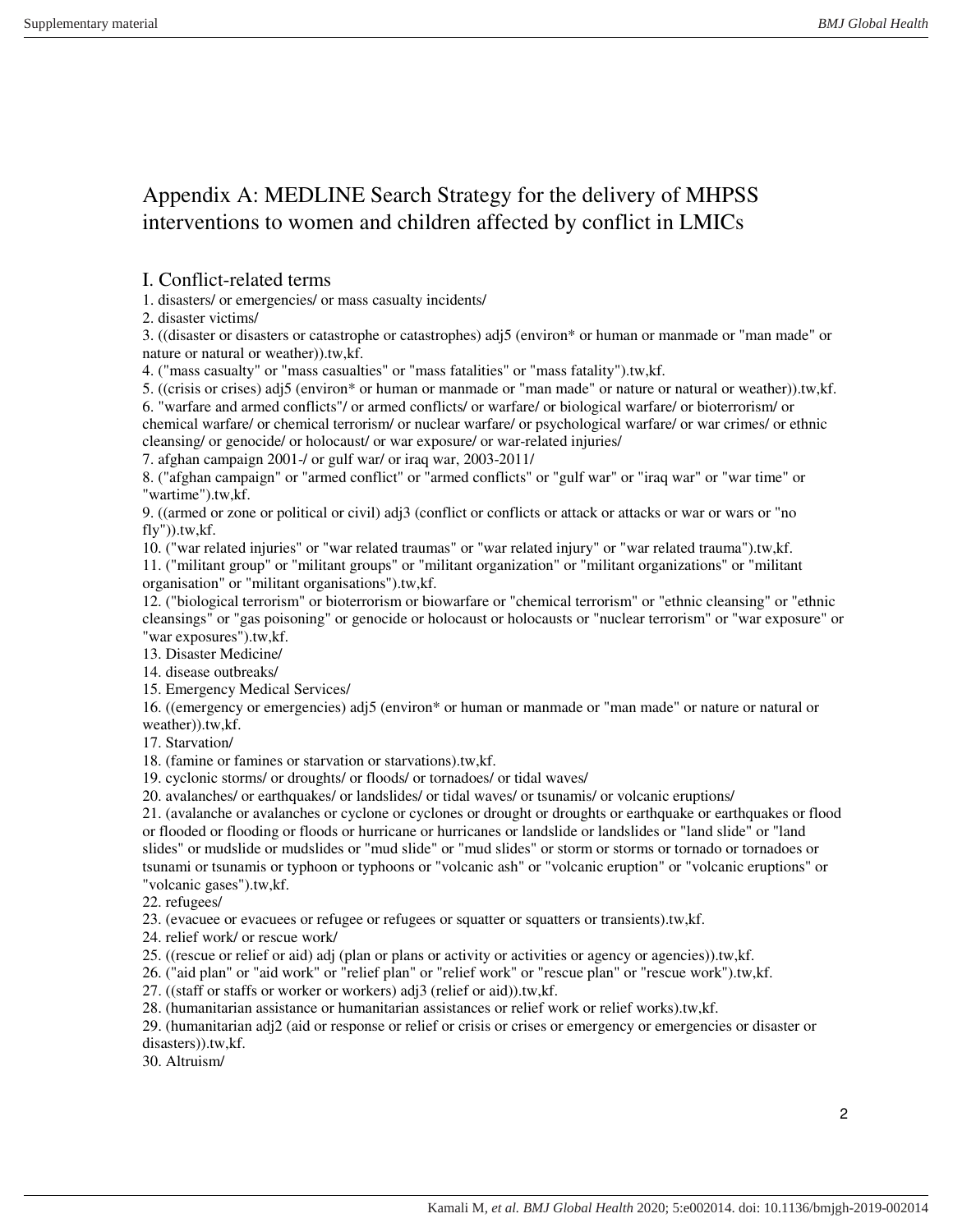31. (humanitarianism or altruism).tw,kf.

32. ("displaced children" or "displaced families" or "displaced family" or "displaced individuals" or "displaced internally" or "displaced men" or "displaced people" or "displaced peoples" or "displaced person" or "displaced persons" or "displaced population" or "displaced populations" or "displaced women" or "forced displacement" or "forced displacements" or "internal displaced" or "internal displacement" or "internally displaced" or "population displaced" or "population displacement").tw,kf.

33. (((camp or camps) and displac\*) or "protected village\*").tw,kf.

34. (victim or victims).tw,kf.

35. rubble.tw,kf.

36. or/1-35

### II. Population of interest

37. adolescent/ or young adult/

38. (adolescence or adolescent or adolescents or teen\* or youth or youths or "young adult" or "young adults").tw,kf.

39. Pregnant Women/

40. exp pregnancy/

41. (expectant or expectancy or gravid\* or pregnant or pregnancies or pregnancy).tw,kf.

42. ("mother to be" or "mothers to be").tw,kf.

43. (prenatal or "pre natal").mp.

44. (perinatal or "peri natal").mp.

45. ((trimester or trimesters) adj3 (first or second or mid or third or final or "1st" or "2nd" or "3rd")).tw,kf.

46. (midtrimester or midtrimesters or "early placental phase" or "early placental phases").tw,kf.

47. exp Delivery, Obstetric/

48. ((labor or labour) adj5 (birth\* or breech or childbirth or childbirths or complicat\* or difficult or early or easy or induce\* or induction or late or obstetric\* or onset or pregnan\* or present\*)).tw,kf.

49. parturients.tw,kf.

50. (birth or births or childbirth or childbirths or parturition or parturitions).tw,kf.

51. ("abdominal deliveries" or "abdominal delivery" or "c-section" or "c-sections" or caesarean or caesareans or cesarean or cesareans or "postcesarean section" or "postcaesarean section").tw,kf.

52. exp Abortion, Induced/

53. (abortion or abortions or embryotomies or embryotomy or "postconception fertility control").tw,kf.

54. ((pregnancy or pregnancies) adj3 terminat\*).tw,kf.

55. "sexually active".tw,kf.

56. child/ or child, preschool/ or infant/ or infant, newborn/ or infant, low birth weight/ or infant, small for gestational age/ or infant, very low birth weight/ or infant, extremely low birth weight/ or infant, postmature/ or infant, premature/ or infant, extremely premature/

57. (infan\* or newborn\* or "new born\*" or neonat\* or baby\* or babies or toddler\* or boy or boys or boyfriend or boyhood or girl\* or kid or kids or child\* or pediatric\* or paediatric\* or peadiatric\* or prematur\* or preterm\*).mp. or school\*.tw.

58. refugees/

59. (refugee or refugees).tw,kf.

60. or/37-59

61. 36 and 60

#### III. Mental Health and Psychosocial Support

62. exp Mental Disorders/

63. ("mental change\*" or "mental confusion" or "mental defect" or "mental defects" or "mental disorder" or "mental disorders" or "mental disturbance" or "mental disturbances" or "mental illness\*" or "mental insufficienc\*" or "mental symptom\*" or "mentally ill" or "neurodevelopmental disorder\*" or "neuropsychiatric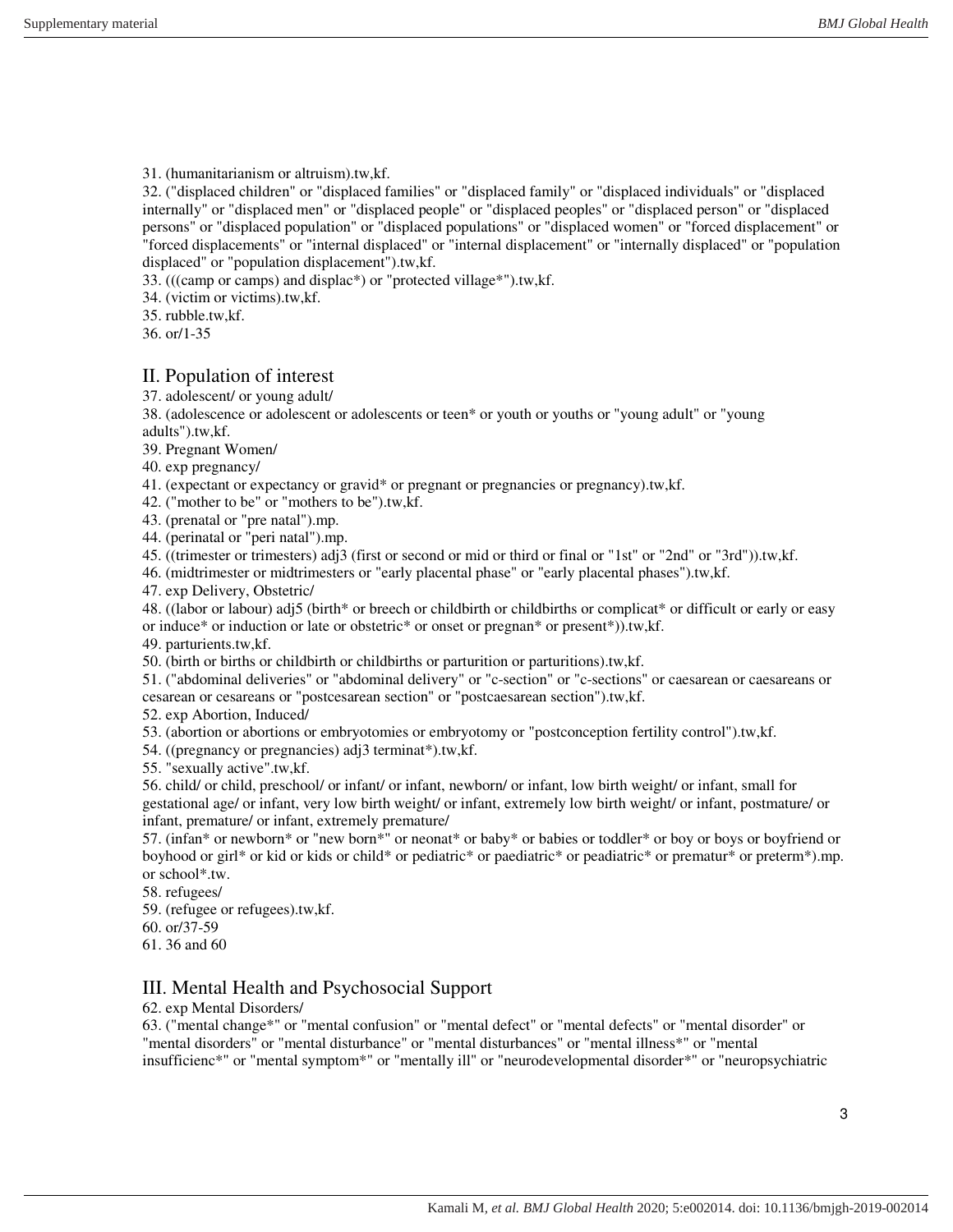disease\*" or "neuropsychiatric disorder\*" or "psychiatric diagnosis" or "psychiatric disease\*" or "psychiatric disorder\*" or "psychiatric illness\*" or "psychiatric symptom\*" or "psychic disease\*" or "psychic disorder\*" or "psychic disturbance\*" or "psychologic disorder\*" or "psychologic disturbance\*" or "psychological disorder\*" or "psychological disturbance\*").tw,kf.

64. ("alcohol abuse" or "alcohol addiction\*" or "alcohol dependence" or "alcohol dependency" or "alcohol dependents" or "alcohol use disorder\*" or "alcoholic" or "alcoholism" or "dipsomania" or "dipsomaniac" or "ethanol dependence" or "problem drinker\*" or "problematic drinker\*").tw,kf.

65. (alzheimer\* or "diffuse cortical sclerosis").tw,kf.

66. (anxieties or anxiety or anxious\* or hypervigilance or nervousness).tw,kf.

67. (delusion or delusions).tw,kf.

68. (dementia or dementias or amentia or amentias or demention).tw,kf.

69. (depression or depressions or "depressive episode\*" or "depressive illness\*" or "depressive state" or "depressive states" or "depressive symptom\*" or "depressive syndrome\*").tw,kf.

70. (aura or auras or epilepsia or epilepsies or epilepsy or epileptic or "falling sickness" or "seizure disorder" or "seizure disorders").tw,kf.

71. ((maladaptive or abnormal or dysfunctional) adj2 (grief or grieving or mourn\*)).tw,kf.

72. (mania or manias or "manic behavior" or "manic behaviour" or "manic depressive psychoses" or "manic depressive psychosis" or "manic disorder\*" or "manic episode\*" or "manic state" or "manic states").tw,kf. 73. ("emotional trauma\*" or "mental trauma\*" or "psychic damage" or "psychic trauma\*" or "psychical trauma\*"

or "psychologic trauma\*" or "psychological trauma\*").tw,kf.

74. (mood or moods).tw,kf.

75. (neuroses or neurosis or "neurotic disorder" or "neurotic disorders" or "neurotic onset" or "neurotic reaction\*" or "neurotic syndrome\*" or "neurotic tendency\*" or "neuroticism" or "parapathia" or "psychoneuroses" or "psychoneurosis" or "psychoneurotic disease\*" or "psychoneurotic disorder\*" or "psychoneurotic disturbance\*"

or "psychoneurotic reaction\*").tw,kf.

76. (ocd or "obsessive compulsive\*" or "obsessional compulsive reaction\*" or "obsessive syndrome\*").tw,kf.

77. (panic or panics).tw,kf.

78. (phobia or phobias or phobic or claustrophobia\* or claustrophobic).tw,kf.

79. (psychotic or psychoticism or psychoses or psychosis or schizoaffective or schizophreniform).tw,kf.

80. "psychological\* health\*".tw,kf.

81. psychosocial.tw,kf.

82. ("combat disorders" or "combat fatigue" or "combat stress" or "moral injuries" or "moral injury" or "post traumatic neuroses" or "post traumatic neurosis" or "posttraumatic neuroses" or "posttraumatic neurosis" or "posttraumatic psychic syndrome" or "posttraumatic stress" or "posttraumatic syndrome" or "ptsd" or "traumatic stress" or "traumatic stress disorder" or "war neurosis").tw,kf.

83. (schizophrenic or schizothymia or schizothyme).tw,kf.

84. Social Support/

85. ("social network" or "social networks" or "social support" or "social supports" or "community support" or "community supports" or "community network" or "community networks").tw,kf.

86. ("medically unexplained syndrome" or "medically unexplained syndromes" or "pain disorder" or "somatization disorder" or "somatization disorders" or "somatoform disorder" or "somatoform disorders").tw,kf. 87. (anguish or "emotional stress" or "emotional stresses" or "life stress" or "life stresses" or "psychologic stress" or "psychologic stresses" or "psychological stress" or "psychological stresses" or "stress reaction\*" or "stress resistance\*" or "stress response\*" or "stress tolerance\*" or suffering).tw,kf.

88. ("substance abuse\*" or "abus\* substance\*" or "drug abuse" or "drug addiction\*" or "drug use disorder\*" or "substance addiction\*" or "substance dependenc\*" or "substance use disorder\*" or "substance related disorder\*").tw,kf.

89. (suicide or suicides or suicidal or "self killing").tw,kf.

90. (wellbeing or "well being").tw,kf.

91. or/62-90

92. 61 and 91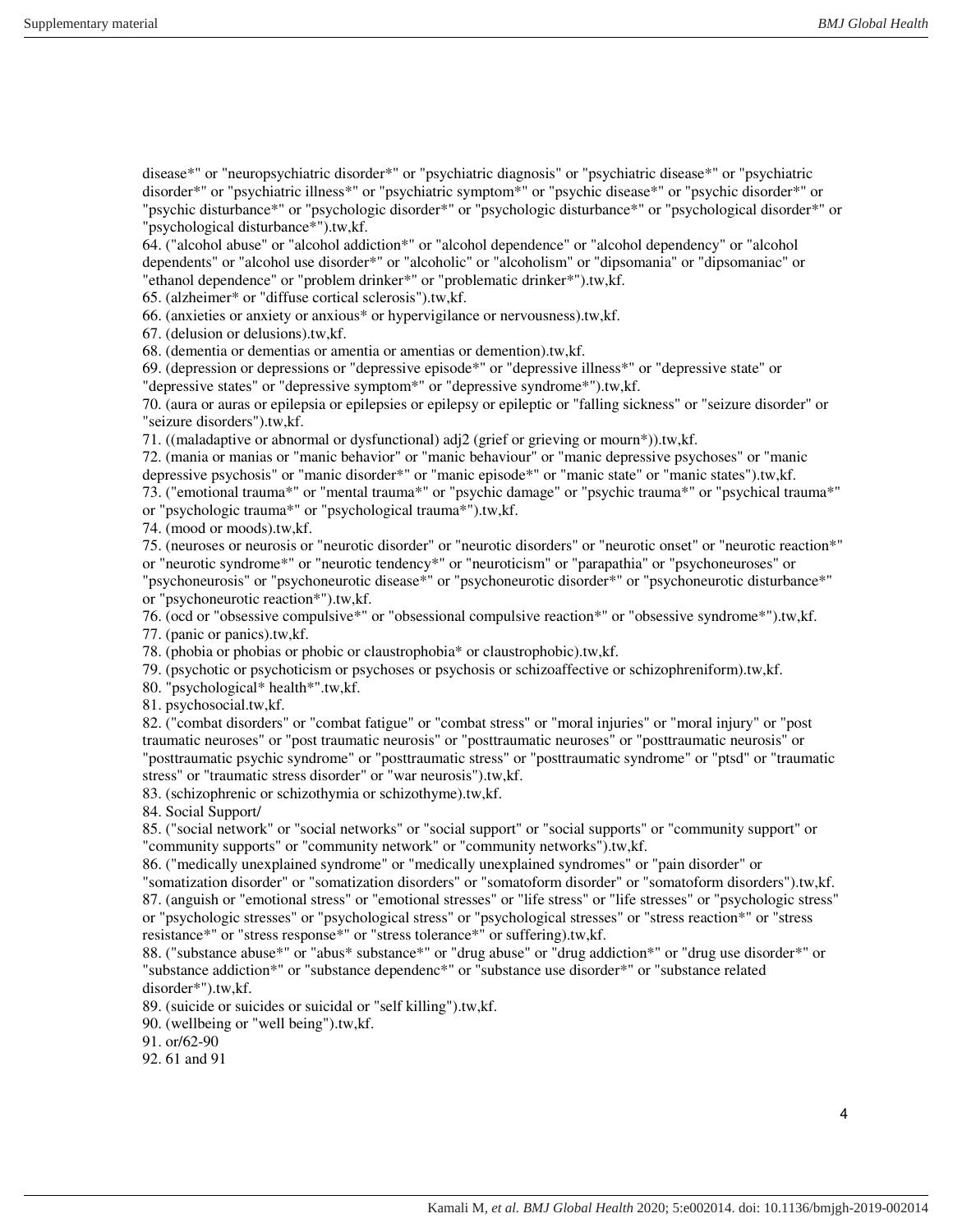93. limit 92 to ed=20180401-20181231 94. ("2018 04\*" or "2018 05\*" or "2018 06\*" or "2018 07\*").dt. 95. 92 not (93 or 94) [exclude records added after Mar 31, 2018]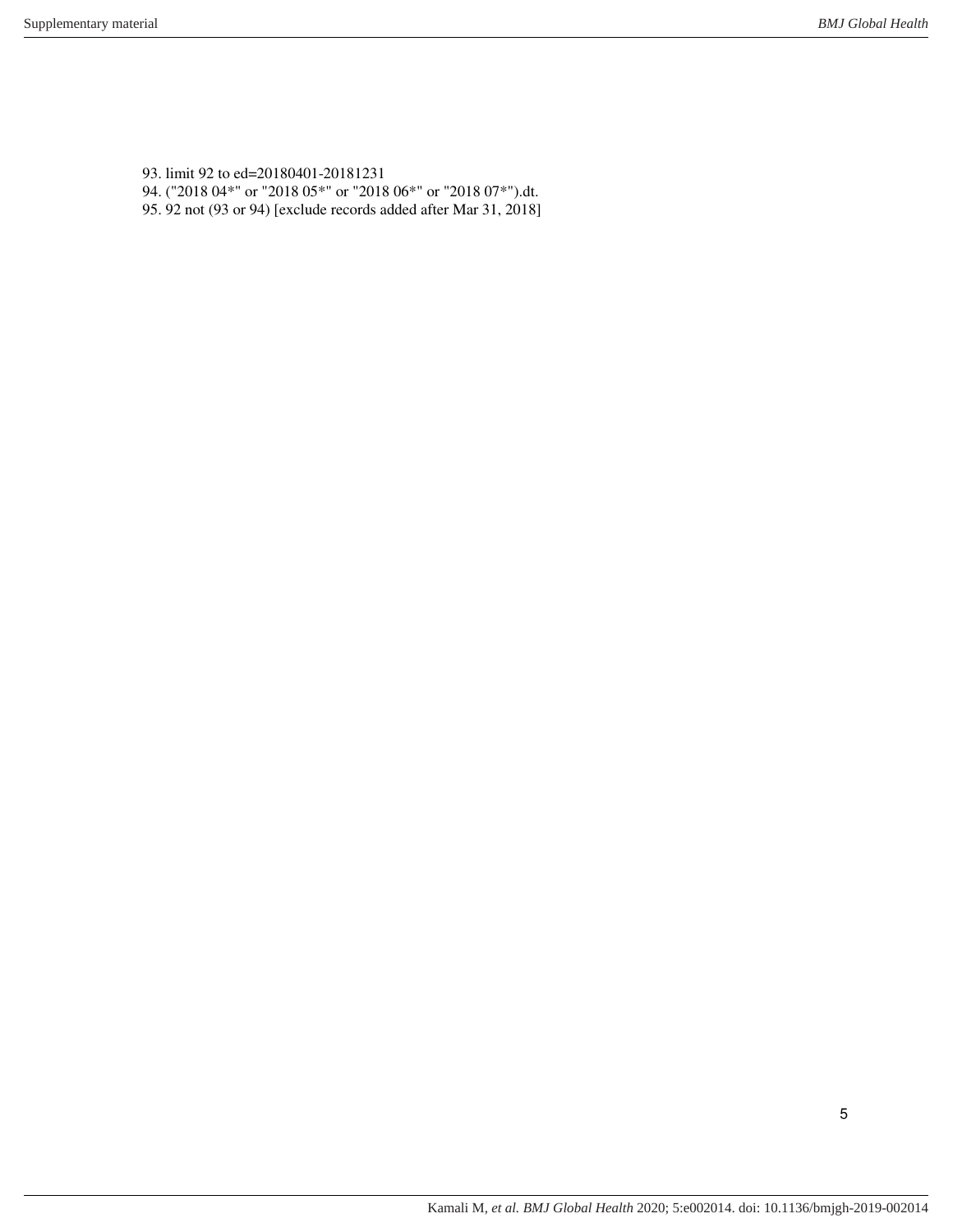<span id="page-5-0"></span>

| <b>Study ID</b>           | <b>Report Type</b>         | Country     | <b>Intervention</b> | <b>Duration of Population</b>  | <b>Displacement</b><br><b>Type</b> | <b>Setting</b>           | Intervention(s)                                                                                                            | Condition(s)                           |                                         | <b>Delivery Characteristics</b>    |                                                          |
|---------------------------|----------------------------|-------------|---------------------|--------------------------------|------------------------------------|--------------------------|----------------------------------------------------------------------------------------------------------------------------|----------------------------------------|-----------------------------------------|------------------------------------|----------------------------------------------------------|
|                           |                            |             |                     |                                |                                    |                          |                                                                                                                            |                                        | <b>Platform</b>                         | <b>Site</b>                        | <b>Personnel</b>                                         |
| <b>Indexed Literature</b> |                            |             |                     |                                |                                    |                          |                                                                                                                            |                                        |                                         |                                    |                                                          |
| Abdeen 2008               | <b>Observational Study</b> | Palestine   | 2004-2005           | Adolescents                    | Not reported                       |                          | Not reported Screening, training                                                                                           | <b>PTSD</b>                            | Education,<br>research                  | Schools                            | Psychologists,<br>research staff,<br>teachers            |
| Abramowitz 2005           | Mixed Methods StudyGuinea  |             | 2003-2003           | General                        | Not displaced                      | Not reported Screening   |                                                                                                                            | <b>GMHF</b>                            | <b>NGO</b>                              | Not reported                       | NGO staff                                                |
| Acarturk 2016             | <b>RCT</b>                 | Turkey      | 2013-2014           | General (excl.<br>preg. women) | Refugees                           | Camp                     | <b>EMDR</b>                                                                                                                | <b>PTSD</b>                            | Research                                | Camps                              | Psychologists,<br>research staff                         |
| Acarturk 2015             | <b>RCT</b>                 | Turkey      | 2013-2013           | General (excl.<br>preg, women) | Refugees                           | Camp                     | EMDR, psychoeducation PTSD                                                                                                 |                                        | Research                                | $\overline{\mathrm{C}}$ amps       | Psychologists,<br><b>EMDR</b> trainer,<br>research staff |
| Ager 2011                 | <b>RCT</b>                 | Uganda      | 2007-2009           | Children                       | <b>IDPs</b>                        | Camp,<br>dispersed       | Group therapy, creative<br>arts therapy, training                                                                          | <b>GMHF</b>                            | Education,<br><b>NGO</b>                | Schools                            | NGO staff,<br>teachers                                   |
| Annan 2016                | <b>RCT</b>                 | Thailand    | 2012-2013           | Children,<br>caregivers        | Refugees                           | Urban &<br>rural         | Life skills/problem<br>solving training, training                                                                          | <b>GMHF</b>                            | <b>NGO</b>                              | Schools.<br>community<br>centres   | CHWs, NGO staff,<br>facilitators                         |
| Awodola 2012              | Qualitative Study          | Liberia     | 2006-2006           | Children,<br>adolescents       | Not reported                       |                          | Not reported Psychoeducation, life<br>skills/problem solving<br>training, mind-body<br>techniques, family<br>reunification | <b>GMHF</b>                            | Healthcare,<br>education,<br><b>NGO</b> | Schools,<br>specialized<br>centres | Counsellors, NGO<br>staff                                |
| Ayoughi 2009              | RCT                        | Afghanistan | 2009-2010           | Women                          | Not reported                       |                          | Not reported Counselling, medication GMHF                                                                                  |                                        | Healthcare                              | Clinics                            | Counsellors,<br>physicians                               |
| Badri 2012                | <b>Observational Study</b> | Sudan       | 2010-2010           | Women                          | IDPs, not displaced                | Camp, rural              | Counselling                                                                                                                | <b>GMHF</b>                            | Education                               | Schools                            | Counsellors                                              |
| <b>Bass 2013</b>          | <b>RCT</b>                 | DRC         | 2010-2011           | Women                          | Not reported                       | Not reported             | Cognitive processing<br>therapy, psychosocial<br>support                                                                   | Anxiety,<br>Depression,<br><b>PTSD</b> | <b>NGO</b>                              | Research<br>centres                | Psychosocial<br>assistants                               |
| <b>Bass 2012</b>          | <b>RCT</b>                 | Indonesia   | 2007-2008           | General                        | Not reported                       | Not reported Counselling |                                                                                                                            | <b>GMHF</b>                            | <b>NGO</b>                              | Not reported                       | Counsellors                                              |
| Bastin 2013               | <b>Observational Study</b> | ebanon      | 2008-2011           | Adults                         | IDPs, refugees                     | Camp                     | Psychosocial support,<br>medication                                                                                        | <b>GMHF</b>                            | Healthcare,<br><b>NGO</b>               | Clinics,<br>hospitals              | CHWs, social<br>workers, nurses,                         |

# Appendix B: Characteristics of included publications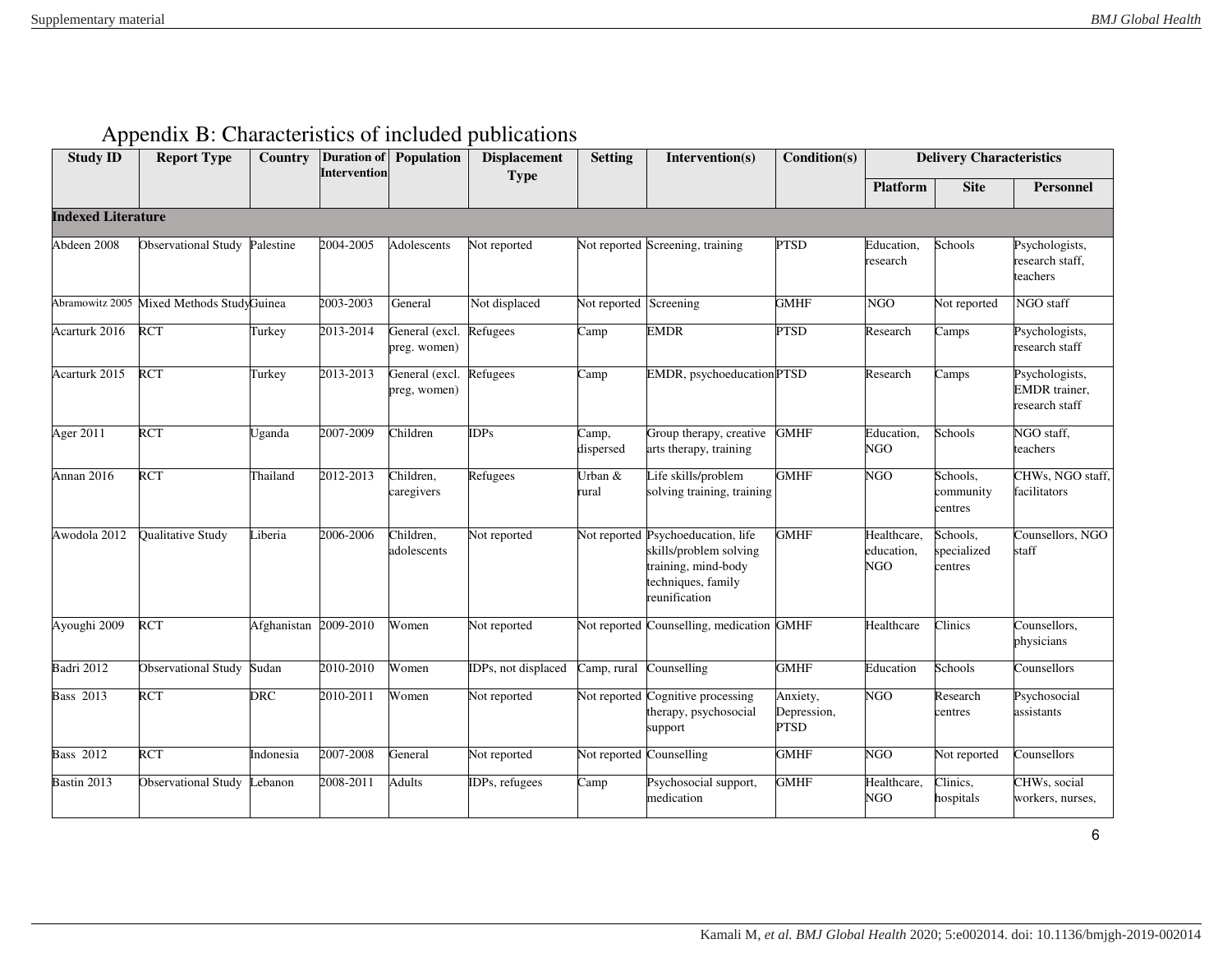| <b>Study ID</b>     | <b>Report Type</b>                                         | <b>Country</b> | <b>Intervention</b>    | Duration of Population | <b>Displacement</b><br><b>Type</b> | <b>Setting</b>           | Intervention(s)                                                                             | Condition(s)                                            |                          | <b>Delivery Characteristics</b>          |                                                                                   |
|---------------------|------------------------------------------------------------|----------------|------------------------|------------------------|------------------------------------|--------------------------|---------------------------------------------------------------------------------------------|---------------------------------------------------------|--------------------------|------------------------------------------|-----------------------------------------------------------------------------------|
|                     |                                                            |                |                        |                        |                                    |                          |                                                                                             |                                                         | <b>Platform</b>          | <b>Site</b>                              | <b>Personnel</b>                                                                  |
|                     |                                                            |                |                        |                        |                                    |                          |                                                                                             |                                                         |                          |                                          | psychiatrists,<br>psychologists                                                   |
| Behrens 2012        | Non-Research                                               | Palestine      | $\overline{\text{NR}}$ | Children               | Not reported                       |                          | Not reported Creative arts therapy                                                          | Trauma-related<br>disorder                              |                          | Not reported Not reported                | Not reported                                                                      |
| Benjamin 1996       | Non-Research                                               | Tanzania       | 1994-NR                | Adolescents,<br>women  | Refugees                           | Camp                     | Counselling, creating<br>support groups                                                     | Trauma-related<br>disorder                              | <b>NGO</b>               | Camps                                    | Counsellors, social<br>workers,<br>volunteers                                     |
|                     | Betancourt 2010 Observational Study Sierra Leone 2002-2004 |                |                        | Adolescents            | Not reported                       |                          | Not reported Sensitization<br>campaigns/community<br>mobilization                           | <b>GMHF</b>                                             | <b>NGO</b>               | Specialized<br>centres                   | NGO staff, health<br>workers                                                      |
|                     | Betancourt 2012 Observational Study                        | Ethiopia       | 2001-2002              | Adolescents            | Refugees                           | Camp                     | Psychosocial support,<br>psychoeducation, play<br>therapy                                   | GMHF,<br>internaliz<br>ing/exter<br>nalizing<br>symptom | Education,<br><b>NGO</b> | Schools                                  | NGO staff                                                                         |
|                     | Betancourt 2013 Observational Study Sierra Leone 2002-2008 |                |                        | Adolescents            | Not reported                       | Not reported Screening   |                                                                                             | <b>PTSD</b>                                             | <b>NGO</b>               | Specialized<br>centres                   | NGO staff,<br>researchers, social<br>workers                                      |
| Betancourt 2012 RCT |                                                            | Jganda         | $\overline{\text{NR}}$ | Adolescents            | IDPs                               | Camp                     | Creative arts therapy,<br>group interpersonal<br>psychotherapy                              | Depression                                              | NGO,<br>research         | Camps                                    | NGO staff,<br>researchers                                                         |
| Bhardwaj 2018       | <b>Observational Study</b>                                 | Nepal          | 2007-2012              | Adolescents            | Not reported                       | Not reported Counselling |                                                                                             | Suicidal thoughts NGO                                   |                          | Not reported                             | Counsellors                                                                       |
| Bolton 2014         | RCT                                                        | Thailand       | 2011-2012              | General                | Refugees                           | Camp                     | Psychotherapy, training                                                                     | Anxiety,<br>Depression                                  | <b>NGO</b>               | Clinics, home                            | Counsellors,<br>supervisors                                                       |
| Chase 2002          | Non-Research                                               | Sri Lanka      | 1993-1996              | General                | Not reported                       |                          | Not reported Psychosocial support,<br>creative arts therapy,<br>training                    | <b>PTSD</b>                                             | Education,<br><b>NGO</b> | Schools                                  | Counsellors,<br>psychologists,<br>therapists,<br>teachers, trained<br>local pop'n |
| Chauvin 1998        | Non-Research                                               | Rwanda         | 1995-NR                | General                | Not reported                       |                          | Not reported Sensitization<br>campaigns/community<br>mobilization, training,<br>counselling | Trauma-related<br>disorder                              | <b>NGO</b>               | Clinics,<br>schools,<br>electronic/print | NGO staff                                                                         |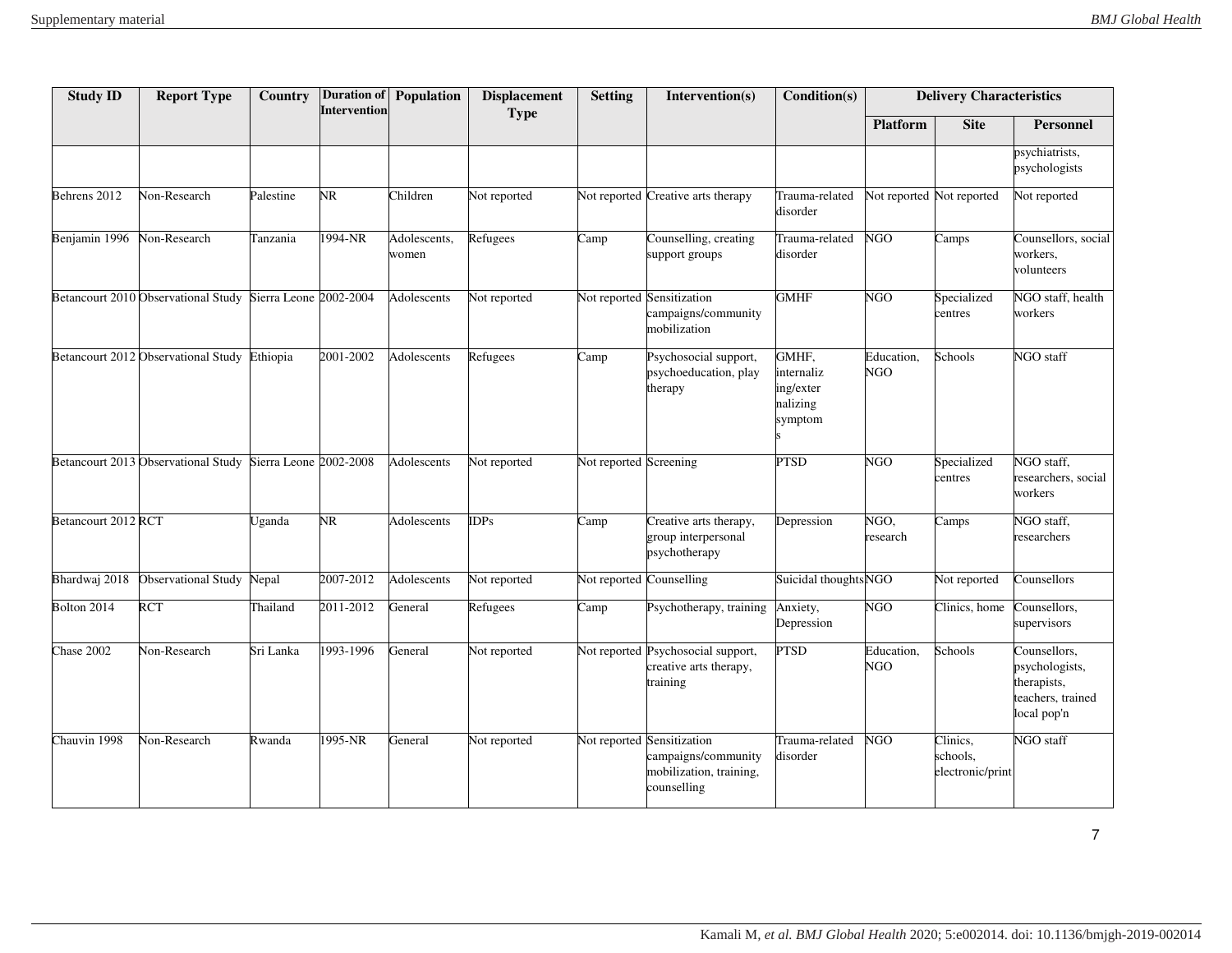| <b>Study ID</b>        | <b>Report Type</b>         | Country            | <b>Intervention</b>    | <b>Duration of Population</b> | <b>Displacement</b> | <b>Setting</b>        | Intervention(s)                                                                                           | Condition(s)                      |                          | <b>Delivery Characteristics</b> |                                                              |
|------------------------|----------------------------|--------------------|------------------------|-------------------------------|---------------------|-----------------------|-----------------------------------------------------------------------------------------------------------|-----------------------------------|--------------------------|---------------------------------|--------------------------------------------------------------|
|                        |                            |                    |                        |                               | <b>Type</b>         |                       |                                                                                                           |                                   | <b>Platform</b>          | <b>Site</b>                     | <b>Personnel</b>                                             |
| Claessens 2012         | Non-Research               | Jganda             | 2009-2009              | Adolescents                   | Not reported        |                       | Not reported Life skills/problem<br>solving training, training                                            | <b>GMHF</b>                       | <b>NGO</b>               | Not reported                    | Social workers                                               |
| <b>Cliff 1993</b>      | Non-Research               | Mozambique 1993-NR |                        | $\overline{\text{Children}}$  | Not reported        |                       | Not reported School-based<br>intervention, training                                                       | <b>GMHF</b>                       | Education                | Schools                         | Teachers                                                     |
| Cohen 2016             | Qualitative Study          | Thailand           | 2014-2014              | General                       | Refugees            |                       | Camp, rural Counselling                                                                                   | <b>GMHF</b>                       | NGO                      | Clinics                         | NGO staff                                                    |
| Cohen 2013             | Non-Research               | Ecuador            | 2012-NR                | Women $>17y$                  | Refugees            |                       | Not reported Psychotherapy                                                                                | Trauma-related<br>disorder        | <b>NGO</b>               | Not reported                    | Local<br>interdisciplinary<br>team                           |
| Constandinides<br>2011 | <b>RCT</b>                 | Palestine          | 2003-2010              | Adolescents                   | Not reported        |                       | Not reported School-based<br>interventions, training                                                      | <b>GMHF</b>                       | Education,<br><b>NGO</b> | Schools                         | NGO staff,<br>teachers                                       |
| Corbin 2009            | Non-Research               | <b>Jganda</b>      | 2006-NR                | General                       | DPs                 | Camp                  | Training                                                                                                  | <b>GMHF</b>                       | Research                 | Camps                           | Research staff,<br>physicians, social<br>workers             |
| Cox 2007               | Qualitative Study          | B&H                | 1997-2001              | Adolescents                   | Not reported        |                       | Not reported Group therapy,<br>psychoeducation, life<br>skills/problem solving<br>training, training      | Trauma-related<br>disorder, grief | Education,<br><b>NGO</b> | Schools                         | Counsellors,<br>psychologists,<br>NGO staff                  |
| Dahl 1998              | Observational Study B&H    |                    | 1993-NR                | Women $>15y$                  | DPs                 |                       | Not reported Psychosocial support,<br>counselling, educational disorder<br>and recreational<br>activities | Trauma-related                    | <b>NGO</b>               | Specialized<br>centres          | Not reported                                                 |
| de Jong 2000           | <b>Observational Study</b> | Tanzania           | $\overline{\text{NR}}$ | General                       | Refugees            | Camp                  | Psychosocial support                                                                                      | <b>GMHF</b>                       | <b>NGO</b>               | Camps                           | CHWs, physicians,<br>nurses, NGO staff                       |
| Diab 2014              | <b>RCT</b>                 | Palestine          | 2009-2009              | Adolescents                   | DPs, refugees       | Camp, rural,<br>urban | CBT, mind-body<br>techniques,<br>psychoeducation                                                          | <b>PTSD</b>                       | Education                | Schools                         | Counsellors, NGO<br>staff                                    |
| Doney 2002             | Non-Research               | Macedonia          | 1999-NR                | General                       | Refugees            | Camp                  | Psychosocial support                                                                                      | <b>GMHF</b>                       | <b>NGO</b>               | Camps                           | Not reported                                                 |
| Dybdahl 2000           | Observational Study        | B&H                | 1994-1995              | Women >16y                    | DPs                 |                       | Rural, urban Group therapy,<br>psychoeducation                                                            | Trauma-related<br>disorder        | NGO                      | Specialized<br>centres          | Psychologists,<br>therapists                                 |
| Dybdahl 2001           | <b>RCT</b>                 | B&H                | 1996-1996              | Children,<br>caregivers       | DPs                 | Camp, rural           | Group therapy, training                                                                                   | <b>GMHF</b>                       | NGO,<br>research         | Specialized<br>entres           | Teachers,<br>psychiatrist,<br>trained local<br>professionals |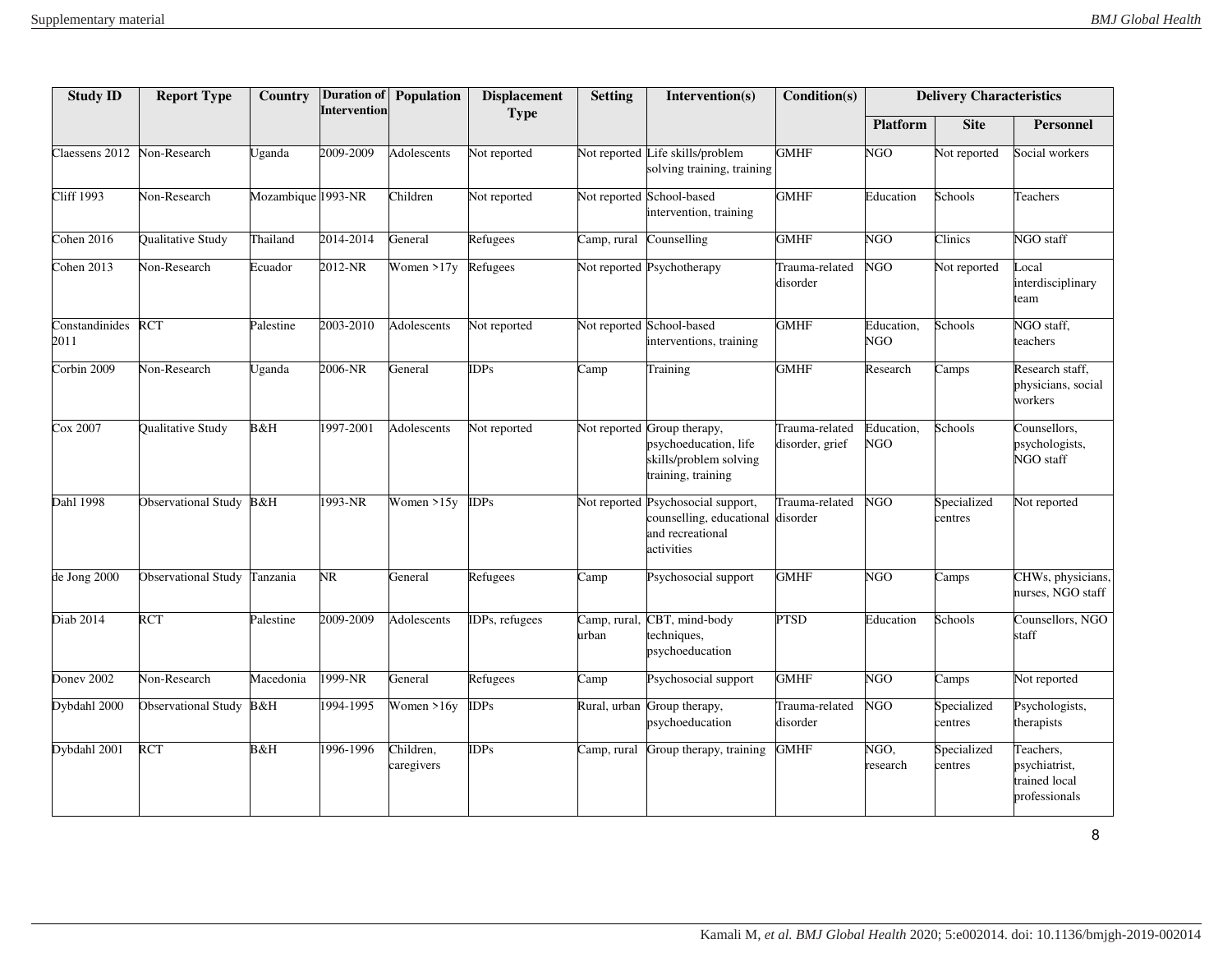| <b>Study ID</b> | <b>Report Type</b>                         | Country               | <b>Intervention</b> | <b>Duration of Population</b> | <b>Displacement</b>        | <b>Setting</b>           | Intervention(s)                                                                                      | Condition(s)                     |                           | <b>Delivery Characteristics</b> |                                               |
|-----------------|--------------------------------------------|-----------------------|---------------------|-------------------------------|----------------------------|--------------------------|------------------------------------------------------------------------------------------------------|----------------------------------|---------------------------|---------------------------------|-----------------------------------------------|
|                 |                                            |                       |                     |                               | <b>Type</b>                |                          |                                                                                                      |                                  | <b>Platform</b>           | <b>Site</b>                     | <b>Personnel</b>                              |
| Eiling 2014     | <b>Observational Study</b>                 | South Sudan 2012-2012 |                     | Children,<br>adolescents      | Not reported               |                          | Not reported Creative arts therapy, lifeGMHF<br>skills/problem solving<br>training, training         |                                  | Education,<br>NGO         | Schools                         | Facilitators                                  |
| Elhabiby 2015   | <b>Observational Study</b>                 | Sudan                 | NR.                 | General                       | DPs                        | Camp                     | Psychosocial support,<br>training, medication                                                        | <b>GMHF</b>                      | <b>NGO</b>                | Camps                           | Psychiatrists                                 |
| Ertl 2011       | RCT                                        | Jganda                | 2007-2009           | Adolescents                   | DPs                        | Camp                     | Narrative exposure<br>therapy,<br>psychoeducation,<br>counselling                                    | <b>PTSD</b>                      | Research                  | Camps                           | Counsellors,<br>psychologists                 |
| Espie 2009      | <b>Observational Study</b>                 | Palestine             | 2005-2008           | General                       | Not reported               |                          | Not reported Psychosocial support,<br>group interpersonal<br>psychotherapy,<br>medication, screening | GMHF,<br>psychiatric<br>disorder | Healthcare,<br><b>NGO</b> | Specialized<br>centres          | Psychiatrists,<br>psychologists               |
| Firdosi 2016    | <b>Observational Study</b>                 | India                 | 2006-2007           | General $>15y$                | Not reported               | Not reported Screening   |                                                                                                      | <b>PTSD</b>                      | Healthcare                | Hospitals                       | Not reported                                  |
| Frljak 1997     | Observational Study B&H                    |                       | 1993-1994           | Women                         | Refugees, not<br>displaced |                          | Rural, urban Psychosocial support                                                                    | Trauma-related<br>disorder       | <b>NGO</b>                | Clinics                         | Not reported                                  |
|                 | Gaboulaud 2010 Observational Study         | Palestine             | 2000-2006           | General                       | Not reported               |                          | Not reported Psychotherapy,<br>medication                                                            | <b>GMHF, PTSD</b>                | <b>NGO</b>                | Clinics, home                   | Therapist,<br>psychologists,<br>psychiatrists |
| Gerber 2014     | <b>Observational Study</b>                 | Kosovo                | 1998-NR             | Children.<br>adolescents      | $\overline{DPs}$           | $\overline{\text{Camp}}$ | Creative arts therapy                                                                                | <b>GMHF</b>                      | Education,<br><b>NGO</b>  | Schools                         | <b>Trained volunteers</b>                     |
| Gordon 2008     | <b>RCT</b>                                 | Kosovo                | 2004-2005           | <b>Adolescents</b>            | Not reported               |                          | Not reported Mind-body techniques                                                                    | <b>PTSD</b>                      | Education,<br>research    | Schools                         | Teachers                                      |
| Gordon 2004     | <b>Observational Study</b>                 | Kosovo                | 1999-2000           | <b>Adolescents</b>            | Vot reported               |                          | Not reported Mind-body techniques                                                                    | <b>PTSD</b>                      | Education,<br>research    | Schools                         | Teachers                                      |
| Gupta 2008      | Observational Study Sierra Leone 1999-2000 |                       |                     | Children,<br>adolescents      | DPs                        | Camp                     | Group therapy, creative<br>arts therapy, play<br>therapy, training                                   | Trauma-related<br>disorder       | Education,<br>NGO         | Camps                           | Teachers                                      |
| Harrison 2013   | Non-Research                               | Syria                 | 2012-NR             | General                       | DPs, refugees              |                          | Not reported Psychosocial support,<br>sensitization<br>campaigns/community<br>mobilization           | <b>GMHF</b>                      | Healthcare,<br><b>NGO</b> | Clinics, home                   | Volunteers                                    |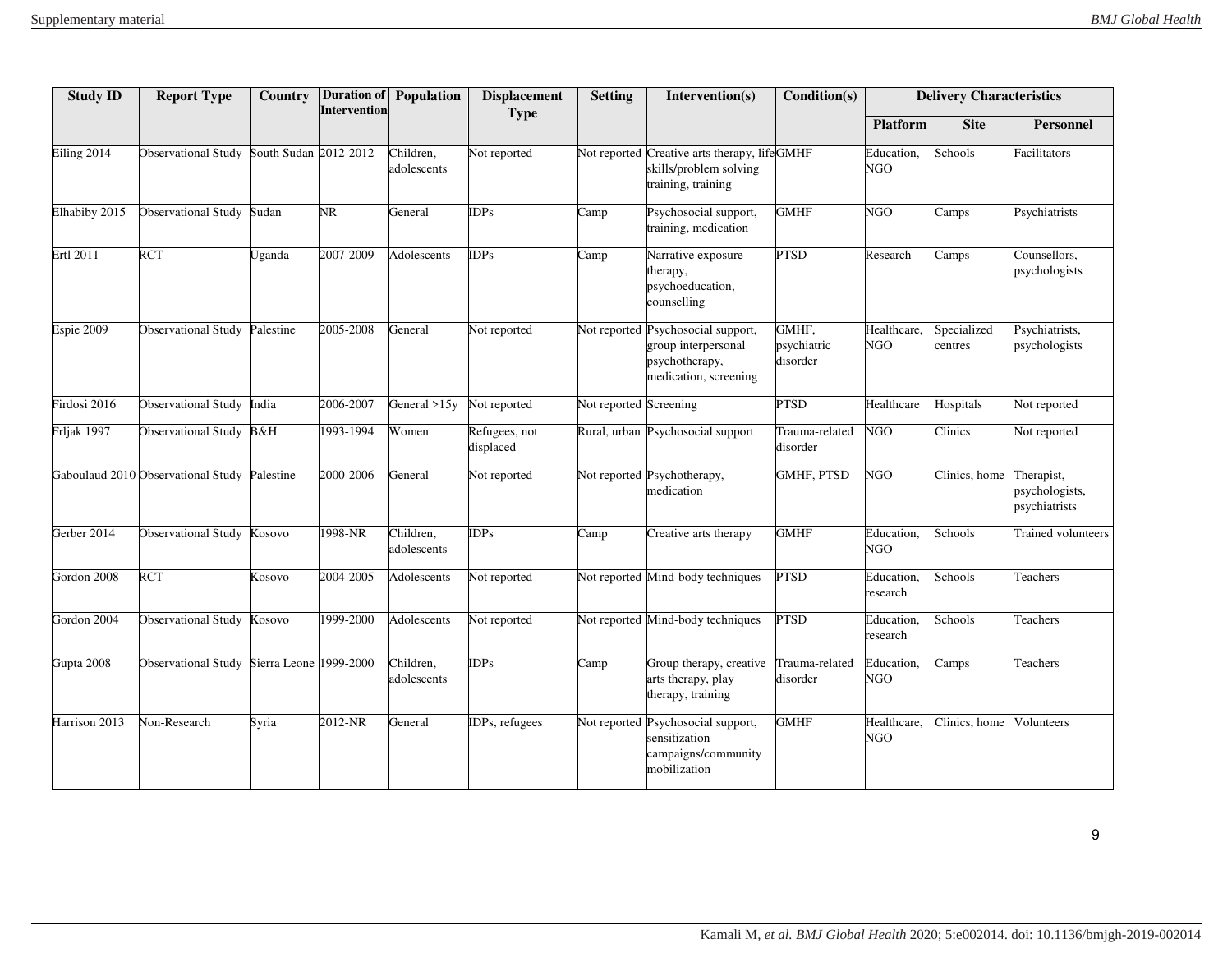| <b>Study ID</b>             | <b>Report Type</b>              | Country  | Intervention | <b>Duration of Population</b>           | <b>Displacement</b><br><b>Type</b>         | <b>Setting</b>           | Intervention(s)                                                                                    | Condition(s)              |                                 | <b>Delivery Characteristics</b> |                                                                                                                          |
|-----------------------------|---------------------------------|----------|--------------|-----------------------------------------|--------------------------------------------|--------------------------|----------------------------------------------------------------------------------------------------|---------------------------|---------------------------------|---------------------------------|--------------------------------------------------------------------------------------------------------------------------|
|                             |                                 |          |              |                                         |                                            |                          |                                                                                                    |                           | <b>Platform</b>                 | <b>Site</b>                     | <b>Personnel</b>                                                                                                         |
| Hasanovic 2006 Non-Research |                                 | B&H      | 1999-NR      | General                                 | Not reported                               |                          | Not reported Creative arts therapy                                                                 | <b>GMHF</b>               | Healthcare,<br>research         | Hospitals                       | Psychiatrists,<br>psychologists,<br>nurses, social<br>workers,<br>theologians                                            |
| Hashemi 2017                | Observational Study Palestine   |          | 2014-2014    | Children,<br>adolescents                | DPs                                        |                          | Not reported Screening, training                                                                   | <b>GMHF</b>               | <b>NGO</b>                      | Electronic/prin Psychiatrists,  | trained field<br>workers                                                                                                 |
| Hemat 2017                  | Observational Study Afghanistan |          | 2014-2015    | General                                 | Not reported                               | Not reported Counselling |                                                                                                    | <b>GMHF</b>               | NGO                             | Clinics,<br>hospitals           | Not reported                                                                                                             |
| Hijazi 2011                 | Non-Research                    | ebanon   | 2007-2010    | General                                 | DPs, refugees, hosts Rural, urban Training |                          |                                                                                                    | <b>GMHF</b>               | Healthcare,<br>NGO              | Clinics                         | NGO staff,<br>psychiatrists,<br>psychologists                                                                            |
| Hrnjica 2000                | <b>Observational Study</b>      | Serbia   | 1999-2000    | Children,<br>adolescents,<br>caregivers | Not displaced                              |                          | Not reported Play therapy, creative<br>arts therapy, counselling                                   | Generalized fear Research |                                 | Not reported                    | Psychiatrists,<br>psychologists,<br>moderators                                                                           |
| Humayun 2016                | Observational Study             | Pakistan | NR.          | General                                 | DPs                                        | Camp                     | Counselling, CBT,<br>psychoeducation,<br>psychosocial support,<br>medication, stress<br>management | <b>GMHF</b>               | Healthcare,<br>NGO,<br>research | Hospitals                       | CHWs, physicians,<br>nurses, NGO and<br>research staff,<br>psychiatrists,<br>psychologists,<br>other MH<br>professionals |
| Hustache 2009               | <b>Observational Study</b>      | Congo    | 2002-2003    | Women                                   | Not reported                               |                          | Not reported Psychosocial support                                                                  | <b>GMHF</b>               | Healthcare,<br>NGO              | Home,<br>hospitals              | Psychologists,<br>social workers                                                                                         |
| Jan 2017                    | Observational Study             | India    | NR           | General<br>(14>35y)                     | Not reported                               | Not reported Screening   |                                                                                                    | Psychiatric<br>disorder   | Healthcare                      | Hospitals                       | Not reported                                                                                                             |
| Jandric 2001                | Observational Study B&H         |          | 1992-1995    | Children,<br>adolescents                | Not displaced                              |                          | Not reported Psychosocial support                                                                  | <b>GMHF</b>               | Healthcare                      | Hospitals                       | Not reported                                                                                                             |
| Jefee-Bahloul<br>2014       | Non-Research                    | Jordan   | 2013-2013    | General                                 | Refugees                                   | Not reported Training    |                                                                                                    | <b>GMHF</b>               | Healthcare,<br><b>NGO</b>       | Electronic/prin Psychiatrists   |                                                                                                                          |
| Jones 2003                  | Non-Research                    | Kosovo   | NR.          | Children,<br>adolescents                | <b>DPs</b>                                 |                          | Not reported Psychosocial support,<br>training                                                     | <b>GMHF</b>               | Healthcare,<br><b>NGO</b>       | Clinics                         | Health workers,<br>physicians, nurses,<br>NGO staff,<br>psychiatrists                                                    |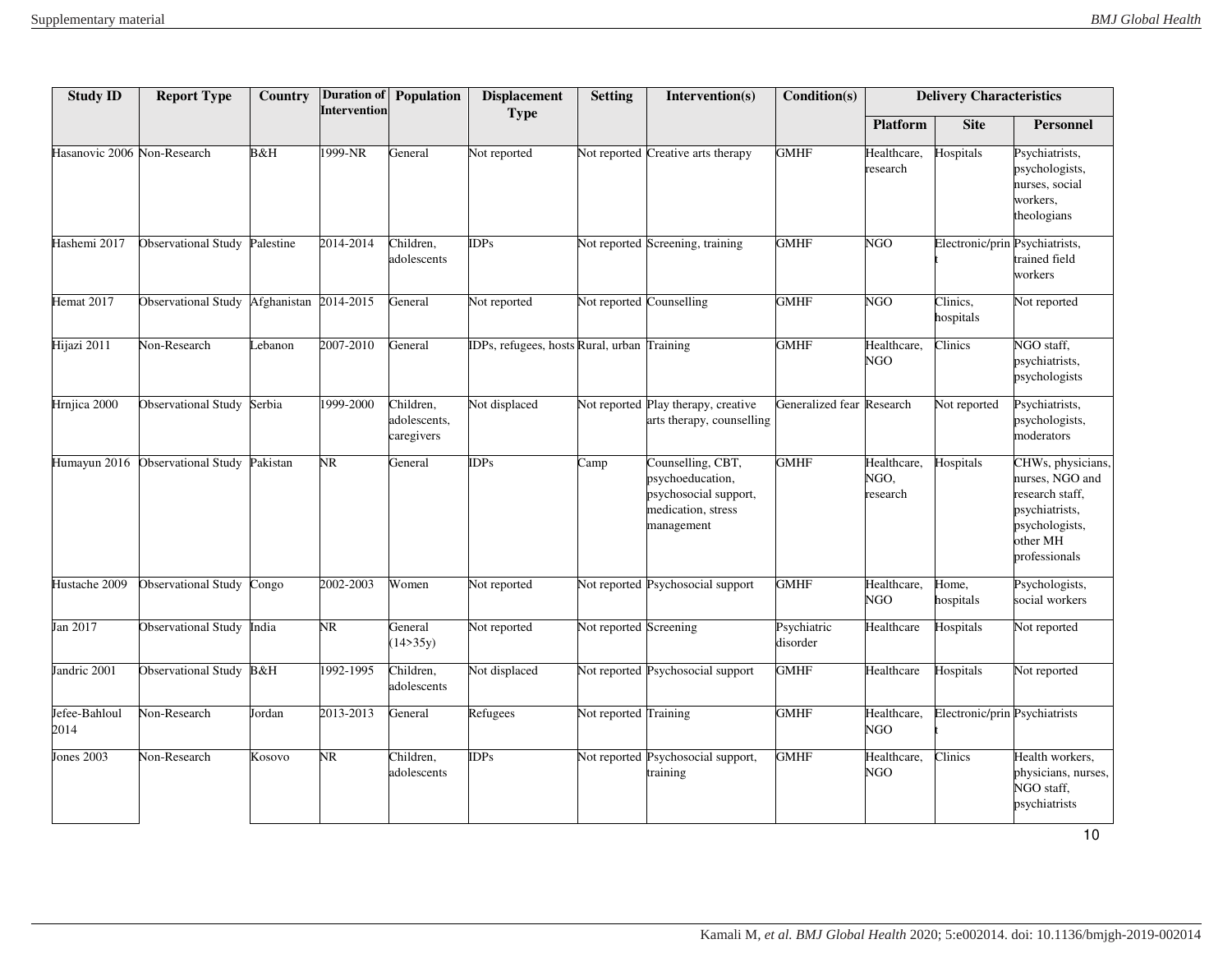| <b>Study ID</b>  | <b>Report Type</b>          | Country           | Intervention | Duration of Population     | <b>Displacement</b><br><b>Type</b> | <b>Setting</b>         | Intervention(s)                                                                                         | Condition(s)                               |                                | <b>Delivery Characteristics</b> |                                                      |
|------------------|-----------------------------|-------------------|--------------|----------------------------|------------------------------------|------------------------|---------------------------------------------------------------------------------------------------------|--------------------------------------------|--------------------------------|---------------------------------|------------------------------------------------------|
|                  |                             |                   |              |                            |                                    |                        |                                                                                                         |                                            | <b>Platform</b>                | <b>Site</b>                     | Personnel                                            |
| Jordans 2013     | <b>RCT</b>                  | Burundi           | NR           | Adolescents,<br>caregivers | <b>DPs</b>                         |                        | Not reported Psychoeducation,<br>training                                                               | <b>Distress</b>                            | Education,<br>research         | Schools                         | Counsellors, NGO<br>staff                            |
| Jordans 2010     | <b>RCT</b>                  | Nepal             | 2006-2007    | Adolescents                | Not reported                       |                        | Not reported Creative arts therapy,<br>psychoeducation,<br>narrative exposure<br>therapy, group therapy | <b>Distress</b>                            | Education,<br>NGO,<br>research | Schools                         | Counsellors,<br>trained local<br>research assistants |
| Karam 2008       | Ouasi-<br>experimental/NRCT | ebanon            | NR           | Children,<br>adolescents   | Not reported                       |                        | Not reported CBT, training                                                                              | Anxiety,<br>Depression,<br><b>PTSD</b>     | NGO,<br>research               | Schools                         | Teachers                                             |
| <b>Khan 2017</b> | <b>RCT</b>                  | Pakistan          | 2012-2013    | Pregnant<br>women          | DPs                                | Camp,<br>dispersed     | Psychoeducation,<br>training                                                                            | <b>GMHF</b>                                | Healthcare,<br>research        | Home                            | <b>CHWs</b>                                          |
| Kohrt 2011       | <b>Observational Study</b>  | Nepal             | 2007-2007    | Adolescents                | Not reported                       | Not reported Screening |                                                                                                         | <b>GMHF</b>                                | <b>NGO</b>                     | Schools                         | Counsellors, NGO<br>staff                            |
| ai 2014          | Non-Research                | Thailand          | NR.          | General                    | Refugees                           | Camp                   | Drug and alcohol<br>rehabilitation<br>programme                                                         | Substance<br>addiction or<br>misuse        | <b>NGO</b>                     | Camps                           | Not reported                                         |
| ama 2016         | <b>Observational Study</b>  | Lebanon           | 2009-2013    | General                    | Refugees                           |                        | Not reported Electroconvulsive<br>therapy                                                               | Psychiatric<br>disorder                    | Healthcare                     | Hospitals                       | Not reported                                         |
| ayne 2001        | <b>Observational Study</b>  | B&H               | 1999-2000    | Adolescents                | Not reported                       |                        | Not reported Psychoeducation, group<br>interpersonal<br>psychotherapy, creative<br>arts therapy         | Grief, PTSD,<br>trauma-related<br>disorder | Education,<br>NGO,<br>research | Schools                         | Counsellors                                          |
| ayne 2008        | <b>RCT</b>                  | B&H               | 2000-2001    | Adolescents                | Not reported                       |                        | Not reported Psychoeducation, group<br>interpersonal<br>psychotherapy, training                         | Grief.<br>depression,<br>PTSD, trauma      | Education,<br>NGO,<br>research | Schools                         | Counsellors                                          |
| emaire 2001      | Non-Research                | B&H               | 1993-1996    | General                    | DPs, refugees                      | Camp                   | Group therapy                                                                                           | Trauma-related<br>disorder                 | NGO                            | Camps                           | Therapists                                           |
| eRoch 2010       | <b>Observational Study</b>  | Jordan,<br>ebanon | 2008-2009    | General                    | Refugees                           | Urban                  | Counselling, screening,<br>psychosocial support,<br>play therapy                                        | <b>GMHF</b>                                | <b>NGO</b>                     | Home, not<br>reported           | Counsellors,<br>psychologists,<br>social workers     |
| iddell 2013      | <b>Observational Study</b>  | East Timor        | 2004-2011    | General                    | Not reported                       | Not reported Screening |                                                                                                         | Externalizing<br>symptoms                  | Research                       | Home                            | Research staff,<br>psychologists                     |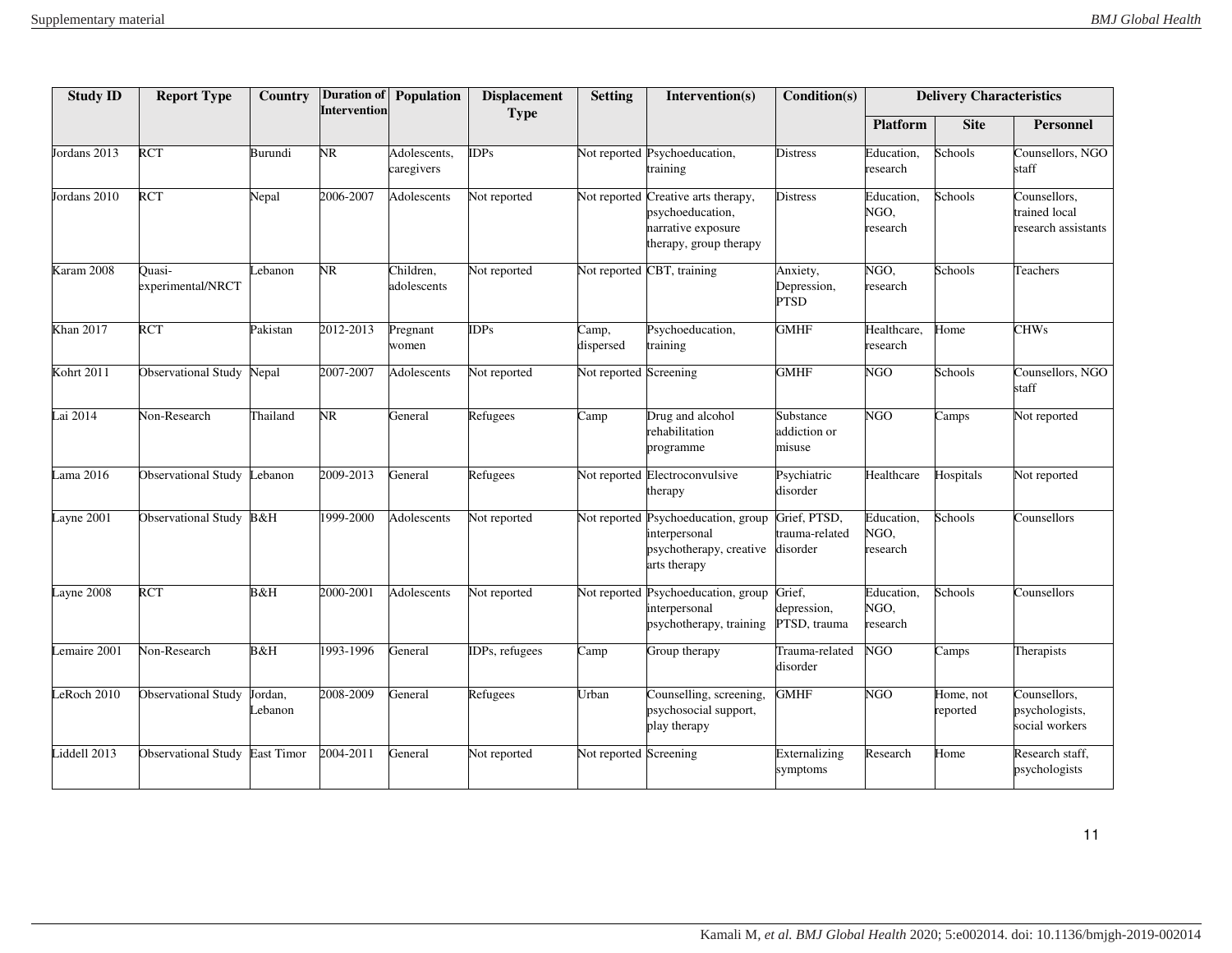| <b>Study ID</b>     | <b>Report Type</b>            | Country                 | <b>Intervention</b>    | <b>Duration of Population</b> | <b>Displacement</b><br><b>Type</b> | <b>Setting</b>     | Intervention(s)                                                                     | Condition(s)                                         |                           | <b>Delivery Characteristics</b> |                                                               |
|---------------------|-------------------------------|-------------------------|------------------------|-------------------------------|------------------------------------|--------------------|-------------------------------------------------------------------------------------|------------------------------------------------------|---------------------------|---------------------------------|---------------------------------------------------------------|
|                     |                               |                         |                        |                               |                                    |                    |                                                                                     |                                                      | <b>Platform</b>           | <b>Site</b>                     | <b>Personnel</b>                                              |
| iebling 2016        | Qualitative Study             | Jganda                  | NR.                    | General                       | DPs                                | Camp               | Counselling                                                                         | Trauma-related<br>disorder                           | Healthcare,<br><b>NGO</b> | Specialized<br>centres          | Nurses,<br>psychiatrists,<br>psychologists,<br>social workers |
| Llosa 2012          | Observational Study Palestine |                         | 2007-2011              | General                       | Not reported                       |                    | Not reported Group therapy,<br>psychotherapy,<br>psychosocial support,<br>screening | Anxiety,<br>depression,<br>distress, PTSD,<br>trauma | NGO                       | Clinics                         | Psychiatrists,<br>psychologists,<br>other MH<br>professionals |
| okuge 2013          | <b>Observational Study</b>    | DRC, Iraq,<br>Palestine | 2009-2012              | Children,<br>adolescents      | DPs, not displaced                 | Camp,<br>dispersed | Counselling, screening                                                              | Trauma-related<br>disorder                           | <b>NGO</b>                | Hospitals                       | NGO staff, trained<br>lay counsellors                         |
| orschiedter<br>2007 | Non-Research                  | Jganda                  | 1997-NR                | General                       | Not reported                       |                    | Not reported Counselling,<br>sensitization<br>campaigns/community<br>mobilization   | Trauma-related<br>disorder                           | Not reported Home         |                                 | Community<br>volunteer<br>counsellors                         |
| oughry 2006         | Quasi-<br>experimental/NRCT   | Palestine               | 2003-2004              | Children,<br>adolescents      | Not reported                       |                    | Not reported Creative arts therapy,<br>group therapy, training                      | <b>GMHF</b>                                          | <b>NGO</b>                | Community<br>centres            | NGO staff, trained<br>local volunteers                        |
| Mankuta 2012        | <b>Observational Study</b>    | <b>DRC</b>              | 2008-2008              | Women                         | Not reported                       |                    | Not reported Screening, EMDR                                                        | Trauma-related<br>disorder                           | NGO                       | Health posts                    | Physicians, nurses,<br>psychologists,<br>psychiatrists        |
| McKell 2017         | Qualitative Study             | Jordan                  | $\overline{\text{NR}}$ | General                       | Refugees                           | Camp               | Medication, Screening                                                               | <b>GMHF</b>                                          | NGO                       | $\overline{\mathrm{C}}$ amps    | Physicians                                                    |
| Mercer 2005         | Qualitative Study             | India                   | 1995-NR                | General                       | Refugees                           |                    | Not reported Psychosocial support,<br>training                                      | <b>PTSD</b>                                          | Healthcare,<br>NGO        | Clinics                         | Physicians,<br>psychologists,<br>health workers               |
| Mirghani 2013       | Non-Research                  | Syria                   | 2007-NR                | General                       | Refugees                           | Rural              | Psychosocial support,<br>training                                                   | <b>GMHF</b>                                          | <b>NGO</b>                | Not reported                    | NGO staff.<br>psychologists                                   |
| Mogga 2017          | Non-Research                  | Jganda                  | 2016-NR                | Women                         | Refugees                           | Camp               | CBT, psychological first Anxiety, PTSD<br>aid                                       |                                                      | NGO                       | Not reported                    | Psychiatrists,<br>psychologists,<br>social workers            |
| Mooren 2003         | <b>Observational Study</b>    | B&H                     | 1994-1999              | General $(27y)$               | Not reported                       |                    | Not reported Psychotherapy                                                          | Trauma-related<br>disorder                           | NGO                       | Specialized<br>centres          | Nurses,<br>psychiatrists,<br>psychologists                    |
| Morof 2014          | <b>Observational Study</b>    | Jganda                  | 2010-2010              | Women                         | Refugees                           | Urban              | Counselling                                                                         | <b>PTSD</b>                                          | NGO                       | Not reported                    | Mental health<br>professionals                                |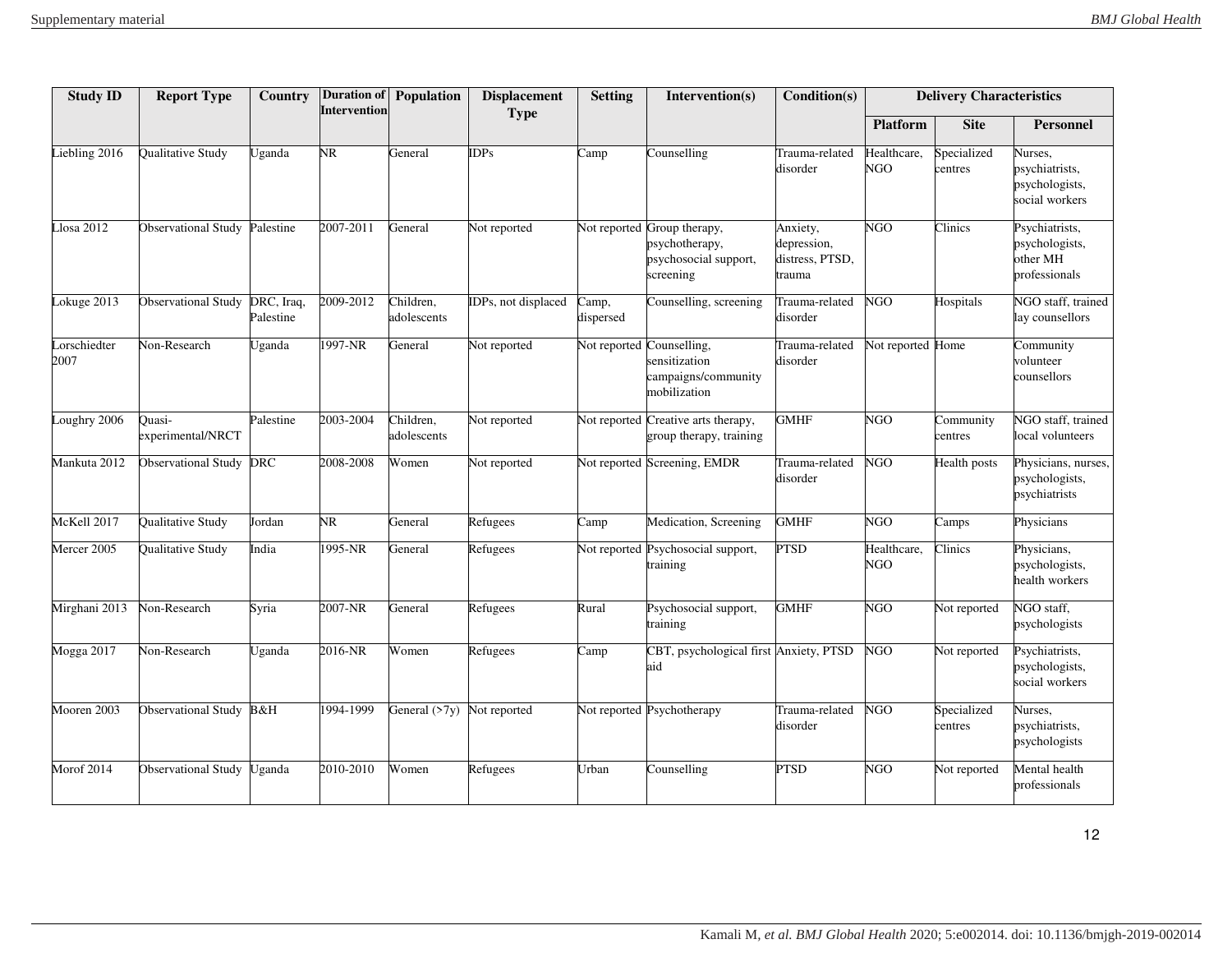| <b>Study ID</b>          | <b>Report Type</b>               | Country              | Intervention | Duration of Population                 | <b>Displacement</b><br><b>Type</b> | <b>Setting</b>     | Intervention(s)                                                                 | Condition(s)                                   |                           | <b>Delivery Characteristics</b>    |                                                                               |
|--------------------------|----------------------------------|----------------------|--------------|----------------------------------------|------------------------------------|--------------------|---------------------------------------------------------------------------------|------------------------------------------------|---------------------------|------------------------------------|-------------------------------------------------------------------------------|
|                          |                                  |                      |              |                                        |                                    |                    |                                                                                 |                                                | <b>Platform</b>           | <b>Site</b>                        | <b>Personnel</b>                                                              |
| Morris 2012              | Ouasi-<br>experimental/NRCT      | Uganda               | 2007-2008    | Caregivers                             | <b>DPs</b>                         | Camp               | Psychoeducation,<br>training                                                    | <b>GMHF</b>                                    | NGO                       | Home                               | Facilitators,<br>nutrition support<br>workers                                 |
| Muller 2011              | <b>Observational Study</b>       | Philippines          | 2008-2009    | General                                | IDPs                               |                    | Not reported Psychological first aid                                            | <b>GMHF</b>                                    | Healthcare,<br><b>NGO</b> | Mobile clinics                     | CHW <sub>s</sub><br>psychologists                                             |
| Nakimuli-<br>Mpungu 2013 | <b>Observational Study</b>       | Uganda               | 2005-2011    | General                                | <b>IDPs</b>                        | Camp,<br>dispersed | Psychotherapy,<br>medication                                                    | Bipolar, PTSD,<br>depression,<br>schizophrenia | Healthcare,<br><b>NGO</b> | $\overline{\text{C}}$ linics       | Counsellors,<br>nurses,<br>psychiatrists,<br>psychologists,<br>social workers |
| Neuner 2002              | Non-Research                     | Macedonia            | 1999-NR      | General                                | Refugees                           | Camp               | Psychosocial support,<br>narrative exposure<br>therapy                          | <b>GMHF</b>                                    | NGO,<br>research          | Clinics                            | Physicians,<br>psychologists,<br>psychiatrists,<br>trained refugees           |
| Neuner $2004$            | <b>RCT</b>                       | Uganda               | 2000-2001    | General                                | Refugees                           | Dispersed          | Counselling, narrative<br>exposure therapy,<br>psychoeducation                  | <b>PTSD</b>                                    | NGO,<br>research          | Not reported                       | Therapists                                                                    |
| Neuner 2008              | <b>RCT</b>                       | Uganda               | 2003-2004    | General                                | Refugees                           | Camp               | Counselling, narrative<br>exposure therapy,<br>training                         | <b>PTSD</b>                                    | NGO,<br>research          | Not reported                       | <b>Trained lay</b><br>refugee counsellors                                     |
|                          | Newnham 2015 Observational Study | Sierra Leone 2002-NR |              | Adolescents,<br>young adults<br>(524y) | Not reported                       |                    | Not reported CBT, training                                                      | <b>GMHF</b>                                    | Research                  | Community<br>centres               | <b>CHWs</b>                                                                   |
| Ntakarutimana<br>2008    | Non-Research                     | Burundi              | 2005-2006    | General                                | Not reported                       |                    | Not reported Training, psychosocial<br>support, narrative<br>exposue therapy    | Trauma-related<br>disorder                     | Faith-based,<br>NGO       | Specialized<br>centres,<br>schools | Facilitators, NGO<br>staff, trainers                                          |
| O'Brien 2009             | Non-Research                     | Congo                | 2005-2008    | General                                | Not reported                       |                    | Not reported Psychotherapy                                                      | <b>PTSD</b>                                    | Healthcare,<br><b>NGO</b> | Clinics                            | Counsellors                                                                   |
| O'Callaghan<br>2015      | <b>RCT</b>                       | DRC                  | 2011-2012    | Children,<br>adolescents               | Not reported                       |                    | Not reported CBT, psychosocial<br>support                                       | Trauma-related<br>disorder, GMHF research      | NGO,                      | Not reported                       | NGO staff, social<br>workers, teachers,<br>trained facilitators               |
| O'Callaghan<br>2014      | <b>RCT</b>                       | DRC                  | NR.          | Children,<br>adolescents               | IDPs, not displaced                | Rural              | Psychosocial support,<br>narrative exposure<br>therapy, mind-body<br>techniques | <b>PTSD</b>                                    | NGO,<br>research          | Place of<br>worship                | Local lay<br>facilitators                                                     |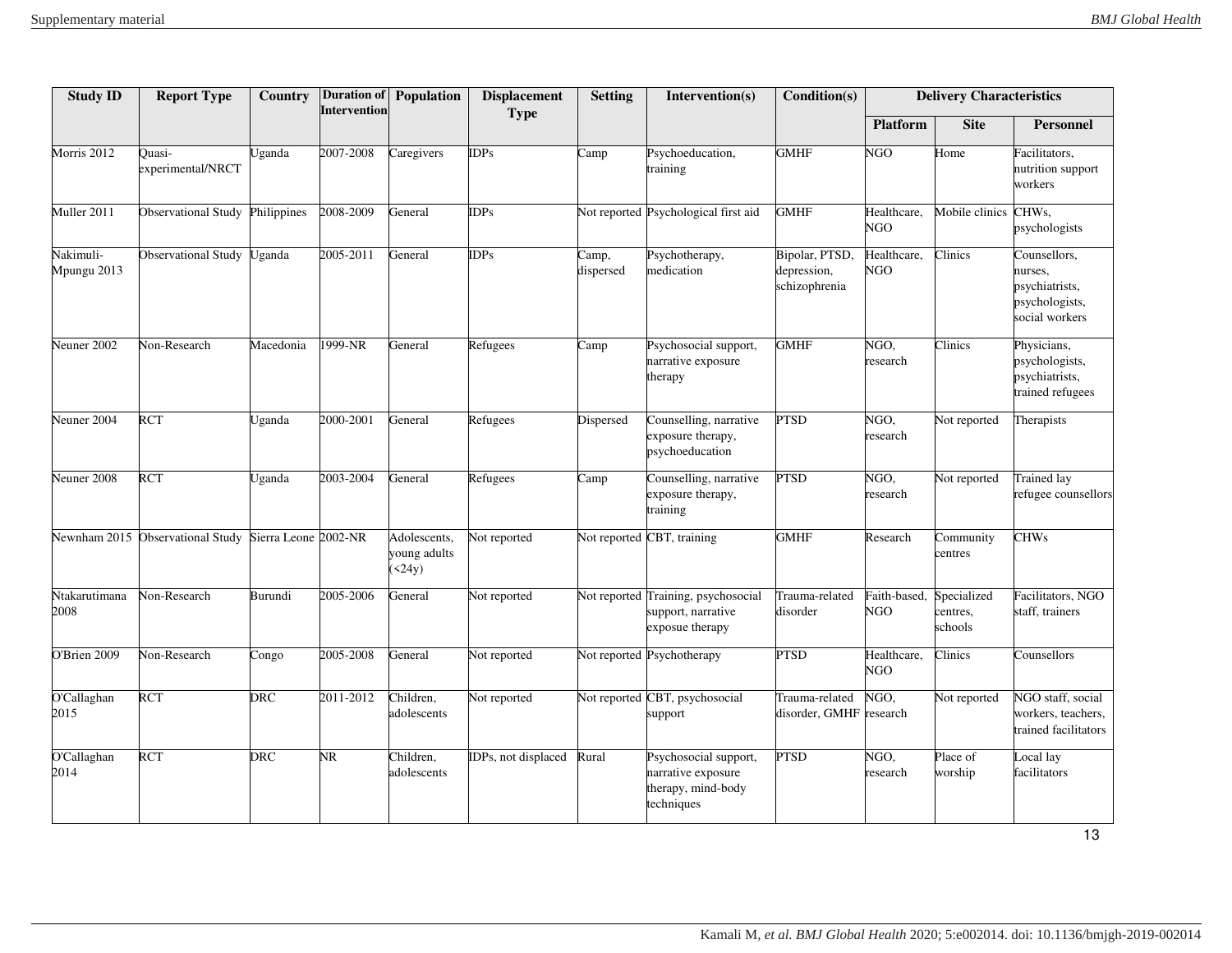| <b>Study ID</b>      | <b>Report Type</b>                | Country       | <b>Intervention</b> | Duration of Population   | <b>Displacement</b><br><b>Type</b> | <b>Setting</b>     | Intervention(s)                                                  | Condition(s)               |                                 | <b>Delivery Characteristics</b> |                                                                |
|----------------------|-----------------------------------|---------------|---------------------|--------------------------|------------------------------------|--------------------|------------------------------------------------------------------|----------------------------|---------------------------------|---------------------------------|----------------------------------------------------------------|
|                      |                                   |               |                     |                          |                                    |                    |                                                                  |                            | <b>Platform</b>                 | <b>Site</b>                     | <b>Personnel</b>                                               |
| Okello 2007          | <b>Observational Study</b>        | Uganda        | 2004-2004           | Adolescents              | <b>IDPs</b>                        | Camp               | Counselling                                                      | <b>GMHF</b>                | Research                        | Not reported                    | Research staff                                                 |
| Onyut 2004           | Non-Research                      | <b>Jganda</b> | 2003-NR             | General                  | Refugees                           | Camp               | Narrative exposure<br>therapy, counselling,<br>training          | PTSD                       | $\overline{\rm NGO}$            | Specialized<br>centres          | Therapists, trained<br>refugees, other MH<br>professionals     |
| Ovuga 2008           | Observational Study               | Uganda        | 2006-NR             | Children.<br>adolescents | Not reported                       |                    | Not reported Psychosocial support                                | <b>GMHF</b>                | Education                       | Schools                         | Not reported                                                   |
| Panter-Brick<br>2018 | Ouasi-<br>experimental/NRCT       | Jordan        | 2014-2016           | Adolescents              | Hosts, refugees                    |                    | Not reported Psychosocial support,<br>training                   | <b>GMHF</b>                | NGO                             | Specialized<br>centres          | NGO staff, trained<br>lay volunteers                           |
| Peltonen 2012        | Observational Study Palestine     |               | 2005-2006           | Adolescents              | Not reported                       |                    | Not reported School-based<br>intervention                        | <b>GMHF</b>                | Education,<br><b>NGO</b>        | Schools                         | Teachers, trained<br>student mental<br>health<br>professionals |
| Qouta 2012           | <b>RCT</b>                        | Palestine     | 2009-2009           | Adolescents              | IDPs, refugees                     | Camp,<br>dispersed | CBT, mind-body<br>techniques,<br>psychoeducation                 | <b>PTSD</b>                | Education,<br>research          | Schools                         | Counsellors,<br>research staff                                 |
| <b>Ouosh 2013</b>    | Non-Research                      | Syria         | 2008-NR             | General                  | Refugees                           | Urban              | Psychosocial support                                             | <b>GMHF</b>                | <b>NGO</b>                      | Specialized<br>centres          | Outreach<br>volunteers                                         |
| Rabaia 2010          | Non-Research                      | Palestine     | 2002-NR             | General                  | Not reported                       |                    | Not reported Psychosocial support                                | <b>GMHF</b>                | Research                        | Not reported                    | <b>CHWs</b>                                                    |
|                      | Rasmussen 2010Observational Study | Chad          | NR.                 | General                  | Refugees                           | Camp               | Psychosocial support                                             | <b>GMHF</b>                | NGO,<br>research                | Not reported                    | Not reported                                                   |
| <b>Rees 2014</b>     | <b>Observational Study</b>        | Jganda        | NR.                 | Adults                   | Refugees                           |                    | Not reported Transcendental<br>meditation, training              | <b>PTSD</b>                | Not reported                    | Community<br>centres            | Facilitators                                                   |
| Reiffers 2013        | Non-Research                      | Nepal         | NR.                 | General                  | Refugees                           | Camp               | Psychoeducation,<br>psychosocial support,<br>screening, training | <b>GMHF</b>                | <b>NGO</b>                      | Home,<br>specialized<br>centres | Counsellors                                                    |
| Roberts 2008         | Observational Study               | Uganda        | 2006-2006           | General                  | <b>DPs</b>                         | Camp               | Screening                                                        | Trauma-related<br>disorder | Research                        | Not reported                    | Nurses,<br>psychiatrists                                       |
| Roberts 2017         | <b>Observational Study</b>        | Jkraine       | 2016-2016           | Adults                   | <b>DPs</b>                         | Dispersed          | Medication,<br>psychosocial support,<br>psychotherapy            | <b>GMHF</b>                | Healthcare,<br>NGO,<br>research | Clinics,<br>hospitals           | Physicians,<br>psychologists,<br>psychiatrists                 |
| <b>Salah 2013</b>    | <b>Observational Study</b>        | Sudan         | 2008-2008           | Adults                   | <b>DPs</b>                         | Camp               | Screening                                                        | <b>GMHF</b>                | NGO,<br>research                | Home                            | NGO/research<br>staff, psychologists                           |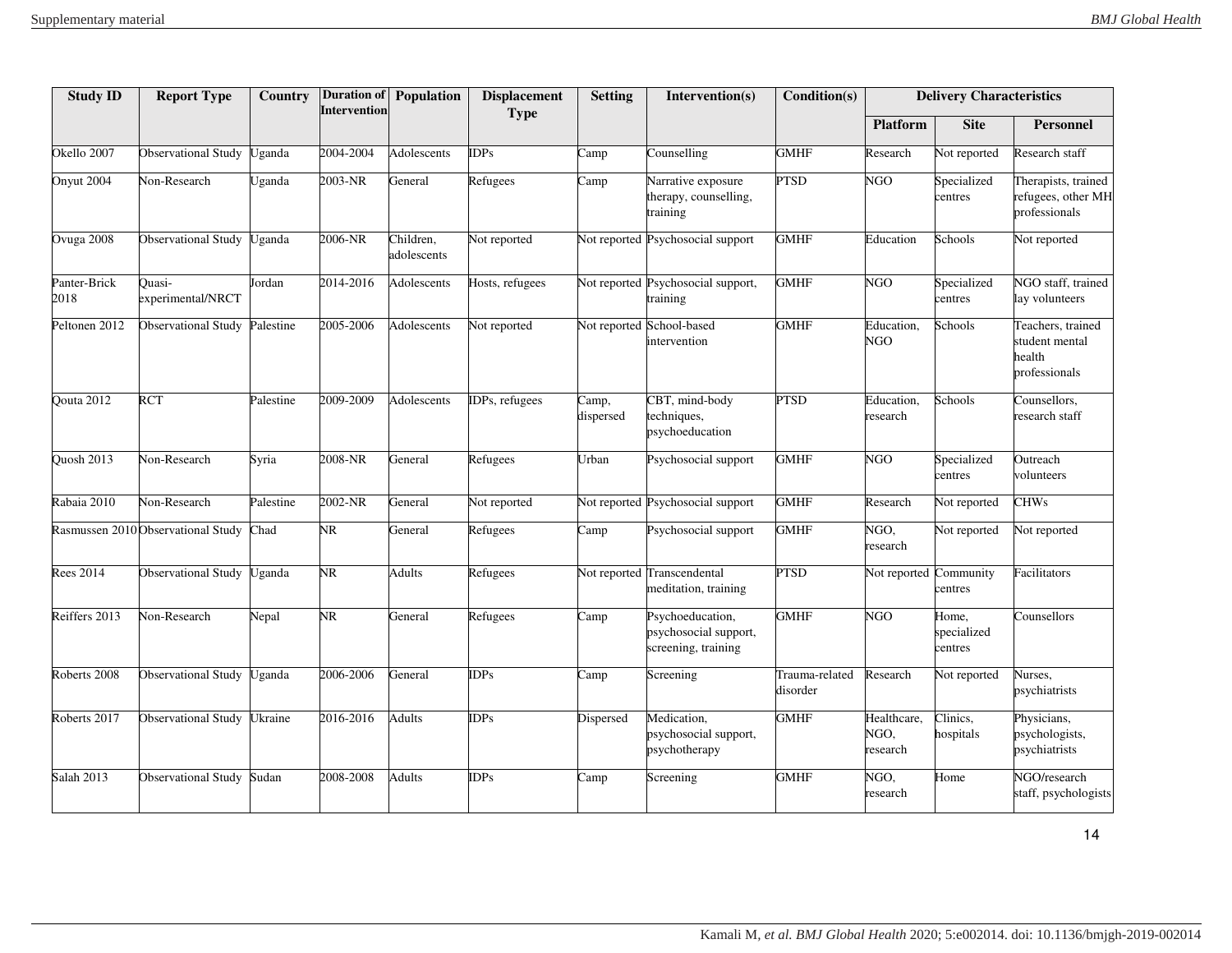| <b>Study ID</b>        | <b>Report Type</b>          | Country          | <b>Intervention</b> | <b>Duration of Population</b> | <b>Displacement</b><br><b>Type</b> | <b>Setting</b>           | Intervention(s)                                                                                                          | Condition(s)               |                        | <b>Delivery Characteristics</b> |                                                                                                     |
|------------------------|-----------------------------|------------------|---------------------|-------------------------------|------------------------------------|--------------------------|--------------------------------------------------------------------------------------------------------------------------|----------------------------|------------------------|---------------------------------|-----------------------------------------------------------------------------------------------------|
|                        |                             |                  |                     |                               |                                    |                          |                                                                                                                          |                            | <b>Platform</b>        | <b>Site</b>                     | Personnel                                                                                           |
| Salem-Pickartz<br>2007 | Non-Research                | <b>Jordan</b>    | 2004-2005           | General                       | Refugees                           | Camp                     | Training                                                                                                                 | <b>GMHF</b>                | NGO,<br>research       | Not reported                    | NGO/research staff                                                                                  |
| Schei 1999             | Non-Research                | B&H              | 1993-NR             | Women                         | Refugees                           |                          | Rural, urban Psychotherapy,<br>psychoeducation,<br>training                                                              | Trauma-related<br>disorder | <b>NGO</b>             | Specialized<br>centres          | Health workers,<br>social workers,<br>teachers,<br>psychiatrists,<br>psychologists,<br>coordinators |
| Scholte 2004           | Non-Research                | DRC,<br>Tanzania | 1994-1995           | General                       | Refugees                           | Camp                     | Psychoeducation,<br>psychosocial support,<br>creative arts therapy, life<br>skills/problem solving<br>training, training | <b>GMHF</b>                | NGO                    | Specialized<br>centres, camps   | CHWs, NGO staff,<br>nurses, trained<br>refugees,<br>psychologists,<br>anthropologists               |
| Sehovic 2000           | Ouasi-<br>experimental/NRCT | B&H              | 1995-1998           | Children,<br>adolescents      | <b>DPs</b>                         | Not reported CBT         |                                                                                                                          | <b>PTSD</b>                | Education,<br>research | Not reported                    | Teachers,<br>therapists, parents                                                                    |
| <b>Shah 2014</b>       | <b>Observational Study</b>  | Pakistan         | 2012-2012           | General                       | Not reported                       |                          | Not reported Screening, medication                                                                                       | <b>GMHF</b>                | Healthcare,<br>NGO     | Clinics,<br>nospitals           | Physicians,<br>psychiatrists,<br>psychologists                                                      |
| Shaheen 2016           | <b>Observational Study</b>  | Palestine        | 2007-2007           | Adolescents                   | Not reported                       |                          | Not reported School-based<br>intervention, training                                                                      | <b>PTSD</b>                | Education,<br>research | Schools                         | Teachers, mental<br>health<br>professionals                                                         |
| Sheikh 2014            | <b>Observational Study</b>  | Nigeria          | 2013-2013           | <b>Adults</b>                 | $\overline{DPs}$                   | $\overline{\text{Camp}}$ | Screening                                                                                                                | Trauma-related<br>disorder |                        | Not reported Not reported       | Nurses,<br>psychiatrists,<br>psychologists                                                          |
| Sliep 2004             | Non-Research                | <b>Jganda</b>    | 2003-NR             | General                       | Refugees                           | Camp                     | Creative arts therapy                                                                                                    | <b>GMHF</b>                | NGO                    | Not reported                    | Counsellors,<br>coordinators, NGO<br>staff, other MH<br>professionals                               |
| Sonderegger<br>2011    | Ouasi-<br>experimental/NRCT | <b>Jganda</b>    | 2006-NR             | General $(>15y)$ IDPs         |                                    | $\overline{\text{Camp}}$ | CBT, training                                                                                                            | Trauma-related<br>disorder | Research               | Camps                           | Psychologists,<br>trained facilitators                                                              |
| Stuvland 2000          | Observational Study B&H     |                  | 1993-2000           | General                       | Not reported                       |                          | Not reported Training, psychosocial<br>support                                                                           | Trauma-related<br>disorder | Education,<br>NGO      | Schools                         | Teachers, NGO<br>staff, psychologists                                                               |
| Szilard 2002           | <b>Observational Study</b>  | Macedonia        | 1999-NR             | General                       | Refugees                           | Camp,<br>dispersed       | Screening                                                                                                                | <b>GMHF</b>                | <b>NGO</b>             | Mobile clinics                  | NGO staff                                                                                           |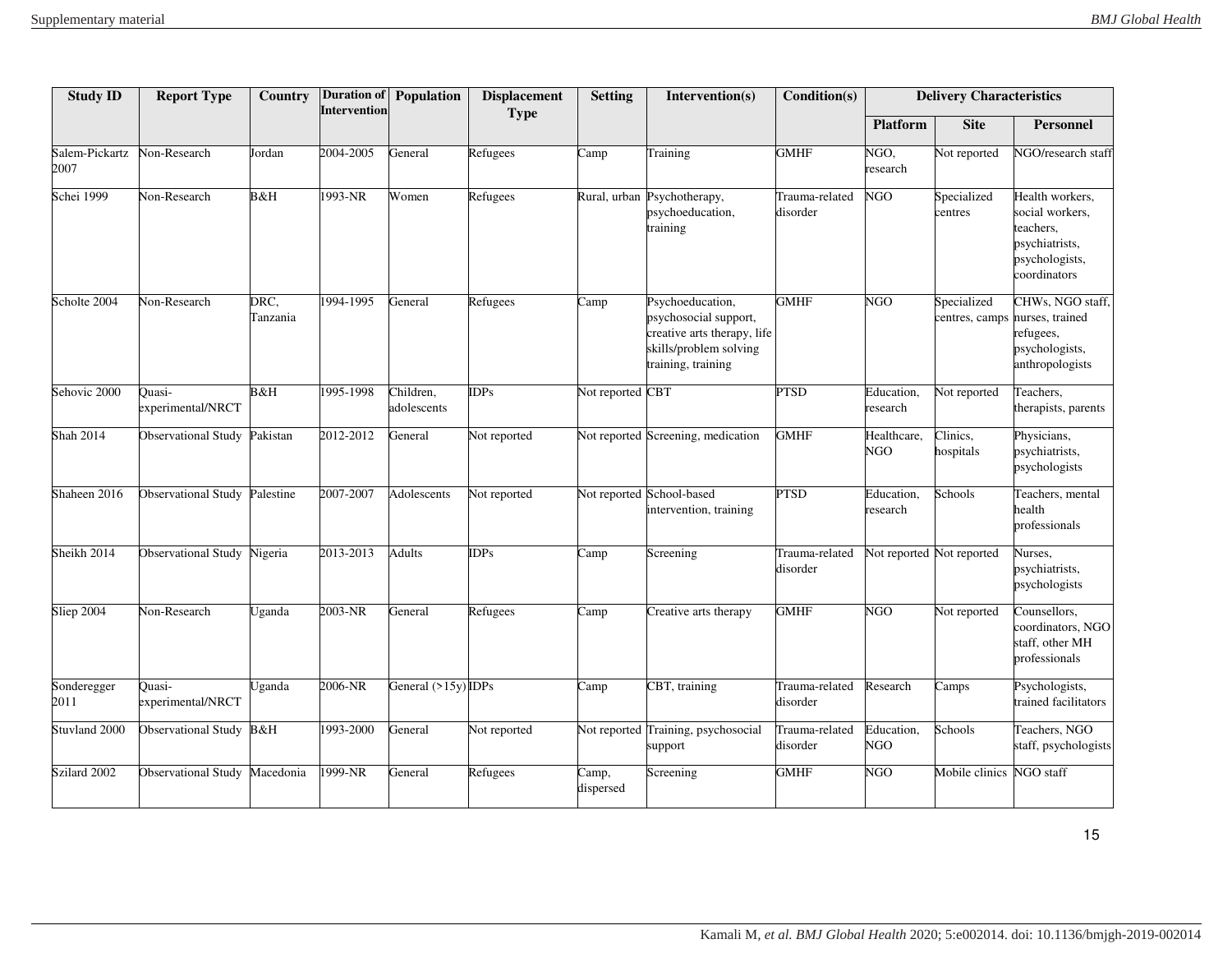| <b>Study ID</b>      | <b>Report Type</b>          | Country       | <b>Intervention</b> | Duration of Population   | <b>Displacement</b><br><b>Type</b> | <b>Setting</b>     | Intervention(s)                                                                                             | Condition(s)                           |                                | <b>Delivery Characteristics</b> |                                                                             |
|----------------------|-----------------------------|---------------|---------------------|--------------------------|------------------------------------|--------------------|-------------------------------------------------------------------------------------------------------------|----------------------------------------|--------------------------------|---------------------------------|-----------------------------------------------------------------------------|
|                      |                             |               |                     |                          |                                    |                    |                                                                                                             |                                        | <b>Platform</b>                | <b>Site</b>                     | <b>Personnel</b>                                                            |
| Tanaka 2013          | Observational Study         | Thailand      | $1998-NR$           | Children                 | Refugees                           | Camp               | School-based<br>intervention                                                                                | <b>GMHF</b>                            | <b>NGO</b>                     | Schools                         | Teachers                                                                    |
| Tayler-Smith<br>2012 | <b>Observational Study</b>  | iberia        | 2003-NR             | Pregnant<br>women        | Not displaced                      |                    | Not reported Psychosocial support                                                                           | Trauma-related<br>disorder             | Healthcare,<br><b>NGO</b>      | Clinics                         | NGO staff                                                                   |
| Thabet 2005          | Ouasi-<br>experimental/NRCT | Palestine     | NR.                 | Children,<br>adolescents | Refugees                           | Camp               | Group therapy,<br>psychoeducation,<br>screening                                                             | <b>PTSD</b>                            | <b>NGO</b>                     | Schools                         | Teachers, physicians,<br>psychiatrists,<br>psychologists, social<br>workers |
| Tol 2008             | <b>RCT</b>                  | Indonesia     | 2006-2006           | Children,<br>adolescents | DPs, not displaced                 | Urban              | CBT, creative arts<br>therapy, Screening,<br>training                                                       | <b>PTSD</b>                            | Education,<br>NGO,<br>research | Schools                         | NGO/research staff.<br>psychologists, trained<br>local volunteers           |
| Tol 2012             | <b>RCT</b>                  | Sri Lanka     | 2007-2008           | Children,<br>adolescents | DPs, not displaced                 | Urban              | Screening,<br>psychoeducation,<br>creative arts therapy,<br>counselling, CBT                                | Anxiety,<br>Depression,<br><b>PTSD</b> | Education,<br>research         | Schools                         | Trained local non-<br>specialized<br>personnel                              |
| Tol 2009             | Ouasi-<br>experimental/NRCT | Nepal         | 2003-2004           | General $(>12y)$ IDPs    |                                    |                    | Not reported Counselling,<br>psychoeducation,<br>training                                                   | <b>GMHF</b>                            | <b>NGO</b>                     | Clinics                         | Counsellors                                                                 |
| Tol 2014             | <b>RCT</b>                  | Burundi       | 2006-2007           | Children,<br>adolescents | DPs, refugees, not<br>displaced    | Camp,<br>dispersed | Screening,<br>psychoeducation,<br>creative arts therapy,<br><b>CBT</b>                                      | Anxiety,<br>Depression,<br>PTSD        | Education,<br>research         | Schools                         | Trained local non-<br>specialized<br>facilitators                           |
| Tufan 2013           | <b>Observational Study</b>  | <b>Turkey</b> | 2005-2007           | General                  | Refugees                           | Urban              | Screening, training,<br>medication,<br>psychotherapy                                                        | Trauma-related<br>disorder             | NGO                            | Not reported                    | <b>Trained</b> legal<br>counsellors                                         |
| Ugurlu 2016          | <b>Observational Study</b>  | Turkey        | NR                  | Children,<br>adolescents | Refugees                           | Urban              | Creative arts therapy                                                                                       | Anxiety,<br>Depression,<br><b>PTSD</b> | Healthcare                     | Not reported                    | Therapists, trained<br>refugee volunteers                                   |
| Veronese 2018        | Ouasi-<br>experimental/NRCT | Palestine     | 2014-NR             | Children,<br>adolescents | DPs, refugees                      |                    | Camp, urban Training, counselling,<br>narrative exposure<br>therapy, play therapy,<br>creative arts therapy | Trauma-related<br>disorder             | Education,<br><b>NGO</b>       | Schools                         | Teachers,<br>therapists, social<br>workers                                  |
| Vijayakumar<br>2017  | <b>RCT</b>                  | India         | NR.                 | General                  | Refugees                           | Camp               | Training, screening,<br>contact and use of safety<br>planning cards                                         | Suicidal thoughts Healthcare,          | <b>NGO</b>                     | Home,<br>hospitals              | NGO staff, trained<br>community                                             |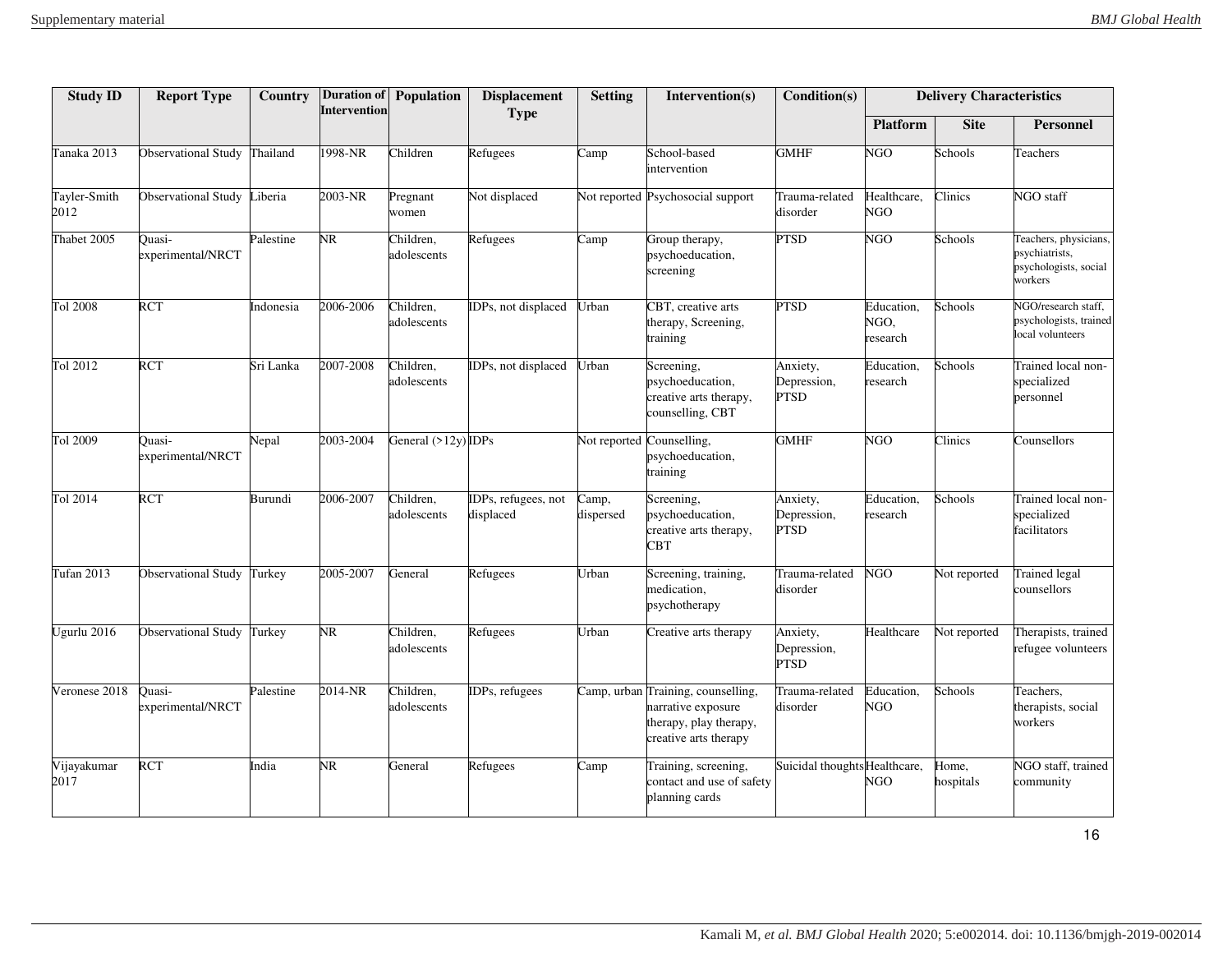| <b>Study ID</b>           | <b>Report Type</b>                  | Country              | <b>Intervention</b> | Duration of Population   | <b>Displacement</b> | <b>Setting</b>        | Intervention(s)                                                                                                               | Condition(s)               |                                                        | <b>Delivery Characteristics</b>          |                                                                                         |
|---------------------------|-------------------------------------|----------------------|---------------------|--------------------------|---------------------|-----------------------|-------------------------------------------------------------------------------------------------------------------------------|----------------------------|--------------------------------------------------------|------------------------------------------|-----------------------------------------------------------------------------------------|
|                           |                                     |                      |                     |                          | <b>Type</b>         |                       |                                                                                                                               |                            | <b>Platform</b>                                        | <b>Site</b>                              | <b>Personnel</b>                                                                        |
|                           |                                     |                      |                     |                          |                     |                       |                                                                                                                               |                            |                                                        |                                          | volunteers,<br>psychiatrists                                                            |
| Wagner 2012               | Observational Study Iraq            |                      | NR                  | General                  | Not reported        |                       | Not reported CBT, training                                                                                                    | <b>PTSD</b>                | NGO                                                    |                                          | Electronic/prin Psychiatrists,<br>psychologists                                         |
| Wessells 2006             | Qualitative Study                   | Angola               | 1998-2001           | Children,<br>adolescents | <b>IDPs</b>         | Rural                 | Psychosocial support,<br>training, creative arts<br>therapy, life skills/problem<br>solving training                          | Trauma-related<br>disorder | NGO                                                    | Community<br>centres                     | Civic leaders,<br>religious leaders,<br>psychologists                                   |
| Yeomans 2010              | <b>RCT</b>                          | Burundi              | 2007-NR             | General                  | <b>IDPs</b>         | Camp, rural           | Psychoeducation,<br>screening, trauma<br>healing and<br>reconciliation workshop                                               | <b>PTSD</b>                | Research                                               | Not reported                             | Civic leaders,<br>religious leaders,<br>psychologists,<br>trained local<br>facilitators |
| <b>Grey Literature</b>    |                                     |                      |                     |                          |                     |                       |                                                                                                                               |                            |                                                        |                                          |                                                                                         |
| UNFPA,<br>UNICEF 2018     | Non-Research                        | Yemen                | 2016-NR             | Adolescents              | IDPs, not displaced |                       | Not reported Psychosocial support                                                                                             | <b>GMHF</b>                | Informal<br>governance/c<br>ivic<br>leadership,<br>NGO |                                          | Members of civil<br>Not reported society organizations                                  |
| <b>UNFPA 2016</b>         | Non-Research                        | Nigeria,<br>Pakistan | 2014-NR             | Women                    | IDPs, hosts         | Camp, rural           | Psychosocial support,<br>sensitization<br>campaigns/community<br>mobilization, rebuilding<br>social and community<br>networks | GMHF,<br>depression        | Healthcare,<br>NGO                                     | Clinics,<br>health posts                 | Counsellors, health<br>workers                                                          |
| Save the<br>Children 2016 | Quasi-<br>experimental/NRCT Lebanon |                      | 2015-NR             | General                  | Refugees            | Camp,<br>dispersed    | Multipurpose cash<br>assistance                                                                                               | <b>Distress</b>            | <b>NGO</b>                                             | Electronic/pr<br>int                     | NGO staff                                                                               |
| <b>IRC 2014</b>           | <b>RCT</b>                          | Thailand             | 2011-2013           | Children,<br>caregivers  | IDPs, refugees      | Dispersed             | Life Skills/Problem<br><b>Solving Training</b>                                                                                | <b>GMHF</b>                | <b>NGO</b>                                             | Not reported facilitators                | NGO staff,<br>community-based                                                           |
| <b>IRC 2014</b>           | Non-Research                        | Ethiopia             | NR                  | Children,<br>caregivers  | Refugees            | Camp                  | CBT, psychoeducation,<br>life skills/problem<br>solving training, training                                                    | Trauma-related<br>disorder | NGO                                                    | Camps                                    | Counsellors, NGO<br>staff, psychologists                                                |
| <b>IRC 2016</b>           | Non-Research                        | Lebanon              | 2015-2016           | Adolescents              | IDPs, refugees      | Camp, rural,<br>urban | Psychosocial support                                                                                                          | Trauma-related<br>disorder | Healthcare,<br>NGO                                     | Clinics, place<br>of worship,<br>schools | Health workers, NGO<br>staff                                                            |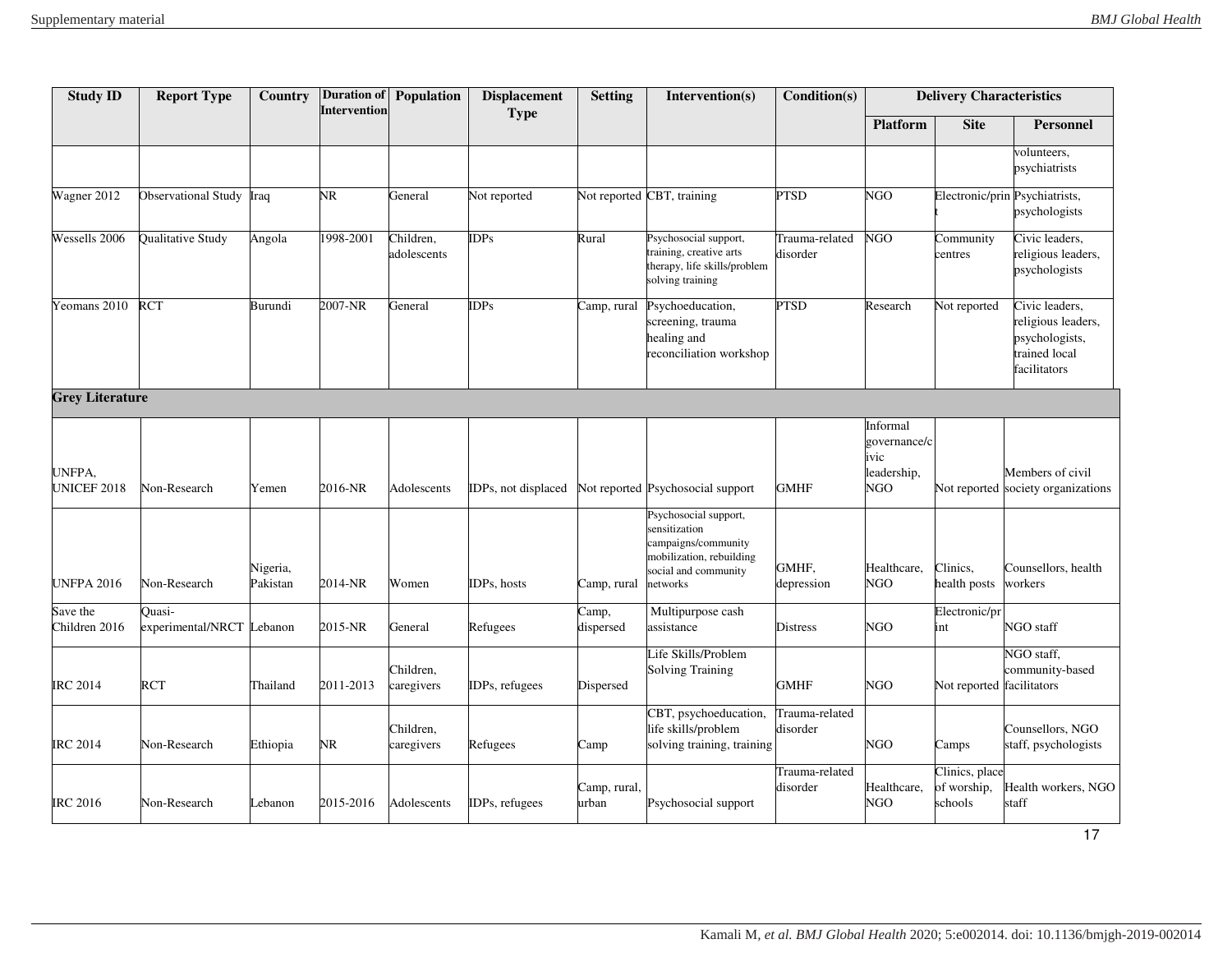| <b>Study ID</b>        | <b>Report Type</b> | Country             | <b>Duration of</b><br><b>Intervention</b> | Population                         | <b>Displacement</b> | <b>Setting</b>        | Intervention(s)                                                               | Condition(s)                      |                                        | <b>Delivery Characteristics</b>                                                     |                                                                                                          |
|------------------------|--------------------|---------------------|-------------------------------------------|------------------------------------|---------------------|-----------------------|-------------------------------------------------------------------------------|-----------------------------------|----------------------------------------|-------------------------------------------------------------------------------------|----------------------------------------------------------------------------------------------------------|
|                        |                    |                     |                                           |                                    | <b>Type</b>         |                       |                                                                               |                                   | <b>Platform</b>                        | <b>Site</b>                                                                         | <b>Personnel</b>                                                                                         |
| <b>IRC 2016</b>        | Non-Research       | Chad                | 2014-2016                                 | Women                              | <b>IDPs</b>         | Rural                 | Psychosocial support                                                          | <b>GMHF</b>                       | NGO                                    | Research<br>centres                                                                 | Health workers                                                                                           |
| <b>ICRC 2013</b>       | Non-Research       | Nepal               | 1998-NR                                   | General                            | Not displaced       | N/A                   | Psychosocial support                                                          | <b>GMHF</b>                       | <b>NGO</b>                             | Not reported NGO staff                                                              |                                                                                                          |
| <b>WRC 2014</b>        | Non-Research       | Ethiopia            | 2010-2015                                 | Adolescents                        | Refugees            | Camp                  | Psychosocial support                                                          | <b>GMHF</b>                       | NGO                                    | Community<br>centres                                                                | NGO staff                                                                                                |
| <b>WRC 2018</b>        | Non-Research       | Jordan              | 2017-NR                                   | General                            | Refugees            | Camp, rural,<br>urban | Counselling                                                                   | <b>GMHF</b>                       | NGO                                    | Community<br>centres,<br>home                                                       | NGO staff, field<br>officers                                                                             |
| MSF 2016               | Non-Research       | Burundi             | 2009-2015                                 | Women                              | Not displaced       | N/A                   | Psychosocial support                                                          | <b>GMHF</b>                       | Healthcare,<br>NGO                     | Hospitals                                                                           | Social workers                                                                                           |
| <b>UNHCR 2018</b>      | Non-Research       | Rwanda              | 2016-2016                                 | Women                              | Refugees            | Camp                  | Counselling                                                                   | <b>GMHF</b>                       | <b>NGO</b>                             | Camps                                                                               | NGO staff,<br>psychologists                                                                              |
| <b>UNHCR 2013</b>      | Non-Research       | Syria               | NR.                                       | General                            | IDPs, refugees      |                       | Psychosocial support,<br>psychoeducation,<br>Rural, urban screening, training | <b>GMHF</b>                       | <b>NGO</b>                             | Research<br>centres,<br>community<br>centres                                        | NGO staff, outreach<br>refugee volunteers,<br>psychologists,<br>psychiatrists, social<br>workers         |
| <b>UNHCR 2013</b>      | Non-Research       | Colombia            | 2012-NR                                   | General,<br>Women                  | IDPs, refugees      | Camp                  | Psychosocial support,<br>screening                                            | GMHF, trauma-<br>related disorder | Faith-based, Specialized<br><b>NGO</b> | centres                                                                             | Faith-based organization<br>staff, NGO staff,<br>psychologists, social<br>workers, trained<br>volunteers |
| UNICEF 2016            | Non-Research       | Palestine           | 2014-2015                                 | Children,<br>adolescents           | IDPs, refugees      | Dispersed             | Psychosocial support                                                          | <b>GMHF</b>                       | NGO                                    | Specialized<br>centres                                                              | NGO staff                                                                                                |
| UNICEF 2016            | Non-Research       | South Sudan 2013-NR |                                           | Children,<br>adolescents           | IDPs, refugees      | Camp,<br>dispersed    | Counselling                                                                   | Trauma-related<br>disorder        | <b>NGO</b>                             | Specialized<br>centres                                                              | NGO staff                                                                                                |
| UNICEF 2016            | Non-Research       | Pakistan            | 2011-NR                                   | Women                              | IDPs, refugees      | Camp                  | Psychosocial support                                                          | Trauma-related<br>disorder        | NGO                                    |                                                                                     | Not reported Psychologists                                                                               |
| UNICEF <sub>2016</sub> | Non-Research       | Lebanon             | 2015-NR                                   | Children,<br>adolescents,<br>women | Hosts, refugees     |                       | Not reported Psychosocial support                                             | Trauma-related<br>disorder        | Faith-based,<br><b>NGO</b>             | Clinics,<br>hospitals,<br>place of<br>worship,<br>schools,<br>pecialized<br>centres | NGO staff                                                                                                |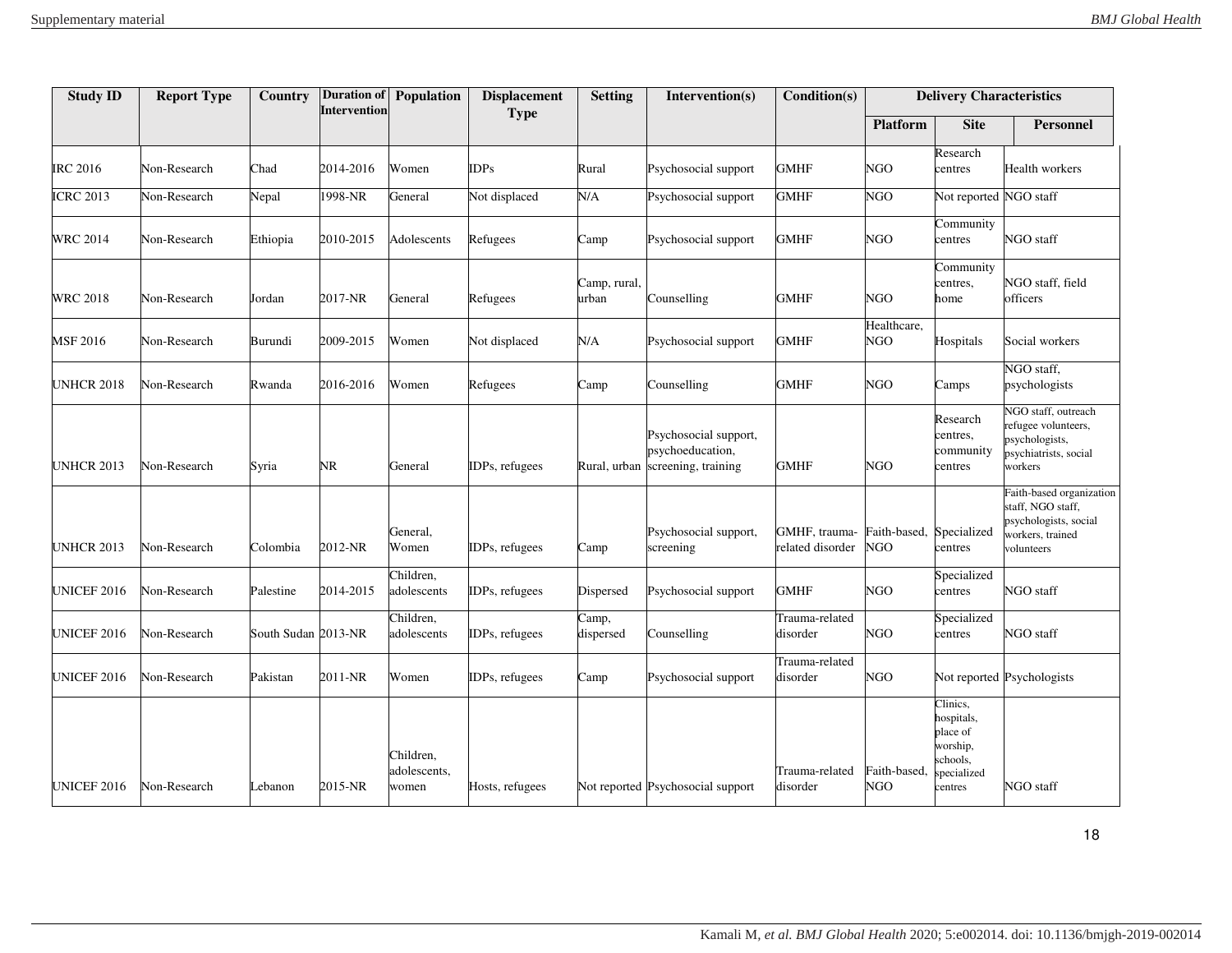| <b>Study ID</b>             | <b>Report Type</b> | Country         | <b>Intervention</b> | <b>Duration of Population</b>      | <b>Displacement</b> | <b>Setting</b>        | Intervention(s)                                                                 | Condition(s)               |                 | <b>Delivery Characteristics</b>                                                                                                    |                                                     |
|-----------------------------|--------------------|-----------------|---------------------|------------------------------------|---------------------|-----------------------|---------------------------------------------------------------------------------|----------------------------|-----------------|------------------------------------------------------------------------------------------------------------------------------------|-----------------------------------------------------|
|                             |                    |                 |                     |                                    | <b>Type</b>         |                       |                                                                                 |                            | <b>Platform</b> | <b>Site</b>                                                                                                                        | <b>Personnel</b>                                    |
| <b>UNICEF 2013</b>          | Non-Research       | Pakistan        | 2011-NR             | Children,<br>adolescents,<br>women | IDPs, hosts         | Camp, rural           | Psychosocial support                                                            | Trauma-related<br>disorder | <b>NGO</b>      | Camps, clinics,<br>health posts,<br>home, mobile<br>clnics, place of<br>worship,<br>research<br>centres,<br>specialized<br>centres | Counsellors, NGO<br>staff, volunteers               |
| UNICEF <sub>2016</sub>      | Non-Research       | Somalia         | 2011-NR             | Adolescents,<br>women              | IDPs, not displaced | Camp,<br>dispersed    | Psychosocial support                                                            | Trauma-related<br>disorder | <b>NGO</b>      | Specialized<br>centres                                                                                                             | NGO staff, trained<br>community-based<br>volunteers |
| <b>UNICEF 2016</b>          | Non-Research       | CAR             | 2014-NR             | Children,<br>adolescents,<br>women | IDPs, not displaced | Camp, rural,<br>urban | Psychosocial support                                                            | Trauma-related<br>disorder | <b>NGO</b>      | Home,<br>specialized<br>centres                                                                                                    | NGO staff                                           |
| <b>UNICEF 2013</b>          | Non-Research       | Congo $(DR)$ NR |                     | Children,<br>general               | <b>IDPs</b>         | Camp,<br>dispersed    | Psychosocial support,<br>counselling                                            | <b>GMHF</b>                | <b>NGO</b>      | Camps,<br>health posts,<br>home,<br>specialized<br>centres                                                                         | Counsellors, NGO<br>staff                           |
| <b>World Vision</b><br>2013 | Non-Research       | Ethiopia        | 2012-NR             | Children,<br>adolescents           | Refugees            | Camp                  | Counselling, creative<br>arts therapy, play<br>therapy, psychosocial<br>support | <b>GMHF</b>                | <b>NGO</b>      | Specialized<br>centres                                                                                                             | NGO staff                                           |
| <b>World Vision</b><br>2013 | Non-Research       | Uganda          | 2012-NR             | Children,<br>adolescents           | Refugees            | Camp                  | Creative arts therapy,<br>group interpersonal<br>therapy, play therapy          | <b>GMHF</b>                | <b>NGO</b>      | Camps                                                                                                                              | NGO staff                                           |
| <b>World Vision</b><br>2017 | Non-Research       | Uganda          | 2013-2016           | Children.<br>adolescents           | Refugees            | Camp                  | Play therapy, screening,<br>training                                            | <b>GMHF</b>                | <b>NGO</b>      | Clinics                                                                                                                            | NGO staff, trained<br>refugees                      |

\*CBT= cognitive behavioural therapy, EMDR= eye movement desensitization and reprocessing, screening= screening for referral, psychoeducation= psychoeducation therapy, GMHF= General Mental Health and functioning, NRCT= Non-randomized control trial, B&H= Bosnia and Herzegovina, Pop'n= population, other MH professionals= other mental health professionals, CHWs= community health workers, CAR= Central African Republic, DRC= Democratic Republic of Congo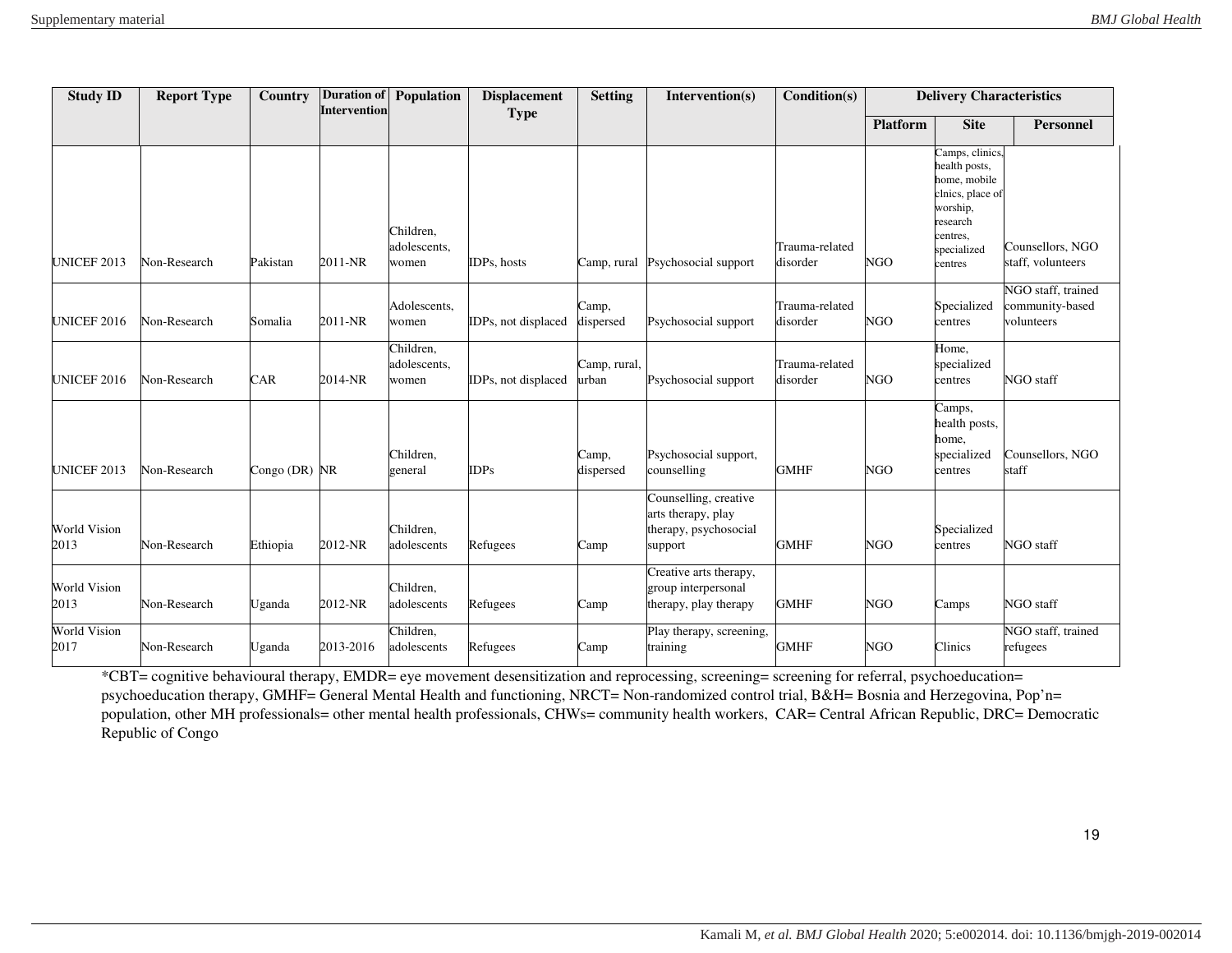<span id="page-19-0"></span>

| <b>Study ID</b>                     | (in years) on Start | Year | Target age Interventi Report Type | Intervention(s)                             | <b>Description of outcome</b>                                                                                        | 'n        | <b>Estimate</b><br>$(95\% \text{ CI})$ | SD   | <b>SE</b> |       | p-value Displacement<br><b>Type</b> | <b>Setting</b>     | <b>Site</b>                      | <b>Personnel</b>                        |
|-------------------------------------|---------------------|------|-----------------------------------|---------------------------------------------|----------------------------------------------------------------------------------------------------------------------|-----------|----------------------------------------|------|-----------|-------|-------------------------------------|--------------------|----------------------------------|-----------------------------------------|
| <b>Anxiety- related Symptoms</b>    |                     |      |                                   |                                             |                                                                                                                      |           |                                        |      |           |       |                                     |                    |                                  |                                         |
| Karam 2008                          | $6 - 18$            | NR.  | Quasi-<br>experimental/N<br>RČT   | CBT                                         | Generalized estimating equation<br>analysis for treatment effect-<br>Group (treatment vs. control)                   | 194       | $-0.44$                                |      | 0.41      | 0.284 | Not reported                        | Not reported       | Schools                          | Teachers                                |
| Tol 2008                            | $7 - 15$            | 2006 | <b>RCT</b>                        | CBT, creative<br>arts therapy               | Mean change difference in anxiety NR<br>scores between intervention and<br>waitlist control                          |           | $-0.1(-0.3,$<br>(0.6)                  |      | 0.22      |       | IDPS, Not<br>displaced              | Dispersed          | Schools                          | Trained<br>volunteers                   |
| Ugurlu 2016                         | $7 - 12$            | NR   | Observational<br>study            | Creative arts<br>therapy                    | Mean trait anxiety scores before<br>intervention (baseline)                                                          | 63        | 36.92                                  | 6.96 |           | 0.05  | Refugees                            | Dispersed          | Not<br>reported                  | Therapists, art<br>therapists           |
| Ugurlu 2016                         | $7 - 12$            | NR   | Observational<br>studv            | Creative arts<br>therapy                    | Mean trait anxiety scores after<br>intervention (endline)                                                            | 63        | 30.28                                  | 7.39 |           | 0.05  | Refugees                            | Dispersed          | Not<br>reported                  | Therapists, art<br>therapists           |
| Dybdahl 2001 5-6                    |                     | 1996 | RCT                               | Group therapy                               | Difference between pretest and<br>post-test scores in control group                                                  | 45        | $-0.11$                                |      |           |       | <b>IDPs</b>                         | Camp,<br>Dispersed | Specialized Teachers,<br>centres | psychiatrists,<br>ocal<br>professionals |
| Dybdahl 20015-6                     |                     | 1996 | <b>RCT</b>                        | Group therapy                               | Difference between pretest and<br>post-test scores in intervention<br>group                                          | 42        | $-0.41$                                |      |           |       | <b>IDPs</b>                         | Camp,<br>Dispersed | SpecializedTeachers,<br>centres  | psychiatrists,<br>ocal<br>professionals |
| Tol 2012                            | $9-12$              | 2007 | <b>RCT</b>                        | creative arts<br>therapy                    | psychoeducation, Mean change in anxiety symptoms 122<br>score among boys in treatment<br>group (baseline vs endline) |           | 1.7                                    | 2.46 |           |       | IDPS, Not<br>displaced              | Dispersed          | Schools                          | Trained<br>volunteers                   |
| Tol 2012                            | $9 - 12$            | 2007 | <b>RCT</b>                        | psychoeducation<br>creative arts<br>therapy | Mean change in anxiety symptoms 123<br>score among boys in waitlist<br>control group (baseline vs endline)           |           | 1.07                                   | 2.21 |           |       | <b>IDPS</b> . Not<br>displaced      | Dispersed          | Schools                          | Trained<br>volunteers                   |
| Tol 2012                            | $9 - 12$            | 2007 | <b>RCT</b>                        | psychoeducation<br>creative arts<br>herapy  | Mean change in anxiety symptoms 76<br>score among girls in treatment<br>group (baseline vs endline)                  |           | 1.29                                   | 2.44 |           |       | IDPS, Not<br>displaced              | Dispersed          | Schools                          | Trained<br>volunteers                   |
| Tol 2012                            | $9-12$              | 2007 | <b>RCT</b>                        | psychoeducation<br>creative arts<br>herapy  | Mean change in anxiety symptoms 78<br>score among girls in waitlist<br>control group (baseline vs endline)           |           | 1.55                                   | 2.43 |           |       | <b>IDPS, Not</b><br>displaced       | Dispersed          | Schools                          | Trained<br>volunteers                   |
| <b>Depression- related Symptoms</b> |                     |      |                                   |                                             |                                                                                                                      |           |                                        |      |           |       |                                     |                    |                                  |                                         |
| Karam 2008                          | $6 - 18$            | 1900 | $Quasi-$<br>experimental/N<br>RČT | $\overline{\text{CBT}}$                     | Generalized estimating equation<br>analysis for treatment effect-<br>Group (treatment vs. control)                   | 194       | $-0.25$                                |      | 0.37      | 0.501 | Not reported                        | Not reported       | Schools                          | Teachers                                |
| Tol 2008                            | $7 - 15$            | 2006 | <b>RCT</b>                        | CBT, creative<br>arts therapy               | Mean change difference in<br>depression scores between<br>intervention and waitlist control                          | <b>NR</b> | $-0.7(-0.1,$<br>1.5)                   |      | 0.4       |       | IDPS, Not<br>displaced              | Dispersed          | Schools                          | Trained<br>volunteers                   |
| Ugurlu 2016                         | $7 - 12$            | NR   | Observational<br>studv            | Creative arts<br>therapy                    | Mean depression scores before<br>intervention (baseline)                                                             | 63        | 9.97                                   | .01  |           | 0.05  | Refugees                            | Dispersed          | Not<br>reported                  | Therapists, art<br>therapists           |
| Ugurlu 2016                         | $7 - 12$            | NR   | Observational<br>study            | Creative arts<br>herapy                     | Mean depression scores after<br>intervention (endline)                                                               | 63        |                                        | 4.54 |           | 0.05  | Refugees                            | Dispersed          | Not<br>reported                  | Therapists, art<br>therapists           |

| Appendix C: Reported quantitative data on intervention coverage and effectiveness, by outcome |  |  |
|-----------------------------------------------------------------------------------------------|--|--|
|                                                                                               |  |  |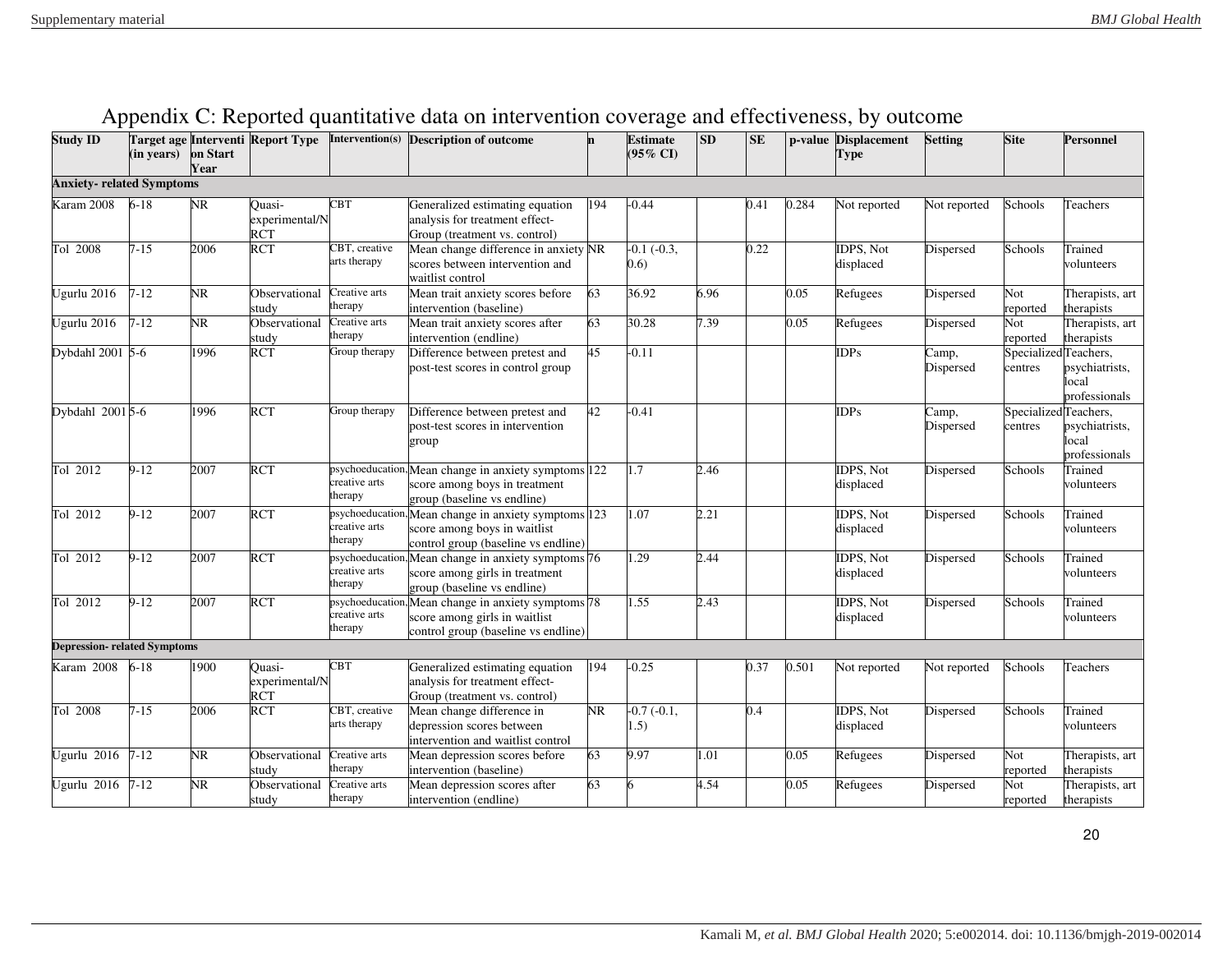| Study ID                  | (in years) | on Start<br>Year       | Target age Interventi Report Type | Intervention(s)                             | <b>Description of outcome</b>                                                                                                                                          | 'n  | <b>Estimate</b><br>$(95\% \text{ CI})$ | SD   | SE | p-value Displacement<br><b>Type</b> | <b>Setting</b>     | <b>Site</b>                      | Personnel                                |
|---------------------------|------------|------------------------|-----------------------------------|---------------------------------------------|------------------------------------------------------------------------------------------------------------------------------------------------------------------------|-----|----------------------------------------|------|----|-------------------------------------|--------------------|----------------------------------|------------------------------------------|
| Betancourt<br>2012        | $14 - 17$  | $\overline{\text{NR}}$ | <b>RCT</b>                        | Group therapy                               | Effect size estimates of APAI<br>depression scores of group<br>interpersonal therapy compared to<br>wait-list control condition in<br>nonabducted female subjects      | 41  | 1.06                                   |      |    | <b>IDPs</b>                         | Camp               | Camp                             | NGO and<br><b>Research Staff</b>         |
| Betancourt<br>2012        | $14 - 17$  | $\overline{\text{NR}}$ | <b>RCT</b>                        | Group therapy                               | <b>Effect size estimates of APAI</b><br>depression scores of group<br>interpersonal therapy compared to<br>wait-list control condition in<br>nonabducted male subjects | 21  | $-0.02$                                |      |    | IDPs                                | Camp               | Camp                             | NGO and<br><b>Research Staff</b>         |
| Betancourt<br>2012        | $14 - 17$  | NR.                    | <b>RCT</b>                        | Group therapy                               | Effect size estimates of APAI<br>depression scores of group<br>interpersonal therapy compared to<br>wait-list control condition in<br>abducted female subjects         | 17  | $0.5^{\circ}$                          |      |    | IDPs                                | Camp               | Camp                             | NGO and<br><b>Research Staff</b>         |
| <b>Betancourt</b><br>2012 | $14 - 17$  | NR.                    | <b>RCT</b>                        | Group therapy                               | Effect size estimates of APAI<br>depression scores of group<br>interpersonal therapy compared to<br>wait-list control condition in<br>abducted male subjects           | 24  | 0.92                                   |      |    | <b>IDPs</b>                         | Camp               | Camp                             | NGO and<br><b>Research Staff</b>         |
| Dybdahl 2001 5-6          |            | 1996                   | <b>RCT</b>                        | Group therapy                               | Difference between pretest and<br>post-test scores in control group                                                                                                    | 45  | 0.5                                    |      |    | IDPs                                | Camp,<br>Dispersed | SpecializedTeachers,<br>centres  | psychiatrists,<br>local<br>professionals |
| Dybdahl 2001 5-6          |            | 1996                   | <b>RCT</b>                        | Group therapy                               | Difference between pretest and<br>post-test scores in intervention<br>group                                                                                            | 42  | $-0.3$                                 |      |    | IDPs                                | Camp,<br>Dispersed | Specialized Teachers,<br>centres | psychiatrists,<br>local<br>professionals |
| Tol 2014                  | $8 - 17$   | 2006                   | <b>RCT</b>                        | creative arts<br>therapy                    | psychoeducation, Mean change in depressive<br>symptoms score among boys in<br>intervention group (baseline vs<br>endline)                                              | 77  | .42                                    | 4.61 |    | <b>IDPS. Not</b><br>displaced       | Camp,<br>Dispersed | Schools                          | Trained<br>volunteers                    |
| Tol 2014                  | $8 - 17$   | 2006                   | <b>RCT</b>                        | psychoeducation<br>creative arts<br>therapy | Mean change in depressive<br>symptoms score among boys in<br>waitlist control group (baseline vs<br>endline)                                                           | 94  | 2.58                                   | 5.6  |    | <b>IDPS. Not</b><br>displaced       | Camp,<br>Dispersed | Schools                          | Trained<br>volunteers                    |
| Tol 2014                  | $8 - 17$   | 2006                   | <b>RCT</b>                        | psychoeducation<br>creative arts<br>therapy | Mean change in depressive<br>symptoms score among girls in<br>intervention group (baseline vs<br>endline)                                                              | 76  | 2.21                                   | 5.42 |    | IDPS, Not<br>displaced              | Camp,<br>Dispersed | Schools                          | <b>Trained</b><br>volunteers             |
| Tol 2014                  | $8 - 17$   | 2006                   | <b>RCT</b>                        | psychoeducation<br>creative arts<br>therapy | Mean change in depressive<br>symptoms score among girls in<br>waitlist control group (baseline vs<br>endline)                                                          | 82  |                                        |      |    | <b>IDPS. Not</b><br>displaced       | Camp,<br>Dispersed | Schools                          | <b>Trained</b><br>volunteers             |
| Tol 2012                  | $9 - 12$   | 2007                   | <b>RCT</b>                        | psychoeducation<br>creative arts<br>therapy | Mean change in depressive<br>symptoms score among boys in                                                                                                              | 122 | .64                                    | 4.8  |    | <b>IDPS, Not</b><br>displaced       | Dispersed          | Schools                          | <b>Trained</b><br>volunteers             |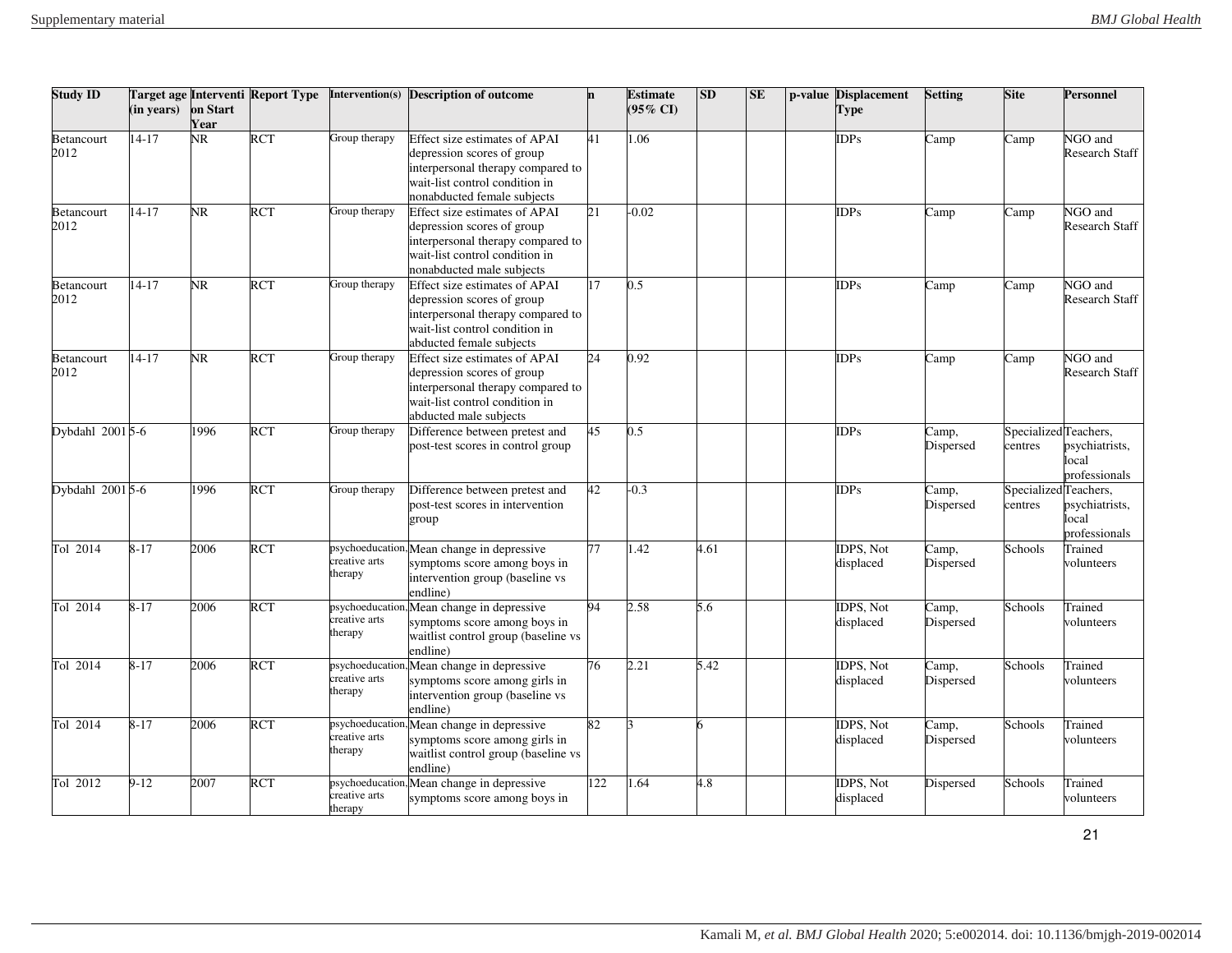| Study ID                                     | (in years) | on Start<br>Year |                        |                                                  | Target age Interventi Report Type Intervention(s) Description of outcome                                                          |     | <b>Estimate</b><br>(95% CI) | <b>SD</b> | SE   | p-value Displacement<br><b>Type</b> | <b>Setting</b>                          | <b>Site</b>     | Personnel                                                        |
|----------------------------------------------|------------|------------------|------------------------|--------------------------------------------------|-----------------------------------------------------------------------------------------------------------------------------------|-----|-----------------------------|-----------|------|-------------------------------------|-----------------------------------------|-----------------|------------------------------------------------------------------|
|                                              |            |                  |                        |                                                  | intervention group (baseline vs<br>endline)                                                                                       |     |                             |           |      |                                     |                                         |                 |                                                                  |
| Tol 2012                                     | $9-12$     | 2007             | <b>RCT</b>             | creative arts<br>therapy                         | psychoeducation, Mean change in depressive<br>symptoms score among boys in<br>waitlist control group (baseline vs<br>endline)     | 123 | 1.62                        | 4.48      |      | IDPS, Not<br>displaced              | Dispersed                               | Schools         | Trained<br>volunteers                                            |
| Tol 2012                                     | $9-12$     | 2007             | <b>RCT</b>             | creative arts<br>therapy                         | psychoeducation, Mean change in depressive<br>symptoms score among girls in<br>intervention group (baseline vs<br>endline)        | 76  | 1.42                        | 3.86      |      | IDPS, Not<br>displaced              | Dispersed                               | Schools         | Trained<br>volunteers                                            |
| Tol 2012                                     | $9-12$     | 2007             | <b>RCT</b>             | creative arts<br>therapy                         | psychoeducation, Mean change in depressive<br>symptoms score among girls in<br>waitlist control group (baseline vs<br>endline)    | 78  | 2.03                        | 4.02      |      | <b>IDPS, Not</b><br>displaced       | Dispersed                               | Schools         | Trained<br>volunteers                                            |
| <b>General Mental Health and Functioning</b> |            |                  |                        |                                                  |                                                                                                                                   |     |                             |           |      |                                     |                                         |                 |                                                                  |
| Tol 2008                                     | $7 - 15$   | 2006             | <b>RCT</b>             | CBT, creative<br>arts therapy                    | Mean change difference in hope<br>scores between intervention and<br>waitlist control                                             | NR  | $-2.2$ $(-3.5, -$<br>(0.9)  |           | 0.66 | IDPS, Not<br>displaced              | Dispersed                               | Schools         | Trained<br>volunteers                                            |
| Diab 2014                                    | $10 - 13$  | 2009             | <b>RCT</b>             | techniques,<br>psychoeducation                   | CBT, mind-body Wellbeing score in control group<br>at baseline                                                                    | 240 | 36.71                       | 9.59      |      | IDPs, Refugees                      | Camp,<br>Dispersed                      | Schools         | Research Staff.<br>counsellors                                   |
| Diab 2014                                    | $10-13$    | 2009             | <b>RCT</b>             | CBT, mind-body<br>techniques,<br>psychoeducation | Wellbeing score in control group<br>at endline                                                                                    | 240 | 36.66                       | 8.86      |      | <b>IDPs, Refugees</b>               | Camp,<br>Dispersed                      | Schools         | Research Staff,<br>counsellors                                   |
| Diab 2014                                    | $10-13$    | 2009             | <b>RCT</b>             | techniques,<br>psychoeducation                   | CBT, mind-body Wellbeing score in intervention<br>group at baseline                                                               | 242 | 33.95                       | 9.52      |      | <b>IDPs, Refugees</b>               | Camp,<br>Dispersed                      | Schools         | Research Staff,<br>counsellors                                   |
| Diab 2014                                    | $10-13$    | 2009             | <b>RCT</b>             | techniques,<br>psychoeducation                   | CBT, mind-body Wellbeing score in intervention<br>group at endline                                                                | 242 | 34.98                       | 9.66      |      | <b>IDPs, Refugees</b>               | $\overline{\text{Camp}}$ ,<br>Dispersed | Schools         | Research Staff.<br>counsellors                                   |
| Lokuge 2013 15-19                            |            | 2012             | Observational<br>study | Counselling                                      | Proportion of adolescents (15-19)<br>years) attending mental health<br>services who received at least 10<br>counselling sessions* | 85  | 38                          |           |      | <b>IDPS, Not</b><br>displaced       | Dispersed                               | Not<br>reported | NGO workers,<br>community<br>members                             |
| Lokuge 2013 <15                              |            | 2012             | Observational<br>study | Counselling                                      | Proportion of children (<15 years) 213<br>attending mental health services<br>who received at least 10<br>counselling sessions*   |     | 44                          |           |      | <b>IDPS, Not</b><br>displaced       | Dispersed                               | Not<br>reported | NGO workers,<br>community<br>members                             |
| Dybdahl 2001 5-6                             |            | 1996             | <b>RCT</b>             | Group therapy                                    | Difference between pretest and<br>post-test scores in control group                                                               | 45  | 0.01                        |           |      | <b>IDPs</b>                         | Camp,<br>Dispersed                      | centres         | SpecializedTeachers,<br>psychiatrists,<br>ocal<br>professionals  |
| Dybdahl 2001 5-6                             |            | 1996             | <b>RCT</b>             | Group therapy                                    | Difference between pretest and<br>post-test scores in intervention<br>group                                                       | 42  | $-0.11$                     |           |      | <b>IDPs</b>                         | Camp,<br>Dispersed                      | centres         | Specialized Teachers,<br>psychiatrists,<br>ocal<br>professionals |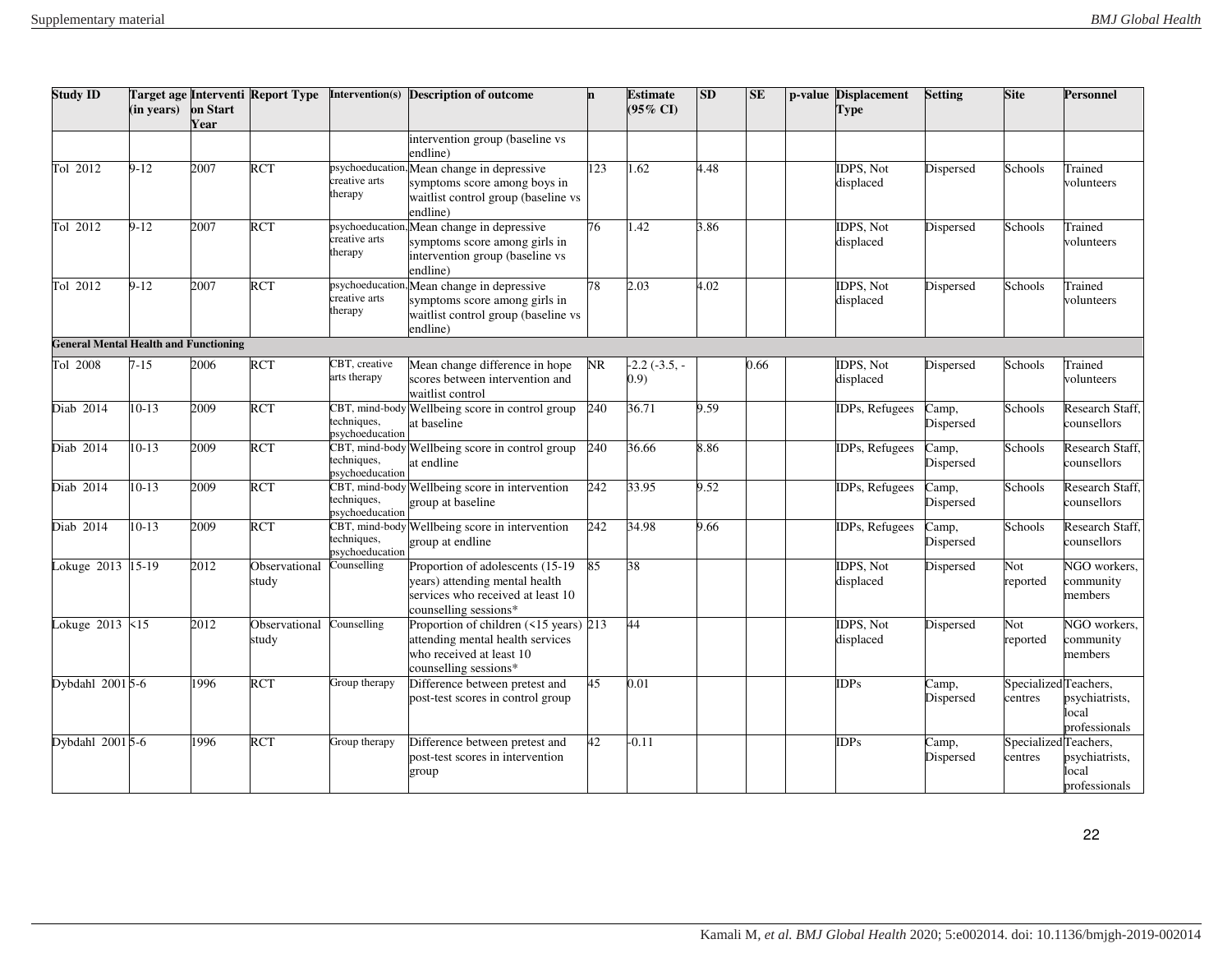| <b>Study ID</b>  | (in years) | on Start<br>Year | Target age Interventi Report Type                    |                                             | Intervention(s) Description of outcome                                                            |     | <b>Estimate</b><br>(95% CI) | <b>SD</b> | <b>SE</b> |      | p-value Displacement<br>Type   | <b>Setting</b>     | <b>Site</b>           | <b>Personnel</b>                                                            |
|------------------|------------|------------------|------------------------------------------------------|---------------------------------------------|---------------------------------------------------------------------------------------------------|-----|-----------------------------|-----------|-----------|------|--------------------------------|--------------------|-----------------------|-----------------------------------------------------------------------------|
| Annan 2016       | $7 - 15$   | 2012             | <b>RCT</b>                                           | Life<br>skills/problem<br>solving training  | Diff-in-diff treatment effect of<br>Internalizing problems score<br>(CBCL)                        |     | 0.06                        |           |           | 9.99 | Refugees                       | Dispersed          | Schools,<br>halls     | <b>NGO</b> and<br>community Research Staff,<br>CHWs, skilled<br>acilitators |
| Annan 2016       | $7 - 15$   | 2012             | <b>RCT</b>                                           | Life<br>skills/problem<br>solving training  | Diff-in-diff treatment effect of<br>Attention problems score (CBCL)                               |     | 0.03                        |           |           | 9.99 | Refugees                       | Dispersed          | Schools.<br>halls     | NGO and<br>community Research Staff,<br>CHWs, skilled<br>facilitators       |
| Annan 2016       | $7 - 15$   | 2012             | <b>RCT</b>                                           | Life<br>skills/problem<br>solving training  | Diff-in-diff treatment effect of<br>Externalizing problems score<br>CBCL)                         |     | 0.11                        |           |           | 0.05 | Refugees                       | Dispersed          | Schools.<br>halls     | NGO and<br>community Research Staff,<br>CHWs, skilled<br>acilitators        |
| Annan 2016       | $7 - 15$   | 2012             | <b>RCT</b>                                           | Life<br>skills/problem<br>solving training  | Diff-in-diff treatment effect of<br>Child Psychosocial Protective<br><b>Factors Scale Score</b>   |     | 0.2                         |           |           | 0.01 | Refugees                       | Dispersed          | Schools,<br>halls     | NGO and<br>community Research Staff,<br>CHWs, skilled<br>facilitators       |
| Tol 2014         | $8 - 17$   | 2006             | <b>RCT</b>                                           | psychoeducation<br>creative arts<br>therapy | Mean change in hope score among 77<br>boys in intervention group<br>(baseline vs endline)         |     | $-1.03$                     | 6.71      |           |      | <b>IDPS</b> . Not<br>displaced | Camp,<br>Dispersed | Schools               | Trained<br>volunteers                                                       |
| Tol 2014         | $8 - 17$   | 2006             | <b>RCT</b>                                           | osychoeducation<br>creative arts<br>therapy | Mean change in hope score among 94<br>boys in waitlist control group<br>(baseline vs endline)     |     | $-0.47$                     | 6.59      |           |      | <b>IDPS, Not</b><br>displaced  | Camp,<br>Dispersed | Schools               | Trained<br>volunteers                                                       |
| Tol 2014         | $8 - 17$   | 2006             | <b>RCT</b>                                           | osychoeducation<br>creative arts<br>therapy | Mean change in hope score among 76<br>girls in intervention group<br>(baseline vs endline)        |     | $-2.97$                     | 6.27      |           |      | IDPS, Not<br>displaced         | Camp,<br>Dispersed | Schools               | Trained<br>volunteers                                                       |
| Tol 2014         | $8 - 17$   | 2006             | <b>RCT</b>                                           | psychoeducation<br>creative arts<br>therapy | Mean change in hope score among 82<br>girls in waitlist control group<br>(baseline vs endline)    |     | $-1.93$                     | 6.17      |           |      | <b>IDPS. Not</b><br>displaced  | Camp,<br>Dispersed | Schools               | Trained<br>volunteers                                                       |
| Tanaka 2013      | $2 - 5$    | 1998             | Observational<br>study                               | School-based<br>intervention                | Mean psychosocial development<br>score of children in nursery school<br>< 1 year (control)        | 140 | 2.17                        |           | 0.03      |      | Refugees                       | Camp               | Schools               | Teachers                                                                    |
| Tanaka 2013 2-5  |            | 1998             | Observational<br>study                               | School-based<br>intervention                | Mean psychosocial development<br>score of children in nursery school<br>$> 1$ year (intervention) | 191 | 2.24                        |           | 0.02      |      | Refugees                       | Camp               | Schools               | <b>Teachers</b>                                                             |
| oughry 2006 6-17 |            | 2003             | <b>Duasi-</b><br>experimental/Ntherapy, group<br>RCT | Creative arts<br>therapy                    | <b>CBCL</b> score in West Bank<br>comparison group at baseline                                    | 50  | 38.18                       | 16.64     |           |      | Not reported                   | Not reported       | Communit<br>centres   | NGO workers,<br>community<br>nembers                                        |
| oughry 2006 6-17 |            | 2003             | Quasi-<br>experimental/Ntherapy, group<br>RCT        | Creative arts<br>therapy                    | <b>CBCL</b> score in West Bank<br>comparison group at endline                                     | 50  | 35.42                       | 21.9      |           |      | Not reported                   | Not reported       | Communit<br>centres   | NGO workers,<br>community<br>nembers                                        |
| oughry 2006 6-17 |            | 2003             | Ouasi-<br>experimental/Ntherapy, group<br><b>RCT</b> | Creative arts<br>therapy                    | CBCL score in Gaza comparison<br>group at baseline                                                | 46  | 43.46                       | 8.88      |           |      | Not reported                   | Not reported       | Communit<br>centres   | NGO workers,<br>community<br>nembers                                        |
| oughry 2006 6-17 |            | 2003             | Quasi-<br>experimental/N<br><b>RCT</b>               | Creative arts<br>therapy, group<br>therapy  | CBCL score in Gaza comparison<br>group at endline                                                 | 46  | 40.26                       | 19.44     |           |      | Not reported                   | Not reported       | Communit<br>y centres | NGO workers,<br>community<br>members                                        |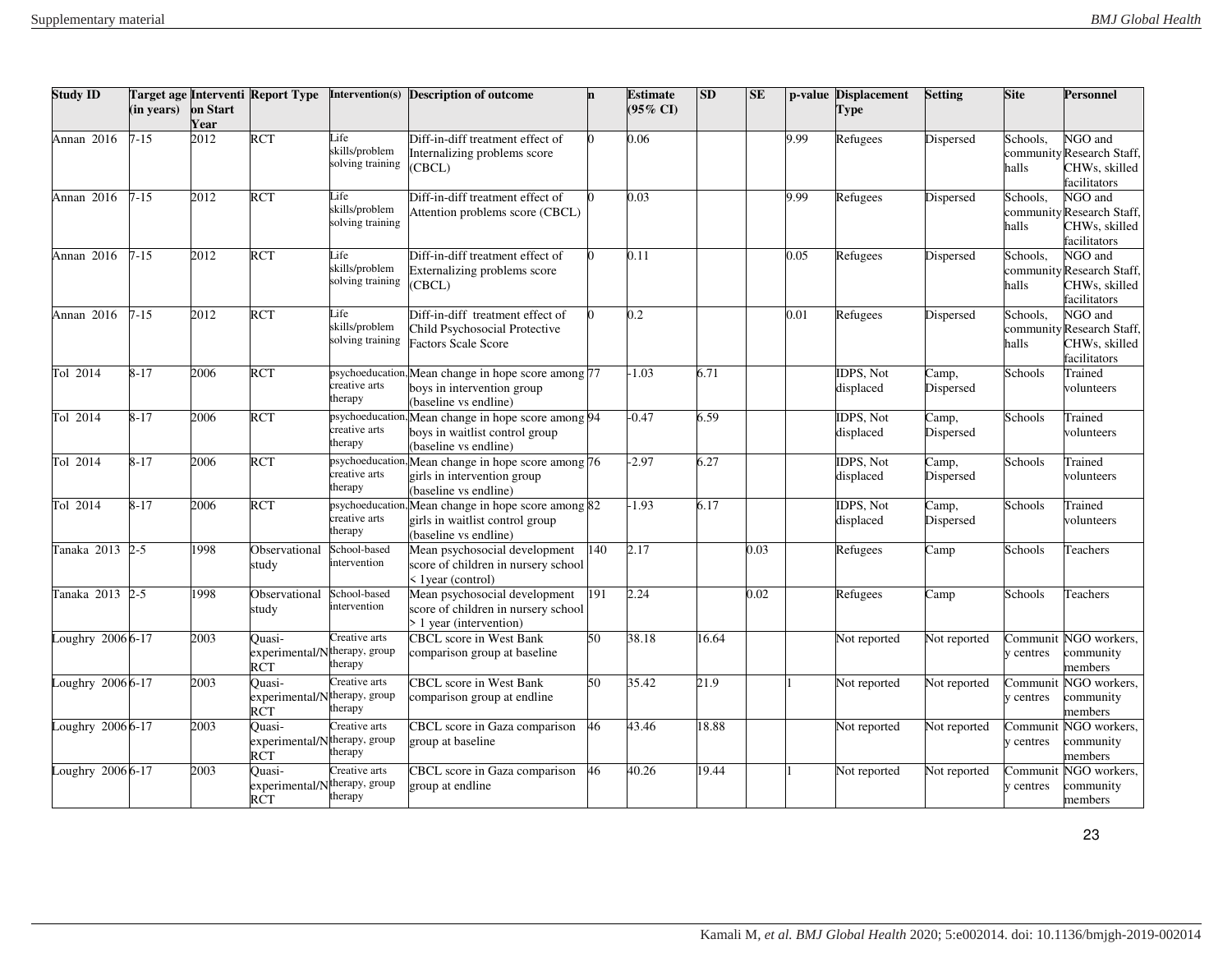| <b>Study ID</b>  | (in years)             | on Start<br>Year | Target age Interventi Report Type                          |                                | Intervention(s) Description of outcome                                                       |     | <b>Estimate</b><br>$(95\% \text{ CI})$ | <b>SD</b> | <b>SE</b> |       | p-value Displacement<br>Type | <b>Setting</b>     | <b>Site</b>           | Personnel                                                   |
|------------------|------------------------|------------------|------------------------------------------------------------|--------------------------------|----------------------------------------------------------------------------------------------|-----|----------------------------------------|-----------|-----------|-------|------------------------------|--------------------|-----------------------|-------------------------------------------------------------|
| oughry 2006 6-17 |                        | 2003             | Ouasi-<br>experimental/Ntherapy, group<br>RCT              | Creative arts<br>therapy       | CBCL score in West Bank<br>ntervention group at baseline                                     | 200 | 35.88                                  | 20.71     |           |       | Not reported                 | Not reported       | `ommunit<br>centres   | NGO workers,<br>community<br>members                        |
| oughry 2006 6-17 |                        | 2003             | Ouasi-<br>experimental/Ntherapy, group<br>RCT              | Creative arts<br>herapy:       | CBCL score in West Bank<br>Intervention group at endline                                     | 200 | 28.69                                  | 22.29     |           | 0.003 | Not reported                 | Not reported       | centres               | Communit NGO workers.<br>community<br>members               |
| oughry 2006 6-17 |                        | 2003             | Ouasi-<br>experimental/N <sup>therapy</sup> , group<br>RCT | Creative arts<br>herapy:       | CBCL score in Gaza intervention 99<br>group at baseline                                      |     | 48.74                                  | 22.23     |           |       | Not reported                 | Not reported       | Communit<br>centres   | NGO workers,<br>community<br>members                        |
| oughry 2006 6-17 |                        | 2003             | Ouasi-<br>experimental/Ntherapy, group<br>RCT              | Creative arts<br>herapy        | CBCL score in Gaza intervention 99<br>group at endline                                       |     | 35.08                                  | 16.15     |           | 0.003 | Not reported                 | Not reported       | Communit<br>y centres | NGO workers,<br>community<br>members                        |
| Morris 2012      | <b>NR</b><br>(mothers) | 2007             | Ouasi-<br>experimental/N<br>RCT                            |                                | Psychoeducation Mean maternal involvement score<br>in the control group (baseline)           | 105 | 23.88                                  | 2.69      |           |       | <b>IDPs</b>                  | Camp               | Home                  | Psychosocial<br>facilitator,<br>nutrition<br>support worker |
| Morris 2012      | NR.<br>(mothers)       | 2007             | Ouasi-<br>experimental/N<br>RCT                            |                                | Psychoeducation Mean maternal involvement score<br>in the control group (endline)            | 105 | 10.56                                  | 3.98      |           |       | <b>IDPs</b>                  | Camp               | Home                  | Psychosocial<br>facilitator,<br>nutrition<br>support worker |
| Morris 2012      | NR<br>(mothers)        | 2007             | Ouasi-<br>experimental/N<br>RCT                            |                                | Psychoeducation Mean maternal involvement score<br>in the intervention group (baseline)      | 132 | 24.38                                  | 2.65      |           |       | <b>IDPs</b>                  | Camp               | Home                  | Psychosocial<br>facilitator,<br>nutrition<br>support worker |
| Morris 2012      | NR<br>(mothers)        | 2007             | Ouasi-<br>experimental/N<br>RCT                            |                                | Psychoeducation Mean maternal involvement score<br>in the intervention group (endline)       | 132 | 26.27                                  | 2.24      |           |       | <b>IDPs</b>                  | Camp               | Home                  | Psychosocial<br>facilitator,<br>nutrition<br>support worker |
| Morris 2012      | NR.<br>(mothers)       | 2007             | Ouasi-<br>experimental/N<br>RCT                            |                                | Psychoeducation Mean maternal sadness/worry<br>score in the control group<br>(baseline)      | 105 | 10.59                                  | 3.65      |           |       | <b>IDPs</b>                  | Camp               | Home                  | Psychosocial<br>facilitator,<br>nutrition<br>support worker |
| Morris 2012      | NR.<br>(mothers)       | 2007             | Ouasi-<br>experimental/N<br>RCT                            |                                | Psychoeducation Mean maternal sadness/worry<br>score in the control group<br>endline)        | 105 | 10.56                                  | 3.98      |           |       | <b>IDPs</b>                  | Camp               | Home                  | Psychosocial<br>facilitator,<br>nutrition<br>support worker |
| Morris 2012      | NR.<br>(mothers)       | 2007             | Ouasi-<br>experimental/N<br>RCT                            |                                | Psychoeducation Mean maternal sadness/worry<br>score in the intervention group<br>(baseline) | 132 | 10.61                                  | 3.55      |           |       | <b>IDPs</b>                  | Camp               | Home                  | Psychosocial<br>facilitator,<br>nutrition<br>support worker |
| Morris 2012      | NR<br>(mothers)        | 2007             | Ouasi-<br>experimental/N<br>RCT                            |                                | Psychoeducation Mean maternal sadness/worry<br>score in the intervention group<br>endline)   | 132 | 8.42                                   | 2.95      |           |       | <b>IDPs</b>                  | Camp               | Home                  | Psychosocial<br>facilitator,<br>nutrition<br>support worker |
| Diab 2014        | $10-13$                | 2009             | RCT                                                        | techniques,<br>psychoeducation | CBT, mind-body Prosociality score in control group 240<br>at baseline                        |     | 3.37                                   | 1.35      |           |       | <b>IDPs, Refugees</b>        | Camp,<br>Dispersed | Schools               | Research Staff,<br>counsellors                              |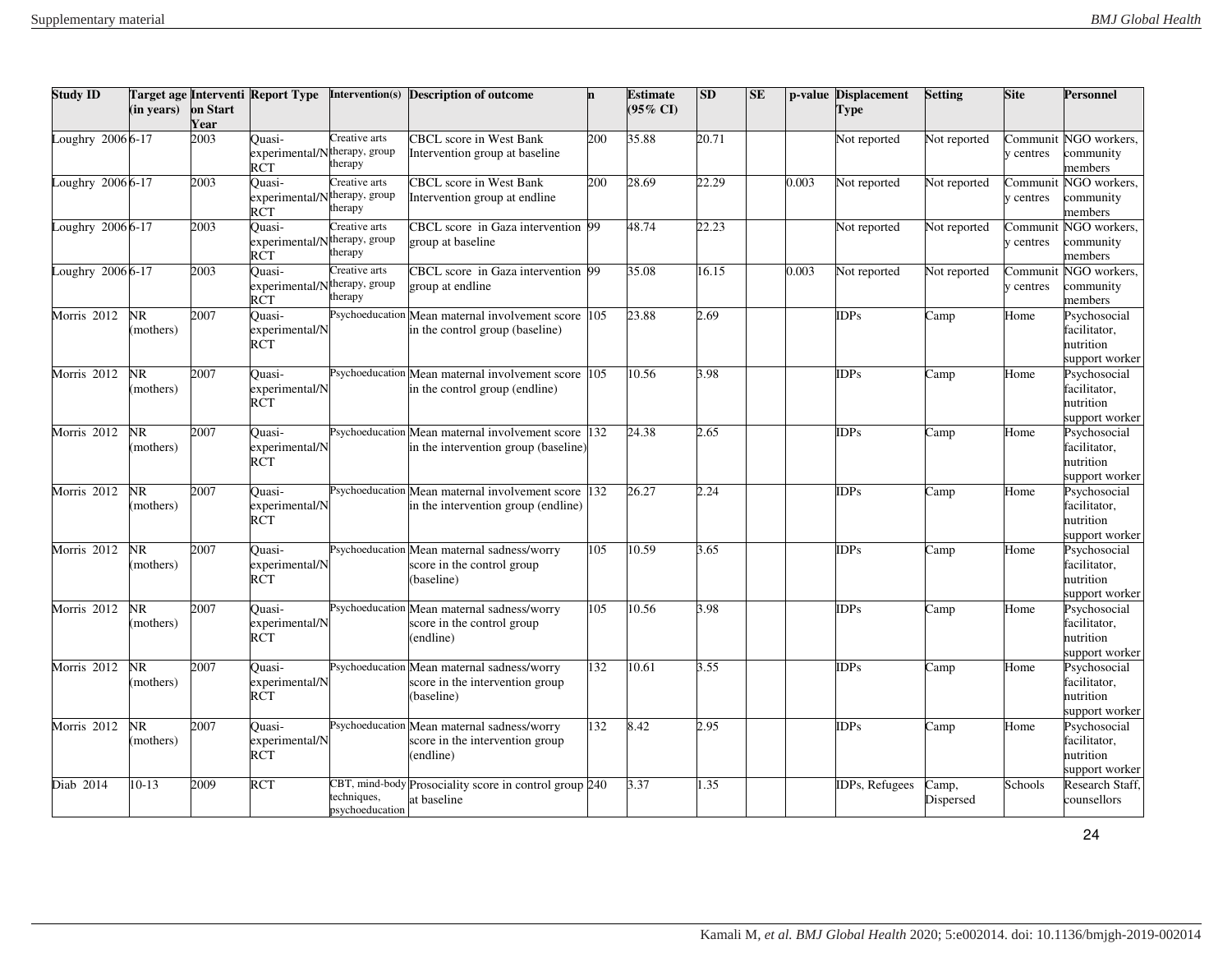| <b>Study ID</b>                | (in years) | on Start<br>Year | <b>Target age Interventi Report Type</b> | Intervention(s)                                  | <b>Description of outcome</b>                                                         | n         | Estimate<br>$(95\% \text{ CI})$ | <b>SD</b> | $\mathbf{SE}$ |       | p-value Displacement<br>Type | <b>Setting</b>                          | <b>Site</b>     | <b>Personnel</b>                     |
|--------------------------------|------------|------------------|------------------------------------------|--------------------------------------------------|---------------------------------------------------------------------------------------|-----------|---------------------------------|-----------|---------------|-------|------------------------------|-----------------------------------------|-----------------|--------------------------------------|
| Diab 2014                      | 10-13      | 2009             | <b>RCT</b>                               | techniques,<br>sychoeducation                    | 2BT, mind-body Prosociality score in control group 240<br>ut endline                  |           | 3.47                            | 1.3       |               |       | <b>IDPs, Refugees</b>        | Camp,<br>Dispersed                      | Schools         | Research Staff.<br>counsellors       |
| Diab 2014                      | $10-13$    | 2009             | <b>RCT</b>                               | techniques,<br>osychoeducation                   | CBT, mind-body Prosociality score in intervention<br>group at baseline                | 242       | 3.23                            | 1.39      |               |       | <b>IDPs, Refugees</b>        | Camp,<br>Dispersed                      | Schools         | Research Staff,<br>counsellors       |
| Diab 2014                      | $10-13$    | 2009             | <b>RCT</b>                               | CBT, mind-body<br>techniques,<br>psychoeducation | Prosociality score in intervention<br>group at endline                                | 242       | 3.22                            | 1.4       |               |       | IDPs, Refugees               | Camp,<br>Dispersed                      | Schools         | Research Staff,<br>counsellors       |
| Post-traumatic Stress Disorder |            |                  |                                          |                                                  |                                                                                       |           |                                 |           |               |       |                              |                                         |                 |                                      |
| Karam 2008                     | $6 - 18$   | NR.              | Ouasi-<br>experimental/N<br><b>RCT</b>   | <b>BT</b>                                        | GEE analysis for treatment effect-194<br>Group (treatment vs. control)                |           | 0.22                            |           | 0.34          | 0.517 | Not reported                 | Not reported                            | Schools         | Teachers                             |
| Tol 2008                       | $7 - 15$   | 2006             | RCT                                      | CBT, creative<br>arts therapy                    | Mean change difference in PTSS<br>scores between intervention and<br>waitlist control | <b>NR</b> | $-2.8(1.0,$<br>4.5)             |           | 0.89          |       | IDPS, Not<br>displaced       | Dispersed                               | Schools         | Trained<br>volunteers                |
| Diab 2014                      | $10-13$    | 2009             | <b>RCT</b>                               | techniques,<br>osychoeducation                   | CBT, mind-body PTSS scores at baseline for girls in 120<br>control group              |           | 26.9                            | 10.4      |               |       | <b>IDPs, Refugees</b>        | Camp,<br>Dispersed                      | Schools         | Research Staff.<br>counsellors       |
| Diab 2014                      | $10-13$    | 2009             | <b>RCT</b>                               | techniques,<br>sychoeducation                    | CBT, mind-body PTSS scores at post intervention<br>for girls in control group         | 120       | 28.2                            | 12.2      |               |       | <b>IDPs, Refugees</b>        | Camp,<br>Dispersed                      | Schools         | Research Staff,<br>counsellors       |
| Diab 2014                      | $10-13$    | 2009             | <b>RCT</b>                               | techniques,<br>sychoeducation                    | CBT, mind-body PTSS scores at baseline for boys in 120<br>control group               |           | 28.6                            | 10.9      |               |       | IDPs, Refugees               | Camp,<br>Dispersed                      | Schools         | Research Staff.<br>counsellors       |
| Diab 2014                      | $10-13$    | 2009             | <b>RCT</b>                               | techniques,<br>sychoeducation                    | CBT, mind-body PTSS scores at post intervention<br>for boys in control group          | 120       | 26.6                            | 10.9      |               |       | <b>IDPs, Refugees</b>        | Camp,<br>Dispersed                      | Schools         | Research Staff.<br>counsellors       |
| Diab 2014                      | $10-13$    | 2009             | <b>RCT</b>                               | techniques,<br>osychoeducation                   | CBT, mind-body PTSS scores at baseline for girls in 120<br>intervention group         |           | 33.5                            | 8.5       |               |       | <b>IDPs, Refugees</b>        | Camp,<br>Dispersed                      | Schools         | Research Staff.<br>counsellors       |
| Diab 2014                      | $10-13$    | 2009             | <b>RCT</b>                               | techniques,<br>sychoeducation                    | CBT, mind-body PTSS scores at post intervention<br>for girls in intervention group    | 120       | 27.3                            | 11.7      |               |       | <b>IDPs, Refugees</b>        | Camp,<br>Dispersed                      | Schools         | <b>Research Staff</b><br>counsellors |
| Diab 2014                      | $10-13$    | 2009             | <b>RCT</b>                               | techniques,<br>sychoeducation                    | CBT, mind-body PTSS scores at baseline for boys in 122<br>ntervention group           |           | 32.1                            | 10.6      |               |       | <b>IDPs, Refugees</b>        | $\overline{\text{C}}$ amp,<br>Dispersed | Schools         | Research Staff<br>counsellors        |
| Diab 2014                      | $10-13$    | 2009             | <b>RCT</b>                               | techniques,<br>osychoeducation                   | CBT, mind-body PTSS scores at post intervention<br>or boys in intervention group      | 122       | 24.6                            | 10.3      |               |       | <b>IDPs, Refugees</b>        | Camp,<br>Dispersed                      | Schools         | Research Staff.<br>counsellors       |
| Ugurlu 2016                    | $7 - 12$   | NR.              | Observational<br>studv                   | reative arts<br>herapy                           | Mean PTSD score before<br>intervention (baseline)                                     | 63        | 29.8                            | 10.5      |               | 0.001 | Refugees                     | Dispersed                               | Not<br>reported | Therapists, art<br>therapists        |
| Jgurlu 2016                    | $7 - 12$   | NR               | Observational<br>studv                   | reative arts<br>herapy                           | Mean PTSD score after the art<br>therapy intervention (endline)                       | 63        | 15.32                           | 9.59      |               | 0.05  | Refugees                     | Dispersed                               | Not<br>reported | Therapists, art<br>therapists        |
| Mankuta 2012NR                 | (women)    | 2008             | Observational<br>study                   | <b>EMDR</b>                                      | # of women sexually traumatized<br>and diagnosed with PTSD<br>provided with EMDR*     | 52        | 23                              |           |               |       | Not reported                 | Not reported                            | Health<br>posts | Doctors,<br>nurses,<br>psychologists |
| Gordon 2004                    | 12-19      | 1999             | Observational<br>study                   | Mind-body<br>techniques                          | Mean PTSD score in Kosovo High 41<br>School Students in Group 1<br>(baseline)         |           | 8.3                             | 3.9       |               |       | Not reported                 | Not reported                            | Schools         | Teachers                             |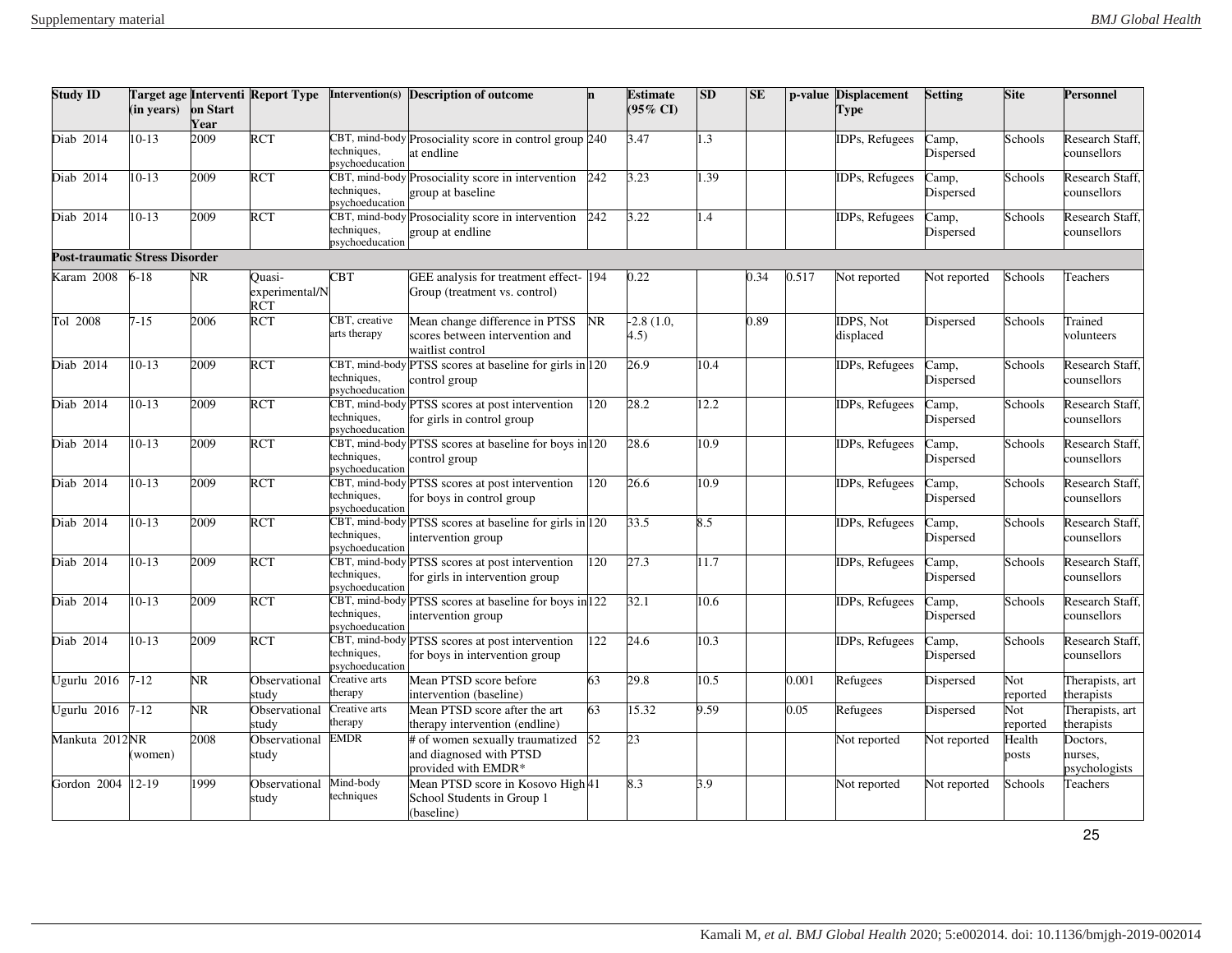| <b>Study ID</b>   | (in years) | on Start<br>Year | Target age Interventi Report Type |                                             | Intervention(s) Description of outcome                                                      | In. | <b>Estimate</b><br>$(95\%$ CD | SD    | <b>SE</b> | p-value Displacement<br><b>Type</b> | <b>Setting</b>                          | <b>Site</b> | <b>Personnel</b>      |
|-------------------|------------|------------------|-----------------------------------|---------------------------------------------|---------------------------------------------------------------------------------------------|-----|-------------------------------|-------|-----------|-------------------------------------|-----------------------------------------|-------------|-----------------------|
| Gordon 2004       | $12-19$    | 1999             | Observational<br>study            | Mind-body<br>techniques                     | Mean PTSD score in Kosovo High 47<br>School Students in Group 2<br>(baseline)               |     | 10.8                          | 2.4   |           | Not reported                        | Not reported                            | Schools     | Teachers              |
| Gordon 2004       | $12-19$    | 1999             | Observational<br>study            | Mind-body<br>techniques                     | Mean PTSD score in Kosovo High 51<br>School Students in Group 3<br>(baseline)               |     | 11.4                          | 2.4   |           | Not reported                        | Not reported                            | Schools     | Teachers              |
| Gordon 2004 12-19 |            | 1999             | Observational<br>study            | Mind-body<br>techniques                     | Mean PTSD score in Kosovo High 41<br>School Students in Group 1<br>(endline)                |     | 6.1                           | 2.6   |           | Not reported                        | Not reported                            | Schools     | Teachers              |
| Gordon 2004 12-19 |            | 1999             | Observational<br>study            | Mind-body<br>techniques                     | Mean PTSD score in Kosovo High 47<br>School Students in Group 2<br>(endline)                |     | 5.8                           | 2.4   |           | Not reported                        | Not reported                            | Schools     | Teachers              |
| Gordon 2004       | $12-19$    | 1999             | Observational<br>study            | Mind-body<br>techniques                     | Mean PTSD score in Kosovo High 51<br>School Students in Group 3<br>(endline)                |     | 5.5                           | 2.5   |           | Not reported                        | Not reported                            | Schools     | Teachers              |
| Gordon 2008       | $14 - 18$  | 2004             | <b>RCT</b>                        | Mind-body<br>techniques                     | Mean PTSD scores in control<br>group (baseline)                                             | 40  | 2.4                           | 0.4   |           | Not reported                        | Not reported                            | Schools     | Teachers              |
| Gordon 2008       | $14 - 18$  | 2004             | <b>RCT</b>                        | Mind-body<br>techniques                     | Mean PTSD scores in control<br>group (endline)                                              | 39  | 2.1                           | 0.3   |           | Not reported                        | Not reported                            | Schools     | Teachers              |
| Gordon 2008       | $14 - 18$  | 2004             | <b>RCT</b>                        | Mind-body<br>techniques                     | Mean PTSD scores in intervention 38<br>group (baseline)                                     |     | $2.5^{\circ}$                 | 0.3   |           | Not reported                        | Not reported                            | Schools     | Teachers              |
| Gordon 2008       | $14 - 18$  | 2004             | <b>RCT</b>                        | Mind-body<br>techniques                     | Mean PTSD scores in intervention 38<br>group (endline)                                      |     |                               | 0.3   |           | Not reported                        | Not reported                            | Schools     | Teachers              |
| Tol 2014          | $8 - 17$   | 2006             | <b>RCT</b>                        | psychoeducation<br>creative arts<br>therapy | Mean change in PTSD score<br>among boys in intervention group<br>(baseline vs endline)      | 77  | 5.68                          | 9.65  |           | <b>IDPS, Not</b><br>displaced       | Camp,<br>Dispersed                      | Schools     | Trained<br>volunteers |
| Tol 2014          | $8 - 17$   | 2006             | <b>RCT</b>                        | psychoeducation<br>creative arts<br>therapy | Mean change in PTSD score<br>among boys in waitlist control<br>group (baseline vs endline)  | 94  | 4.85                          | 8.56  |           | <b>IDPS, Not</b><br>displaced       | Camp,<br>Dispersed                      | Schools     | Trained<br>volunteers |
| Tol 2014          | $8 - 17$   | 2006             | <b>RCT</b>                        | osychoeducation<br>creative arts<br>therapy | Mean change in PTSD score<br>among girls in intervention group<br>(baseline vs endline)     | 76  | 5.85                          | 10.97 |           | IDPS, Not<br>displaced              | Camp,<br>Dispersed                      | Schools     | Trained<br>volunteers |
| Tol 2014          | $8 - 17$   | 2006             | <b>RCT</b>                        | psychoeducation<br>creative arts<br>therapy | Mean change in PTSD score<br>among girls in waitlist control<br>group (baseline vs endline) | 82  | 5.18                          | 1.46  |           | <b>IDPS, Not</b><br>displaced       | $\overline{\text{C}}$ amp,<br>Dispersed | Schools     | Trained<br>volunteers |
| Tol 2012          | $9-12$     | 2007             | <b>RCT</b>                        | osychoeducation<br>creative arts<br>therapy | Mean change in PTSD score<br>among boys in intervention group<br>(baseline vs endline)      | 122 | 5.49                          | 8.15  |           | IDPS, Not<br>displaced              | Dispersed                               | Schools     | Trained<br>volunteers |
| Tol 2012          | $9-12$     | 2007             | <b>RCT</b>                        | psychoeducation<br>creative arts<br>therapy | Mean change in PTSD score<br>among boys in waitlist control<br>group (baseline vs endline)  | 123 | 5.49                          | 7.75  |           | <b>IDPS. Not</b><br>displaced       | Dispersed                               | Schools     | Trained<br>volunteers |
| Tol 2012          | $9-12$     | 2007             | <b>RCT</b>                        | osychoeducation<br>creative arts<br>therapy | Mean change in PTSD score<br>among girls in intervention group<br>(baseline vs endline)     | 76  | 4.83                          | 8.17  |           | IDPS, Not<br>displaced              | Dispersed                               | Schools     | Trained<br>volunteers |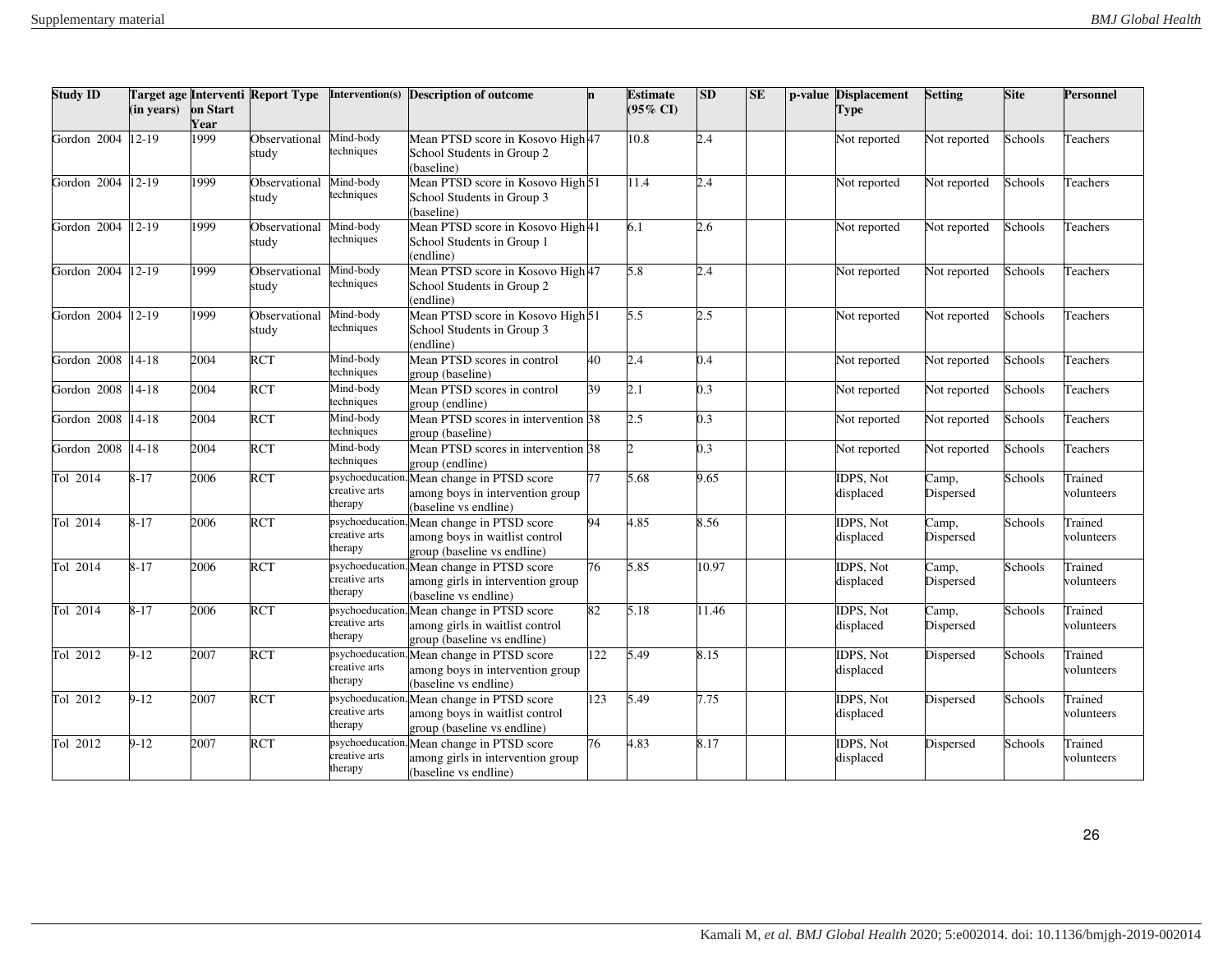| <b>Study ID</b>         | (in years) | on Start<br>Year | <b>Target age Interventi Report Type</b> | Intervention(s)                                                                        | <b>Description of outcome</b>                                                                                | 'n  | <b>Estimate</b><br>$(95\% \text{ CI})$ | <b>SD</b> | $\mathbf{SE}$ |        | p-value Displacement<br>Type  | <b>Setting</b>     | <b>Site</b>         | Personnel                                  |
|-------------------------|------------|------------------|------------------------------------------|----------------------------------------------------------------------------------------|--------------------------------------------------------------------------------------------------------------|-----|----------------------------------------|-----------|---------------|--------|-------------------------------|--------------------|---------------------|--------------------------------------------|
| Tol 2012                | $9 - 12$   | 2007             | <b>RCT</b>                               | creative arts<br>therapy                                                               | psychoeducation, Mean change in PTSD score<br>among girls in waitlist control<br>group (baseline vs endline) | 78  | 7.88                                   | 8.49      |               |        | <b>IDPS, Not</b><br>displaced | Dispersed          | Schools             | Trained<br>volunteers                      |
| O'Callaghan<br>2014     | $7 - 18$   | NR.              | <b>RCT</b>                               | Psychosocial<br>support,<br>narrative<br>exposure<br>therapy, mind-<br>body techniques | Mean CRIES score in control<br>group (endline)                                                               | 80  | 12.17                                  | 5.7       |               |        | <b>IDPS, Not</b><br>displaced | Dispersed          | Place of<br>worship | ocal lay<br>facilitators                   |
| O'Callaghan<br>2014     | $7 - 18$   | NR               | RCT                                      | Psychosocial<br>support,<br>narrative<br>exposure<br>therapy, mind-<br>body techniques | Mean CRIES score in intervention 79<br>group (baseline)                                                      |     | 11.8 (10.6,<br>13.0)                   |           |               |        | <b>IDPS, Not</b><br>displaced | Dispersed          | Place of<br>worship | ocal lay<br>facilitators                   |
| O'Callaghan<br>2014     | $7 - 18$   | NR.              | RCT                                      | Psychosocial<br>support,<br>narrative<br>exposure<br>therapy, mind-<br>body techniques | Mean CRIES score in intervention 79<br>group (endline)                                                       |     | 10.0 (9.0,<br>11.1)                    |           |               |        | <b>IDPS, Not</b><br>displaced | Dispersed          | Place of<br>worship | ocal lay<br>facilitators                   |
| Trauma-related disorder |            |                  |                                          |                                                                                        |                                                                                                              |     |                                        |           |               |        |                               |                    |                     |                                            |
| <b>Bass 2013</b>        | $21 - 50$  | 2010             | <b>RCT</b>                               | Psychosocial<br>support                                                                | Mean scores of depression and<br>anxiety (baseline)                                                          | 248 | 2.2                                    | 0.5       |               | 0.0001 | Not reported                  | Not reported       | Not<br>reported     | Psychosocial<br>assistants                 |
| <b>Bass 2013</b>        | 21-50      | 2010             | RCT                                      | Psychosocial<br>support                                                                | Mean scores of depression and<br>anxiety (endline)                                                           | 248 | 1.7                                    | 0.7       |               | 0.0001 | Not reported                  | Not reported       | Not<br>reported     | Psychosocial<br>assistants                 |
| Veronese<br>2018        | $8 - 14$   | 2014             | Ouasi-<br>experimental/Nexposure<br>RCT  | narrative<br>therapy, play<br>therapy, creative<br>arts therapy                        | Overall life satisfaction in control<br>group (baseline)                                                     | 20  | 17.25                                  | 1.7       |               |        | <b>IDPs, Refugees</b>         | Camp,<br>Dispersed | Schools             | Teachers.<br>therapists,<br>social workers |
| Veronese<br>2018        | $8 - 14$   | 2014             | Ouasi-<br>experimental/Nexposure<br>RČT  | narrative<br>therapy, play<br>therapy, creative<br>arts therapy                        | Overall life satisfaction in control 20<br>group (endline)                                                   |     | 13.8                                   | 1.97      |               |        | IDPs, Refugees                | Camp,<br>Dispersed | Schools             | Teachers,<br>therapists,<br>social workers |
| Veronese<br>2018        | $8 - 14$   | 2014             | Ouasi-<br>experimental/Nexposure<br>RCT  | narrative<br>therapy, play<br>therapy, creative<br>arts therapy                        | Happiness score in control group<br>(baseline)                                                               | 28  | 6.11                                   | 1.31      |               |        | IDPs, Refugees                | Camp,<br>Dispersed | Schools             | Teachers,<br>therapists,<br>social workers |
| Veronese<br>2018        | $8 - 14$   | 2014             | Ouasi-<br>experimental/Nexposure<br>RCT  | narrative<br>therapy, play<br>therapy, creative<br>arts therapy                        | Happiness score in control group<br>(endline)                                                                | 25  | 5.2                                    | 1.65      |               |        | IDPs, Refugees                | Camp,<br>Dispersed | Schools             | Teachers,<br>therapists,<br>social workers |
| Veronese<br>2018        | $8 - 14$   | 2014             | Ouasi-<br>experimental/Nexposure<br>RĈT  | narrative<br>therapy, play<br>therapy, creative<br>arts therapy                        | Pessimism score in control group<br>(baseline)                                                               | 34  | 8.41                                   | 3.68      |               |        | <b>IDPs</b> , Refugees        | Camp,<br>Dispersed | Schools             | Teachers,<br>therapists,<br>social workers |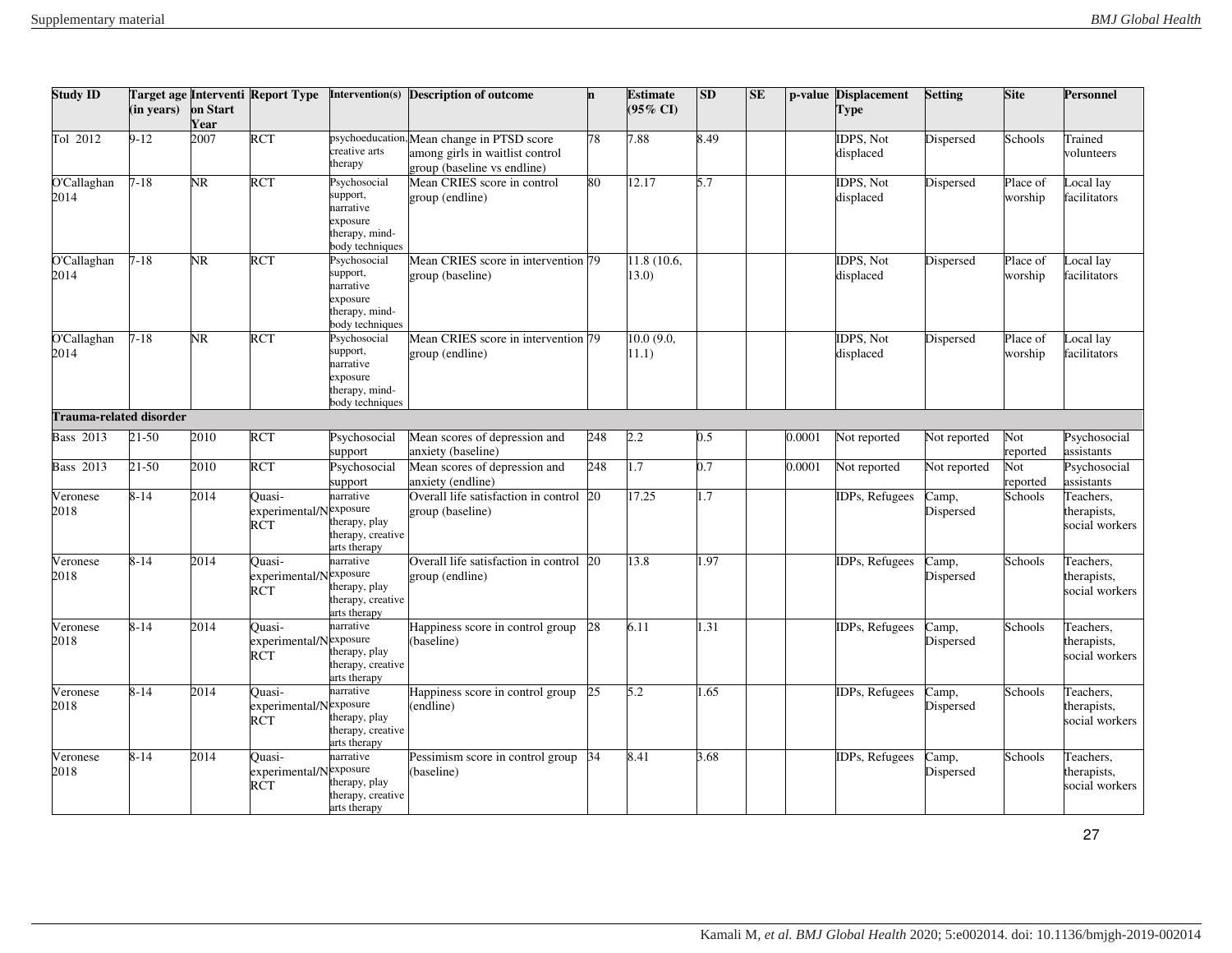| <b>Study ID</b>  | (in years) | on Start<br>Year | <b>Target age Interventi Report Type</b>       | Intervention(s)                                                 | <b>Description of outcome</b>                                 | 'n | <b>Estimate</b><br>$(95\% \text{ CI})$ | <b>SD</b> | $\mathbf{SE}$ | p-value Displacement<br><b>Type</b> | <b>Setting</b>                          | <b>Site</b> | <b>Personnel</b>                           |
|------------------|------------|------------------|------------------------------------------------|-----------------------------------------------------------------|---------------------------------------------------------------|----|----------------------------------------|-----------|---------------|-------------------------------------|-----------------------------------------|-------------|--------------------------------------------|
| Veronese<br>2018 | $8 - 14$   | 2014             | Ouasi-<br>experimental/Nexposure<br><b>RCT</b> | narrative<br>therapy, play<br>therapy, creative<br>arts therapy | Pessimism score in control group<br>(endline)                 | 33 | 7.54                                   | 3.34      |               | IDPs, Refugees                      | Camp,<br>Dispersed                      | Schools     | Teachers,<br>therapists,<br>social workers |
| Veronese<br>2018 | $8 - 14$   | 2014             | Ouasi-<br>experimental/Nexposure<br><b>RCT</b> | narrative<br>therapy, play<br>therapy, creative<br>arts therapy | Optimism score in control group<br>(baseline)                 | 34 | l٦                                     | 2.7       |               | <b>IDPs</b> , Refugees              | Camp,<br>Dispersed                      | Schools     | Teachers.<br>therapists,<br>social workers |
| Veronese<br>2018 | $8 - 14$   | 2014             | Ouasi-<br>experimental/Nexposure<br><b>RCT</b> | narrative<br>therapy, play<br>therapy, creative<br>arts therapy | Optimism score in control group<br>endline)                   | 33 | 6.3                                    | 3.49      |               | IDPs, Refugees                      | Camp,<br>Dispersed                      | Schools     | Teachers,<br>therapists,<br>social workers |
| Veronese<br>2018 | $8 - 14$   | 2014             | Ouasi-<br>experimental/Nexposure<br><b>RCT</b> | narrative<br>therapy, play<br>therapy, creative<br>arts therapy | Overall life satisfaction in<br>intervention group (baseline) | 24 | 17.64                                  | .53       |               | IDPs, Refugees                      | Camp,<br>Dispersed                      | Schools     | Teachers.<br>therapists,<br>social workers |
| Veronese<br>2018 | $8 - 14$   | 2014             | Quasi-<br>experimental/Nexposure<br><b>RCT</b> | narrative<br>therapy, play<br>therapy, creative<br>arts therapy | Overall life satisfaction in<br>intervention group (endline)  | 19 | 18                                     | .18       |               | IDPs, Refugees                      | Camp,<br>Dispersed                      | Schools     | Teachers,<br>therapists,<br>social workers |
| Veronese<br>2018 | $8 - 14$   | 2014             | Ouasi-<br>experimental/Nexposure<br>RCT        | narrative<br>therapy, play<br>therapy, creative<br>arts therapy | Happiness score in intervention<br>group (baseline)           | 28 | 5.96                                   | .99       |               | IDPs, Refugees                      | $\overline{\text{Camp}}$ ,<br>Dispersed | Schools     | Teachers,<br>therapists,<br>social workers |
| Veronese<br>2018 | $8 - 14$   | 2014             | Ouasi-<br>experimental/Nexposure<br>RCT        | narrative<br>therapy, play<br>therapy, creative<br>arts therapy | Happiness score in intervention<br>group (endline)            | 28 | 6.1                                    | .31       |               | <b>IDPs</b> , Refugees              | Camp,<br>Dispersed                      | Schools     | Teachers,<br>therapists,<br>social workers |
| Veronese<br>2018 | $8 - 14$   | 2014             | Ouasi-<br>experimental/Nexposure<br>RCT        | narrative<br>therapy, play<br>therapy, creative<br>arts therapy | Pessimism score in intervention<br>group (baseline)           | 28 | 8.32                                   | 4.52      |               | <b>IDPs</b> , Refugees              | Camp,<br>Dispersed                      | Schools     | Teachers,<br>therapists,<br>social workers |
| Veronese<br>2018 | $8 - 14$   | 2014             | Ouasi-<br>experimental/Nexposure<br>RCT        | narrative<br>therapy, play<br>therapy, creative<br>arts therapy | Pessimism score in intervention<br>group (endline)            | 28 | 10.61                                  | 3.64      |               | IDPs, Refugees                      | Camp,<br>Dispersed                      | Schools     | Teachers,<br>therapists,<br>social workers |
| Veronese<br>2018 | $8 - 14$   | 2014             | Quasi-<br>experimental/Nexposure<br><b>RCT</b> | narrative<br>therapy, play<br>therapy, creative<br>arts therapy | Optimism score in intervention<br>group (baseline)            | 28 | 5.29                                   | 4.19      |               | IDPs, Refugees                      | Camp,<br>Dispersed                      | Schools     | Teachers,<br>therapists,<br>social workers |